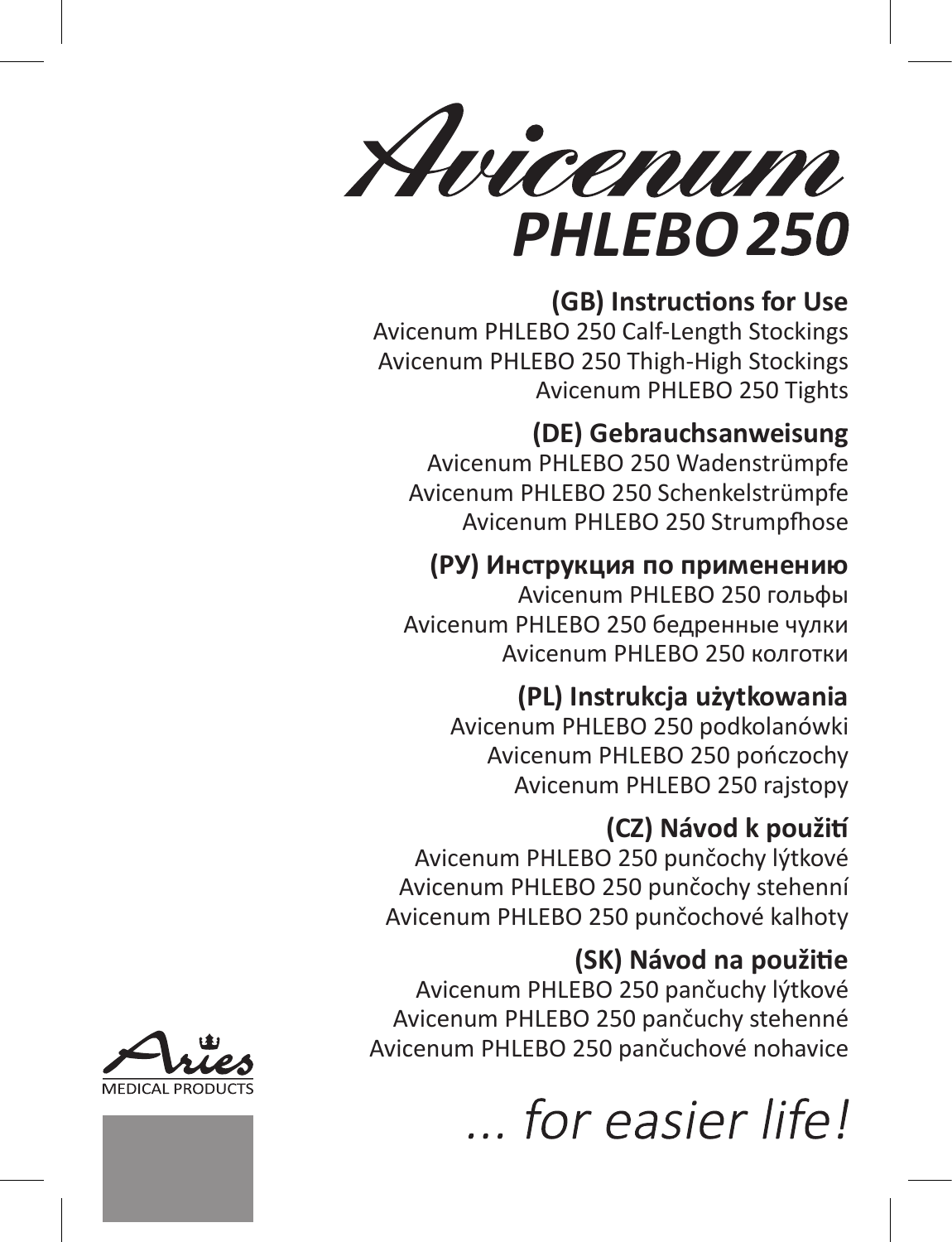### **(GB) INSTRUCTION MANUAL**

Dear customer, the medical compression stockings that you hold in your hands are a useful aid in the treatment of circulatory and lymphatic disorders. You can maximize the benefits of this product by its proper use and maintenance.

**Avicenum PHLEBO 250** stockings are a compression class 1 medical aid (I.KT, CCL1). They were made by circular knitting technology. The materials used in our compression medical aids are kind to the skin and do not contain latex. This compression medical aid works by applying precisely defined, graduated pressure to the leg, with a gradual reduction in force from the ankle towards the heart. The pressure is greatest in the ankle area at point b (see size chart), reaching values of 18 - 21 mmHg. A proper fit is necessary to achieve the desired effect. Use the compression stocking when engaged in physical activity; compression products should be removed for longer rest periods (unless otherwise indicated by your doctor). **Avicenum PHLEBO 250** is a medical aid intended for use both at home and in medical care facilities.

### **Product name:**

### **Avicenum PHLEBO 250 Calf-Length Stockings Product variants:**

- Open toe, I.KT, size S normal XL long
- Closed toe, I.KT, size S normal XL long

### **Avicenum PHLEBO 250 Thigh-High Stockings**

**Product variants:**

- Lace, open toe, I.KT, size S normal XL long
- Lace, closed toe, I.KT, size S normal XL long
- Plain hem, open toe, I.KT, size S normal XL long
- Plain hem, closed toe, I.KT, size S normal XL long

### **Avicenum PHLEBO 250 Tights**

**Product variants:**

• Closed toe, I.KT, size S normal – XL long

### **Product accessories:**

Each package of **Avicenum PHLEBO 250** medical stockings, including all variants, contains a textile dressing aid for Avicenum compression stockings. The dressing aid is not a medical device and serves exclusively to assist you in putting on your Avicenum compression stockings. The use of the dressing aid is described below, along with instructions for how best to put on compression medical devices.

### **User profile:**

**Avicenum PHLEBO 250** is a medical aid intended for use both at home and in medical care facilities.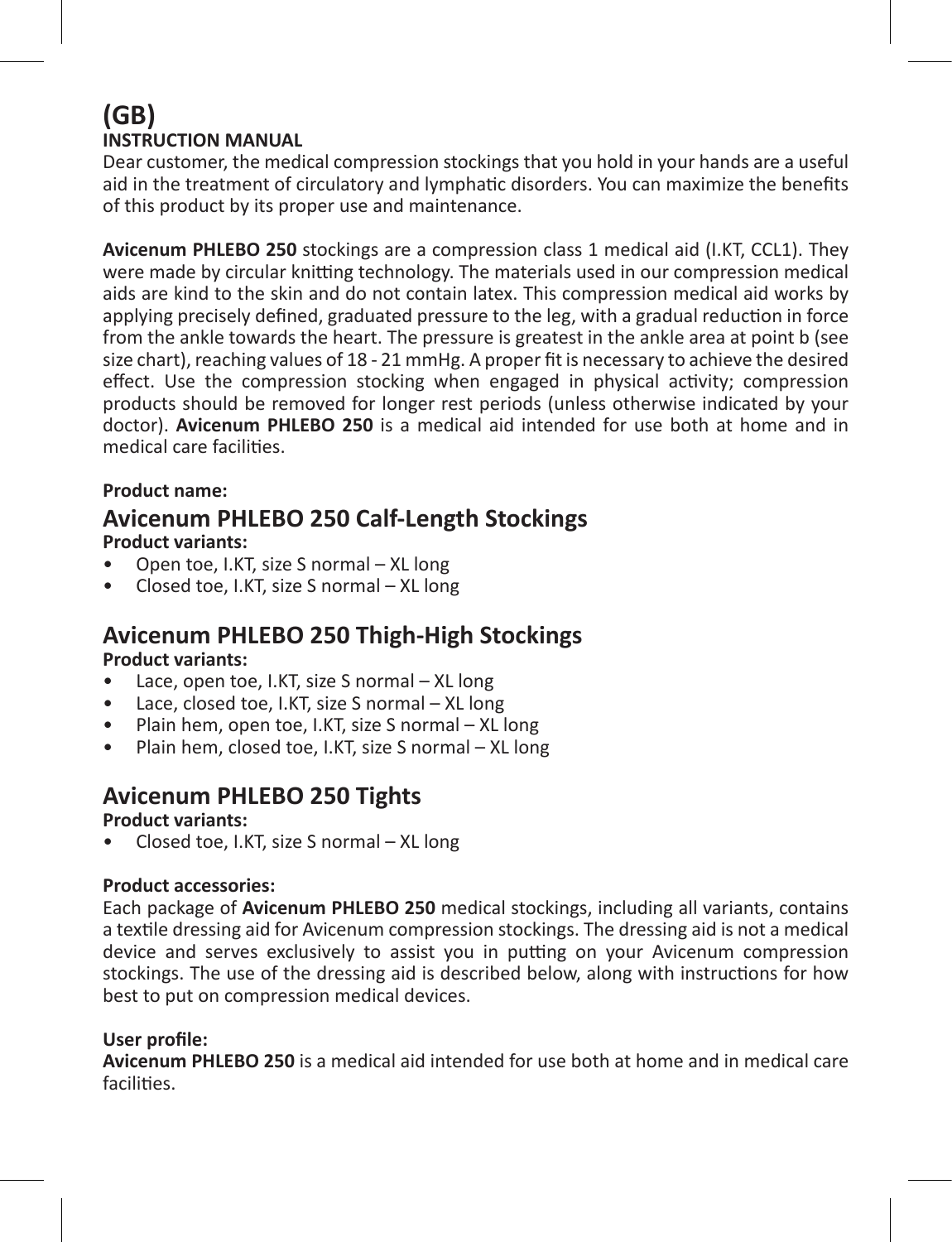### **Intended use:**

This medical aid is intended for compression therapy of circulatory disorders and various types of oedema in the leg.

### **Indications:**

- chronic venous insufficiency its subjective and objective manifestations, prevention
- primary and secondary varicose veins in the legs
- superficial thrombophlebitis
- oedemas associated with post-thrombotic syndrome after overcoming phlebothrombosis
- oedemas and varicose veins in pregnancy
- conditions following the occurrence of phlebothrombosis and thrombophlebitis in the legs
- prevention of phlebothrombosis in surgical treatment and subsequently also thromboembolic conditions (especially surgery, orthopaedics, gynaecology)
- oedemas of the lower limbs (postoperative and post-traumatic, lymphatic, obesityrelated oedemas, idiopathic oedemas of the lower limbs)
- compression support following sclerotherapy of varicose veins of the legs
- compression support following surgical extirpation of varicose veins (classic surgery, radiofrequency ablation or laser ablation of varicose veins)
- travel-related thrombosis (economy class syndrome)

If you are using a compression medical aid for the first time, consult your doctor to determine the proper compression class and have regular check-ups during the treatment.

### **Contraindications:**

- acute weeping skin manifestations
- acute limb ischaemia
- critical limb ischaemia
- decompensated cardiac insufficiency
- phlegmasia cerulea dolens, phlegmasia alba dolens
- hypersensitivity to materials used
- limb numbness disorders (e.g. peripheral neuropathy in diabetes mellitus)

Your doctor should consider the use of the compression stockings in view of the known contraindications and possible risks compared to the product's therapeutic benefits.

### **Target group:**

Patients with primary varicose veins, patients after venous thrombosis and patients with the above-mentioned indications. Compression medical stockings are intended for use on healthy, intact skin. This compression medical aid is suitable for all age groups and both sexes. There are no restrictions for use during pregnancy.

### **Side effects:**

Side effects may occur, especially if the compression medical aid does not fit properly or if it is worn when at rest. There may be bruising, impaired blood flow due to pressure on blood vessels, or impaired sensitivity due to excessive nerve compression. Sensitive and hypersensitive individuals may experience skin irritation (redness, itching, or blistering) in places where the compression stocking comes into contact with the skin.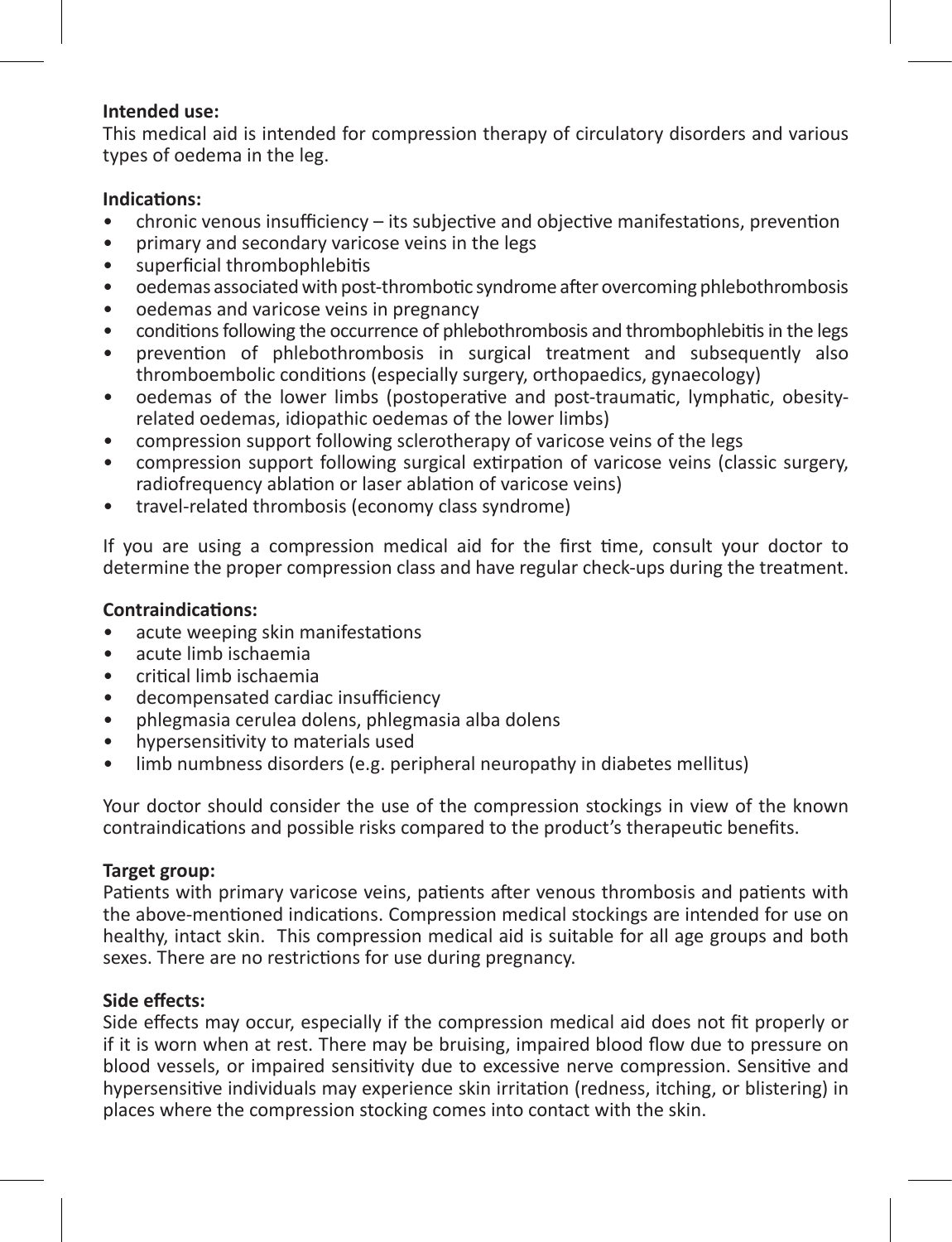### **Fitting your compression stockings:**

A proper fit is necessary to achieve the desired effect. Use the size chart to determine the correct size by measuring limb circumference at the points indicated.

### **Note:**

Any oedema of the lower limbs should be examined by your doctor. If this is the first time you experience oedema, consult your doctor before using the product. Do not use the product if you have not determined the cause of the oedema. Always consult your doctor before using this product in combination with other medical aids (such as bandages or orthoses).

- use a tape measure
- take measurements while standing, preferably first thing in the morning legs may swell over the course of the day
- ask someone to help you
- measurements may change over the course of treatment always check your size before using a new pack of compression stockings

| <b>SIZE</b> | a                                                                             | h | b1 | d | e |                                                                                                                                |     |     |
|-------------|-------------------------------------------------------------------------------|---|----|---|---|--------------------------------------------------------------------------------------------------------------------------------|-----|-----|
|             | $19-25$   20 - 23   25 - 30   32 - 38   31 - 37   33 - 39   41 - 49   47 - 57 |   |    |   |   |                                                                                                                                | 110 | 80  |
| M           |                                                                               |   |    |   |   | $\mid$ 22 - 28 $\mid$ 23 - 26 $\mid$ 28 - 33 $\mid$ 35 - 41 $\mid$ 34 - 40 $\mid$ 36 - 42 $\mid$ 45 - 53 $\mid$ 52 - 62 $\mid$ | 120 | 90  |
|             |                                                                               |   |    |   |   | $\mid$ 25 - 31 $\mid$ 26 - 29 $\mid$ 31 - 36 $\mid$ 38 - 44 $\mid$ 37 - 43 $\mid$ 39 - 45 $\mid$ 49 - 57 $\mid$ 57 - 67 $\mid$ | 120 | 90  |
| XL          |                                                                               |   |    |   |   | $\mid$ 28 - 34 $\mid$ 29 - 32 $\mid$ 34 - 39 $\mid$ 41 - 47 $\mid$ 40 - 46 $\mid$ 42 - 48 $\mid$ 53 - 61 $\mid$ 62 - 72 $\mid$ | 130 | 100 |

#### **Size table:**

| LENGTH |           |           |  |  |  |  |
|--------|-----------|-----------|--|--|--|--|
|        | normal    | long      |  |  |  |  |
| AD     | $34 - 38$ | $38 - 43$ |  |  |  |  |
| AG     | $62 - 71$ | $71 - 82$ |  |  |  |  |

- a foot circumference
- b circumference above the ankle
- b1 circumference 10 cm above the ankle
- c calf circumference
- d circumference below the knee
- e circumference above the knee<br>f thigh circumference (in the min
- thigh circumference (in the middle of the thigh)
- g thigh circumference (5 cm under the crotch)<br>h bin circumference
- h hip circumference
- waist circumference
- AD calf-length stockings
- AG thigh-high stockings

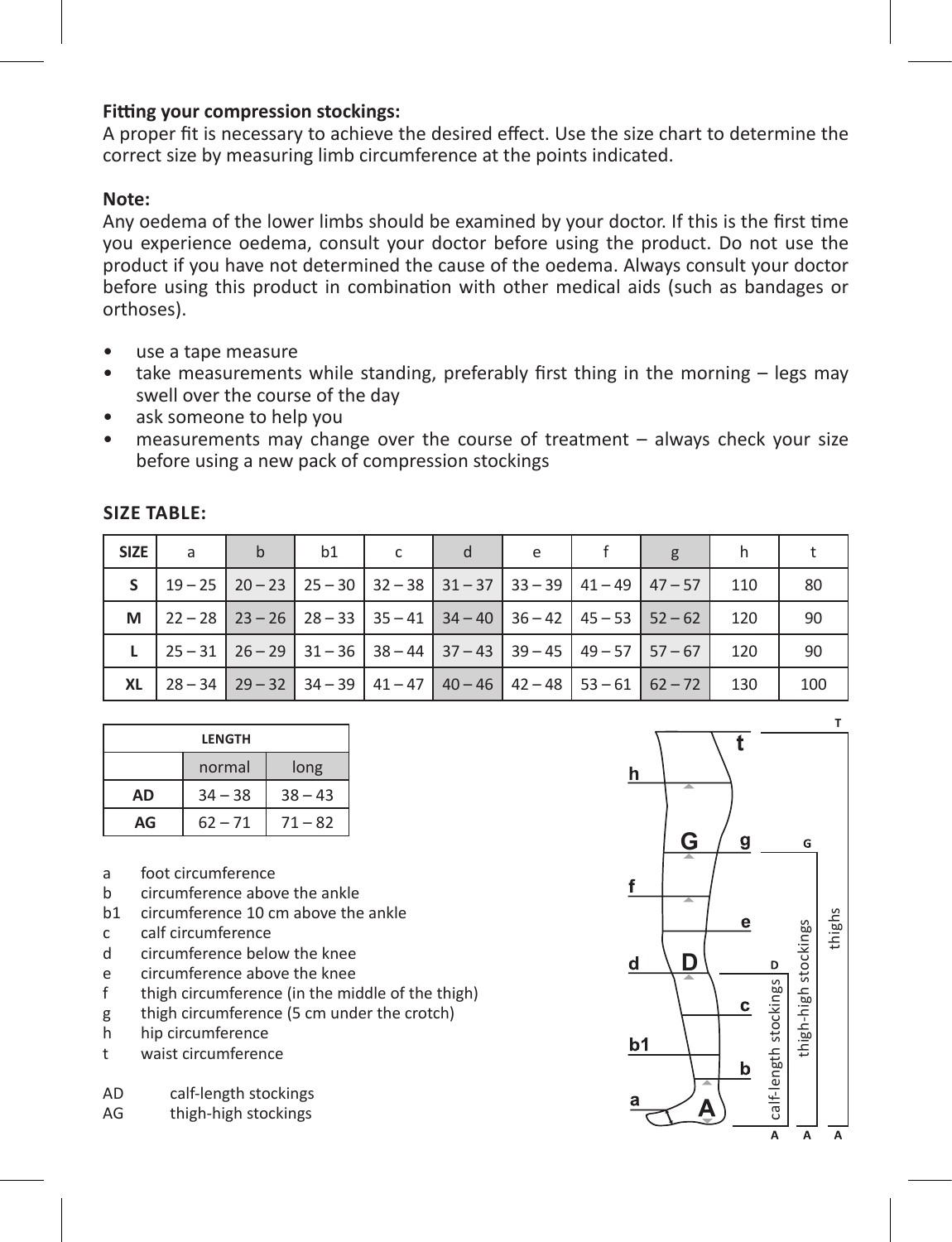If the measured values do not correspond to any of the sizes in the table (e.g. point b falls under size S, but point d is size L), visit a specialised medical supplies store or consult the manufacturer. You may need a custom-made compression stocking.

If the measured values differ significantly for the right and left limb, visit a specialised medical supplies store or consult the manufacturer. You may need a custom-made compression stocking.

If you are on the border between two sizes, choose the bigger one. If you are unsure of your size, visit a specialised medical supplies store or consult the manufacturer.

If you have difficulty putting on your compression medical stockings, visit a specialised medical supplies store and request a demonstration of the correct method of putting it on. You can also use one of the aids for putting on the product.

If the hem or lace does not stay in place on the leg (for thigh-high stockings), wipe the silicone strip or nubs with an alcohol solution, or shave the hair on the limb at the point of contact of the silicone with the skin.

### **With a correctly selected size:**

- you should feel noticeable but not unpleasant pressure over the entire length of the compression medical aid
- the compression medical aid should not slide down when walking and should not bunch up under the knee or at the instep
- the plain or lace edge of the compression stockings should not be too tight (for thigh-high stockings)

Information about compression class, size, and manufacturer can be found on the tag sewn at the upper edge of the stocking. Should the tag be removed in the course of use, sizing information is also knit in on the stocking sole.

### **Putting on your compression medical stockings:**

Pull the compression stocking onto the leg gradually; do not tug on the upper edge alone. Compression medical stockings should be put on in the morning before any physical activity and before any oedema occurs. For easier application, use the enclosed Avicenum compression stocking textile dressing aid. The use of the textile dressing aid is illustrated on the enclosed card. When pulling on the compression medical stockings, keep them away from sharp objects (e.g. jewellery) or long nails. Increased care of the soles of your feet (rough skin on the heels) will reduce the risk of damaging the product. The compression stockings must be stretched evenly, without folding, to ensure effective pressure distribution. If you use any body cosmetics, allow 15 minutes after application before putting on the medical aid. In the event of visible mechanical damage to the product, stop wearing it and replace it with a new one.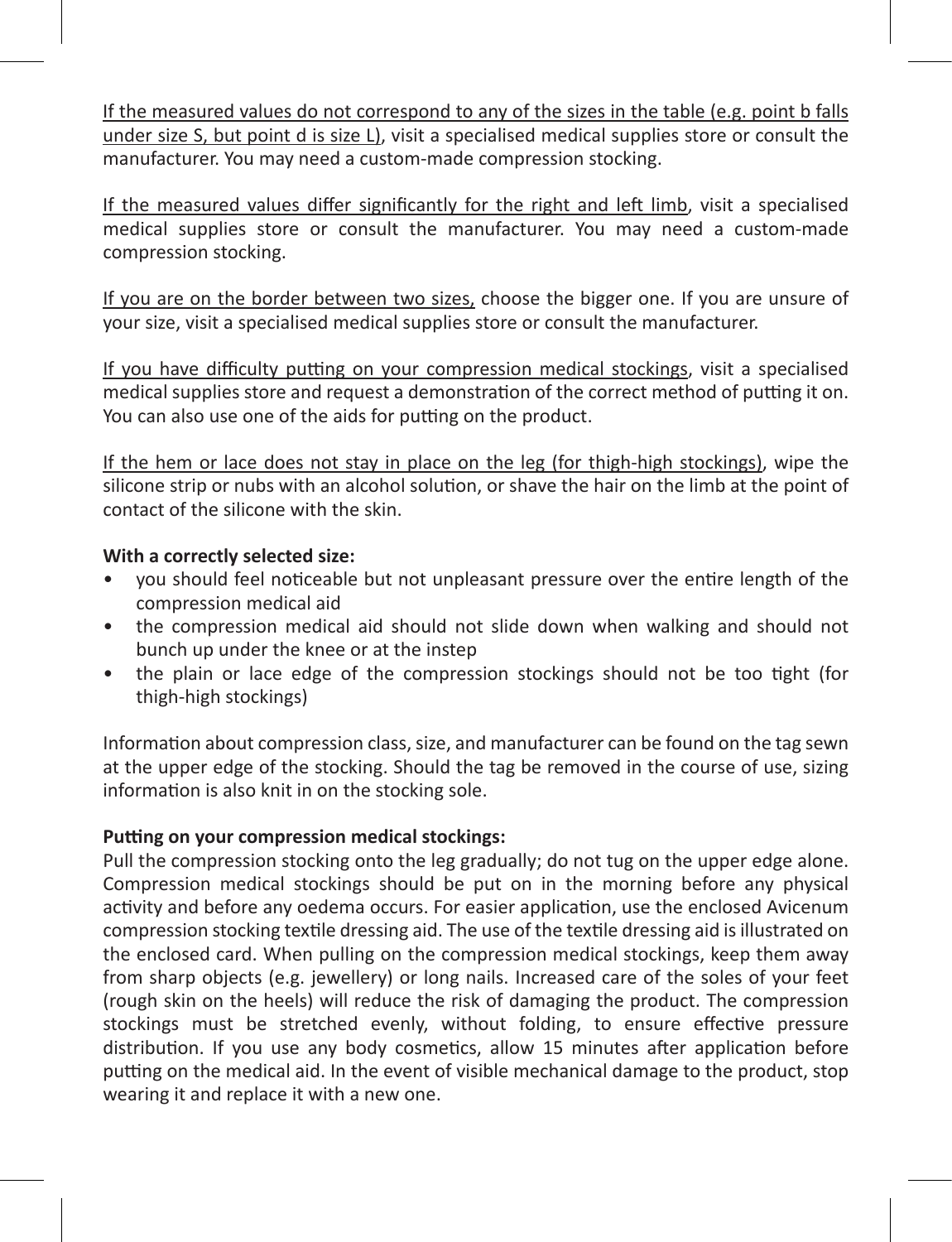### **Care and maintenance:**

**Avicenum PHLEBO 250** compression medical stockings are intended for repeated use by a single individual. This product may be used safely and effectively for 6 months from the first use if the following guidelines are respected:

- this compression medical aid can be machine washed (max. temperature 30 °C, gentle cycle) with a soapy solution or a special detergent for compression medical aids, in a protective cover (washing bag)
- do not use fabric softener
- do not spin-dry, press the wet compression medical aid dry between two towels
- lay flat to dry, away from a direct heat source (radiator, direct sunlight)
- do not iron compression medical aids
- maximum number of washing cycles is 120
- store in a dark, dry place in the original packaging
- do not alter the compression medical aid in any way, do not repair areas damaged by use, do not trim the lace or edge
- restore the adhesive quality of the silicone strips on the lace or the silicone nubs on the hem by wiping with an alcohol solution
- keep the compression medical aid away from organic solvents and bleaching agents

This medical aid may be used safely for 54 months from the date of manufacture. This date is part of the product batch number expressed in the format YY/MM-1234567, where YY is the year and MM the month of manufacture.

### **Care symbols:**



### **When not to use:**

Stop using the product immediately if any of the following conditions apply:

- there are signs of mechanical damage  $-$  replace with new compression medical stockings
- you notice a deterioration in your health that may be associated with the use of the compression medical aid – consult your doctor in such case

### **Composition:**

Calf-length stockings: 65 % PAD nylon, 35 % elastane LYCRA® Thigh-high stockings: 65 % PAD nylon, 35 % elastane LYCRA®, silicone Stockings: 65 % PAD nylon, 35 % elastane LYCRA®

This medical aid does not contain any active substance, including human blood or plasma derivatives, tissues or cells of human origin or derivatives thereof, or tissues or cells of animal origin or derivatives thereof.

### **Disposal:**

Compression medical stockings can be disposed of with normal household waste or in a textile container. Although the product is intended for use on healthy, intact skin, it may become contaminated with body fluids during use. In such a case, dispose of the compression medical aid as infectious material.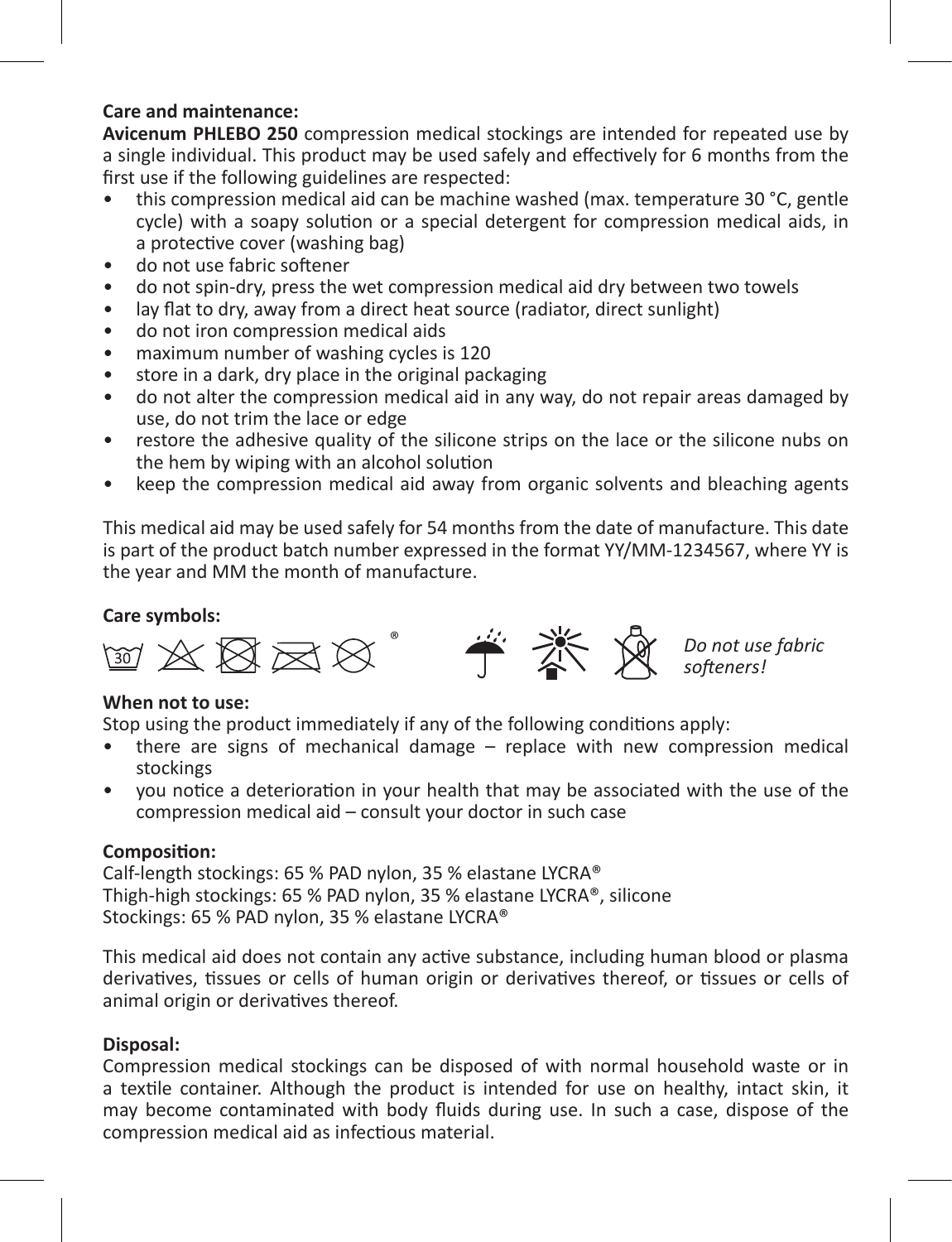The material used is non-toxic unless ignited. Never incinerate used compression medical aids.

**Any serious adverse event occurring in connection with the product in question should be reported to the manufacturer and to the competent authority of the Member State where the user and/or patient is located:**

| Czech Republic  | Státní ústav pro kontrolu léčiv, Šrobárova 48, 100 41 Prague 10                                                               |
|-----------------|-------------------------------------------------------------------------------------------------------------------------------|
| Slovak Republic | Štátny ústav pre kontrolu liečiv, Kvetná 1024/11, 821 08 Bratislava                                                           |
| Poland          | Urząd Rejestracji Produktów Leczniczych, Wyrobów Medycznych i Produktów<br>Biobójczych, Al. Jerozolimskie 181C, 02-222 Warsaw |
| Germany         | Das Bundesinstitut für Arzneimittel und Medizinprodukte,<br>Kurt Georg Kiesinger Allee 3, 53175 Bonn                          |
| Russia          | Roszdravnadzor, Address: 4, bld. 1, Slavyanskaya Square, Moscow, 109074                                                       |
| Ukraine         | Ministry of Health Ukraine, 7 Hrushevskoho Street, Kiev, 01601                                                                |
| Australia       | Therapeutic Goods Administration, 136 Narrabundah Lane, Symonston ACT 2609                                                    |

### **List of abbreviations:**

KT, CCL – compression class mmHg – millimeters of mercury column (unit of blood pressure measurement on the leg)

### **Manufacturer:**

ARIES, a.s., Studenec 309, 512 33 Studenec Last reviewed: 09.03.2020

 $\epsilon$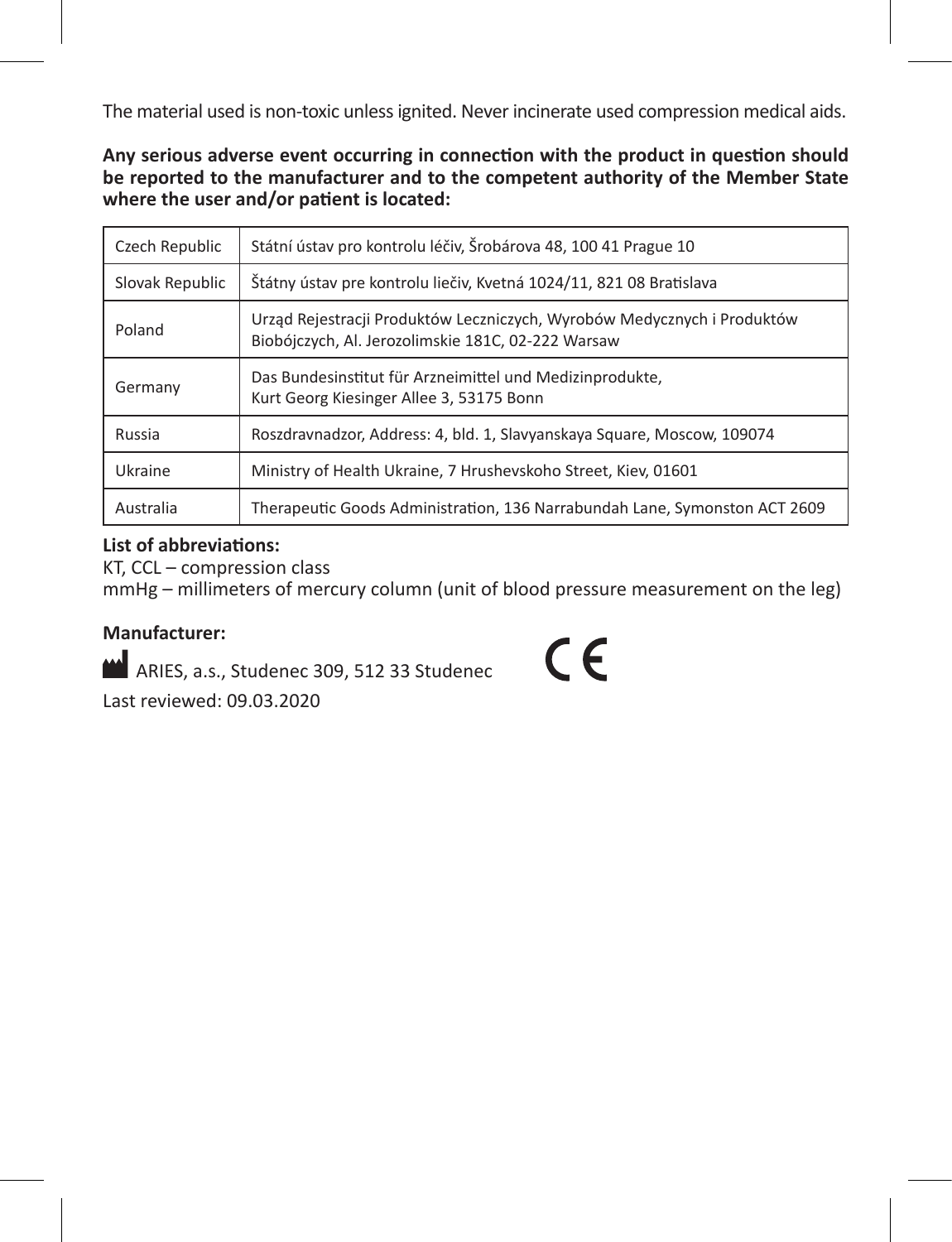### **(DE) GEBRAUCHSANLEITUNG**

Sehr geehrter Kunde, Sie halten medizinische Kompressionsstrümpfe in den Händen, die Ihnen bei der Behandlung von venösen und lymphatischen Erkrankungen helfen sollen. Die Gebrauchseigenschaften dieses Produkts können Sie verbessern, indem Sie es richtig pflegen bzw. anwenden.

**Avicenum PHLEBO 250** sind medizinische Kompressionsstrümpfe der I. Kompressionsklasse (I. KK, CCL 1). Sie sind mithilfe von Rundstricktechnologie gefertigt. Die zur Herstellung der medizinischen Kompressionsstrümpfe verwendeten Materialien sind nicht reizend und enthalten kein Latex. Der Wirkungsmechanismus der medizinischen Kompressionsstrümpfe besteht in der Wirkung eines genau definierten abgestuften Drucks auf die unteren Gliedmaßen, der vom Knöchel zum Herzen hin stufenweise reduziert wird. Der Druck im Knöchelbereich am Punkt b (siehe Größentabelle) ist am höchsten und erreicht Werte von 18 – 21 mmHg. Zum Erzielen des gewünschten Effekts ist es nötig, die richtige Größe zu wählen. Sie sollten die medizinischen Kompressionsstrümpfe bei körperlicher Belastung verwenden. Bei längeren Ruhepausen sollten Sie die Kompressionsprodukte entfernen (sofern es Ihr behandelnder Arzt nicht anders bestimmt). **Avicenum PHLEBO 250** ist ein Medizinprodukt, das sowohl zur Anwendung zu Hause als auch bei Gesundheitsdienstleistern bestimmt ist.

### **Name des Medizinprodukts:**

### **Avicenum PHLEBO 250 Wadenstrümpfe**

### **Varianten des Medizinprodukts:**

- Zehen offen, I. KK, Größe S normal XL long
- Zehen geschlossen, I. KK, Größe S normal XL long

### **Avicenum PHLEBO 250 Schenkelstrümpfe Varianten des Medizinprodukts:**

- Spitzenhaftband, Zehen offen, I. KK, Größe S normal XL long
- Spitzenhaftband, Zehen geschlossen, I. KK, Größe S normal XL long
- Saum, Zehen offen, I. KK, Größe S normal XL long
- Saum, Zehen geschlossen, I. KK, Größe S normal XL long

### **Avicenum PHLEBO 250 Strumpfhose**

### **Varianten des Medizinprodukts:**

• Zehen geschlossen, I. KK, Größe S normal – XL long

### **Zubehör des Medizinprodukts:**

Jede Packung des Medizinprodukts **Avicenum PHLEBO 250**, einschließlich aller Varianten, enthält als Zubehör einen Anzieher für Avicenum-Kompressionsstrümpfe. Der Anzieher ist kein Medizinprodukt und dient ausschließlich dazu, das Anziehen der Avicenum-Kompressionsstrümpfe zu erleichtern. Die richtige Anwendung des Anziehers ist unten zusammen mit den Anweisungen zum richtigen Anziehen von medizinischen Kompressionsprodukten beschrieben.

### **Benutzerprofil:**

**Avicenum PHLEBO 250** ist ein Medizinprodukt, das sowohl zur Anwendung zu Hause als auch bei Gesundheitsdienstleistern bestimmt ist.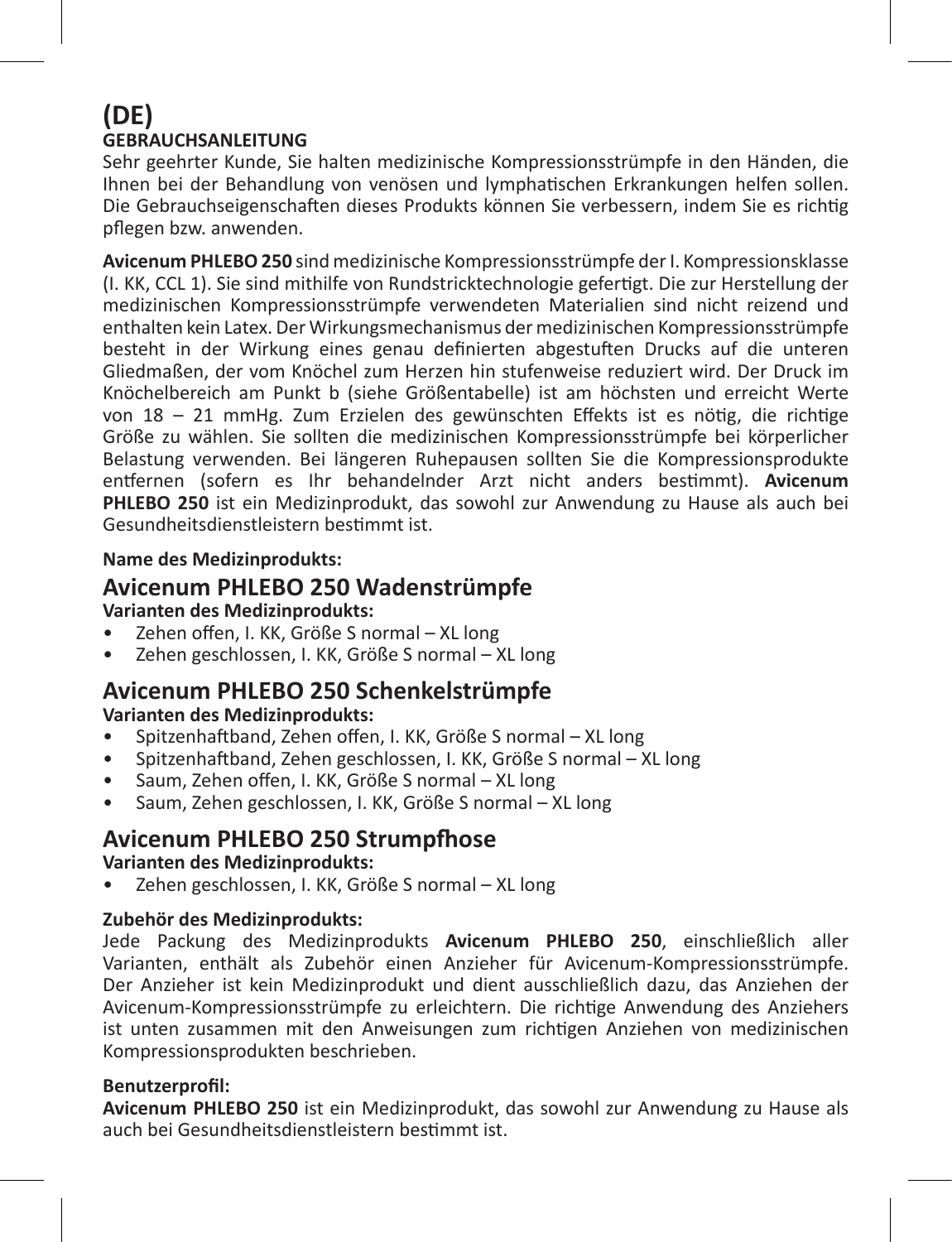### **Bestimmungsgemäße Anwendung des Medizinprodukts:**

Das Medizinprodukt ist zur Kompressionstherapie von venösen Erkrankungen und Schwellungen der unteren Gliedmaßen unterschiedlichen Ursprungs bestimmt.

### **Indikationen:**

- chronische venöse Insuffizienz ihre subjektiven und objektiven Manifestationen, Prävention
- primäre und sekundäre Varizen der unteren Gliedmaßen
- oberflächliche venöse Thrombophlebitis<br>• schwellungen im Zusammenhang mit
- schwellungen im Zusammenhang mit dem postthrombotischen Syndrom nach Überwindung einer tiefen Venenphlebothrombose
- schwellungen und Krampfadern in der Schwangerschaft
- zustände nach Phlebothrombose und Thrombophlebitis der unteren Gliedmaßen
- prävention der tiefen Venenphlebothrombose in chirurgischen Bereichen und anschließend auch thromboembolischer Erkrankungen (insbesondere Chirurgie, Orthopädie, Gynäkologie)
- schwellungen der unteren Gliedmaßen (postoperativ und posttraumatisch, lymphatisch, Schwellungen bei Übergewicht, idiopathische Schwellung der unteren Gliedmaßen)
- kompressionsunterstützung nach Sklerotherapie der Varizen der unteren Gliedmaßen
- kompressionsunterstützung nach chirurgischer Extirpation von Varizen (klassische Operation, Radiofrequenzablation oder Laserablation von Varizen)
- reisethrombose (Economy-Class-Syndrom)

Bei erstmaliger Anwendung von medizinischen Kompressionsstrümpfen ist es ratsam, dies mit dem Arzt zu besprechen, damit die richtige Kompressionsklasse bestimmt und der Gesundheitszustand regelmäßig überprüft werden können.

### **Kontraindikationen:**

- akute nässende Hautausschläge
- akute Ischämie der Gliedmaßen
- kritische Ischämie der Gliedmaßen
- dekompensierte kardiale Insuffizienz
- Phlegmazia coerulea dolens, Phlegmazia alba dolens
- überempfindlichkeit gegenüber den verwendeten Materialien
- störungen der Empfindlichkeit der Gliedmaßen

(z. B. periphere Neuropathie bei Diabetes mellitus)

Bei bekannten Kontraindikationen sollte der behandelnde Arzt die Anwendung der medizinischen Kompressionsstrümpfe abwägen und das mögliche Risiko gegenüber dem therapeutischen Nutzen des Medizinprodukts beurteilen.

### **Patienten-Zielgruppe:**

Patienten mit primären Varizen, Patienten nach Venenthrombose und Patienten mit den oben genannten Indikationen. Die medizinischen Kompressionsstrümpfe sind zur Anwendung auf gesunder, unverletzter Haut bestimmt. Diese Kompressionsprodukte sind für alle Altersgruppen und beide Geschlechter geeignet. Es gibt keine Einschränkungen für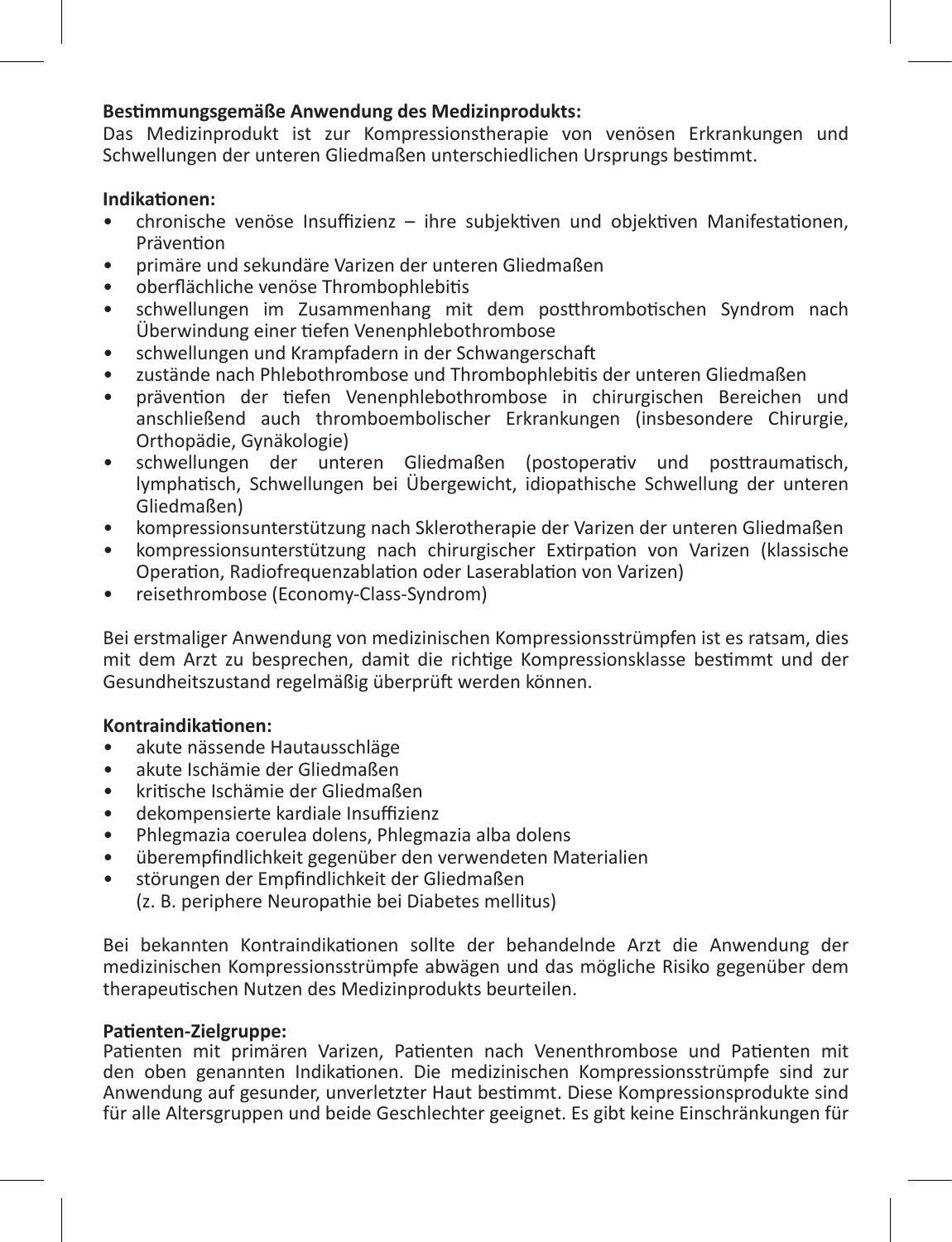die Anwendung während der Schwangerschaft.

### **Nebenwirkungen:**

Nebenwirkungen können insbesondere dann auftreten, wenn die falsche Größe ausgewählt wird oder wenn die medizinischen Kompressionsstrümpfe außerhalb der Last verwendet werden. Es kann zu Quetschungen, einer Beeinträchtigung des Blutflusses infolge einer Kompression der Blutgefäße oder zu einer Beeinträchtigung der Nervenempfindlichkeit aufgrund einer übermäßigen Kompression der Nerven kommen. Bei empfindlichen Personen kann es an der Kontaktstelle mit dem Material, aus dem die medizinischen Kompressionsstrümpfe gefertigt sind, zu Hautirritationen (Rötungen, Juckreiz, Blasenbildung) kommen.

### **Wahl der richtigen Größe der medizinischen Kompressionsstrümpfe:**

Zum Erzielen des gewünschten Effekts ist es nötig, die richtige Größe zu wählen. Diese kann durch Messen der Umfänge an den auf der Abbildung gekennzeichneten Stellen ermittelt werden.

### **Hinweis:**

Sämtliche Schwellungen der unteren Gliedmaßen sollten von einem Arzt beurteilt werden. Falls die Schwellungen bei Ihnen zum ersten Mal aufgetreten sind, beraten Sie sich vor der Anwendung der medizinischen Kompressionsstrümpfe mit Ihrem Arzt. Beginnen Sie keine Selbstbehandlung mit Medizinprodukten, sofern Sie die Ursache der Schwellungen nicht kennen. Die Kombination mit anderen Medizinprodukten (z. B. Bandagen oder Orthesen) muss immer mit Ihrem Arzt besprochen werden.

- zum Messen ein Schneidermaßband verwenden
- am besten stehend morgens nach dem Aufwachen messen tagsüber können die Gliedmaßen anschwellen
- eine zweite Person um Hilfe bitten
- die gemessenen Werte können sich im Laufe der Behandlung ändern vor der Anwendung eines neuen Kompressionstrumpfs stets die richtige Größe überprüfen

Sollten die gemessenen Werte keiner der in der Größentabelle angegebenen Größen

| <b>GRÖßE</b> | a | $\mathbf b$ | b1 | c | e | g                                                                                                                              |     |     |
|--------------|---|-------------|----|---|---|--------------------------------------------------------------------------------------------------------------------------------|-----|-----|
|              |   |             |    |   |   | $19-25$   20 - 23   25 - 30   32 - 38   31 - 37   33 - 39   41 - 49   47 - 57                                                  | 110 | 80  |
| м            |   |             |    |   |   | $\mid$ 22 - 28 $\mid$ 23 - 26 $\mid$ 28 - 33 $\mid$ 35 - 41 $\mid$ 34 - 40 $\mid$ 36 - 42 $\mid$ 45 - 53 $\mid$ 52 - 62 $\mid$ | 120 | 90  |
|              |   |             |    |   |   | $\mid$ 25 - 31 $\mid$ 26 - 29 $\mid$ 31 - 36 $\mid$ 38 - 44 $\mid$ 37 - 43 $\mid$ 39 - 45 $\mid$ 49 - 57 $\mid$ 57 - 67 $\mid$ | 120 | 90  |
| XL           |   |             |    |   |   | $\mid$ 28 – 34 $\mid$ 29 – 32 $\mid$ 34 – 39 $\mid$ 41 – 47 $\mid$ 40 – 46 $\mid$ 42 – 48 $\mid$ 53 – 61 $\mid$ 62 – 72 $\mid$ | 130 | 100 |

### **GröSSentabelle:**

| LÄNGENMASSE                  |                |           |  |  |  |
|------------------------------|----------------|-----------|--|--|--|
|                              | normal<br>long |           |  |  |  |
| AD                           | $34 - 38$      | $38 - 43$ |  |  |  |
| AG<br>$62 - 71$<br>$71 - 82$ |                |           |  |  |  |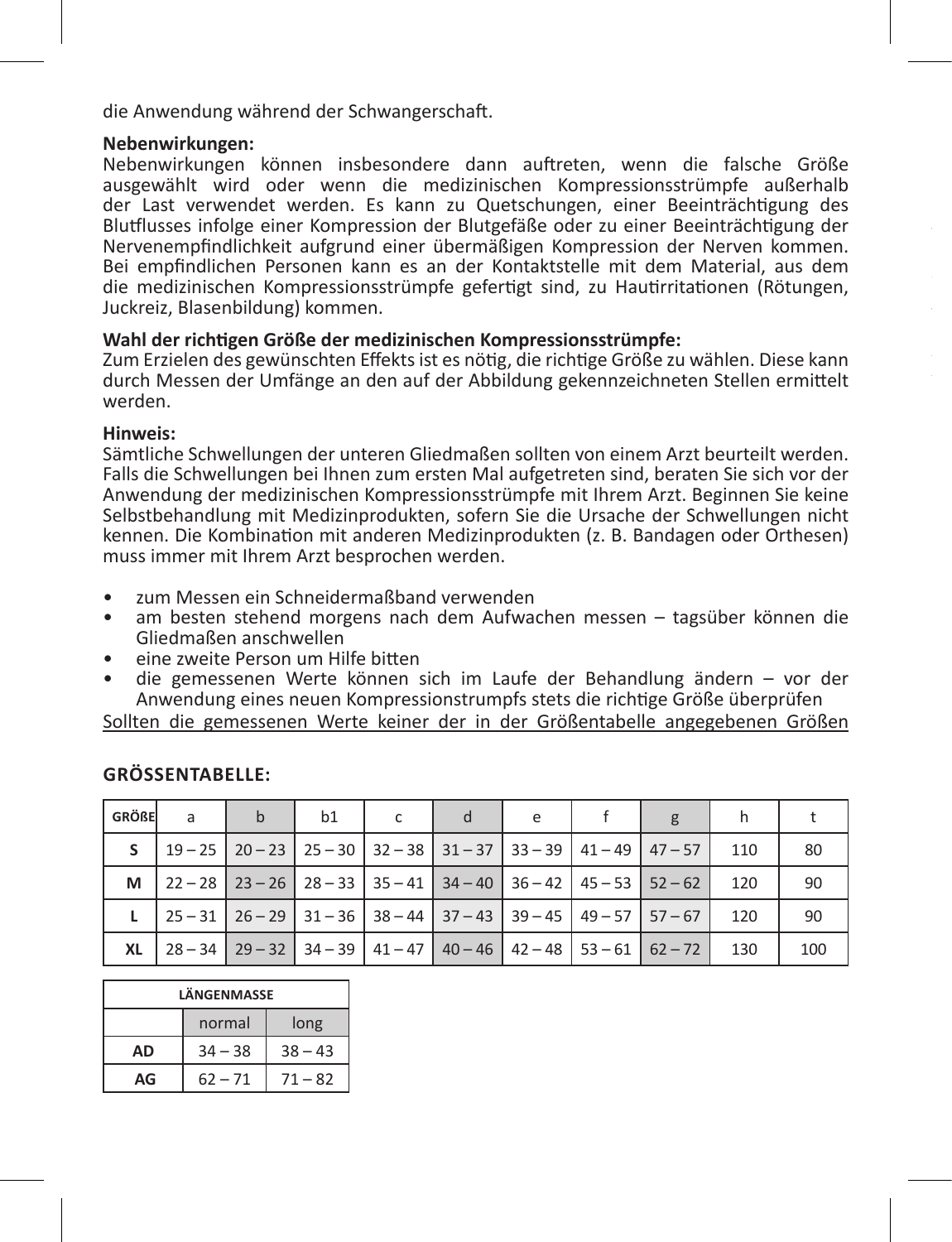| a              | Fußumfang                                   |
|----------------|---------------------------------------------|
| b              | Umfang über dem Knöchel                     |
| b1             | Umfang 10 cm über dem Knöchel               |
| c              | Wadenumfang                                 |
| d              | Umfang unter dem Knie                       |
| e              | Umfang über dem Knie                        |
| f              | Oberschenkelumfang                          |
|                | (in der Mitte des Oberschenkels)            |
| g              | Oberschenkelumfang (5 cm unter dem Schritt) |
| h              | Hüftumfang                                  |
| t              | Taillenumfang                               |
|                |                                             |
| A <sub>D</sub> | Wadenstrümpfe                               |
| AG             | Schenkelstrümpfe                            |
|                |                                             |



entsprechen (z. B. entspricht Punkt b der Größe S, aber Punkt d bereits der Größe L), besuchen Sie ein Sanitätshaus oder direkt den Hersteller. Es ist möglich, dass Sie einen direkt für Sie maßgeschneiderten Strumpf benötigen.

Sollten sich die gemessenen Werte für die rechte oder linke Gliedmaße wesentlich unterscheiden, besuchen Sie ein Sanitätshaus oder direkt den Hersteller. Es ist möglich, dass Sie einen direkt für Sie maßgeschneiderten Strumpf benötigen.

Sollten die gemessenen Werte an der Grenze zwischen zwei Größen liegen, wählen Sie die größere. Wenn Sie sich bei der Wahl der Größe des medizinischen Kompressionsstrumpfs nicht sicher sind, wenden Sie sich direkt an ein Sanitätshaus oder direkt an den Hersteller.

Sollten sich die Kompressionsstrümpfe schwierig anziehen lassen, besuchen Sie ein Sanitätshaus und bitten Sie um eine Vorführung der richtigen Anziehtechnik von medizinischen Kompressionsstrümpfen. Sie können auch eine der Anziehhilfen benutzen.

Wenn der Saum oder das Spitzenhaftband an der Gliedmaße nicht festhält (bei Schenkelstrümpfen), wischen Sie die Silikonbänder oder -noppen mit einer Alkohollösung ab, bzw. rasieren Sie die Haare an den Gliedmaßen am Kontaktpunkt des Silikons mit der Haut.

### **Richtig gewählte Größe:**

- Sie spüren einen erkennbaren, jedoch keineswegs unangenehmen Druck über die gesamte Länge des medizinischen Kompressionsstrumpfs hinweg
- der medizinische Kompressionsstrumpf rutscht beim Gehen nicht und rollt sich unter dem Knie oder auf dem Spann nicht zusammen<br>der Saum oder das Spitzenhaftband des Kompressionsstrumpfs schneiden sich nicht
-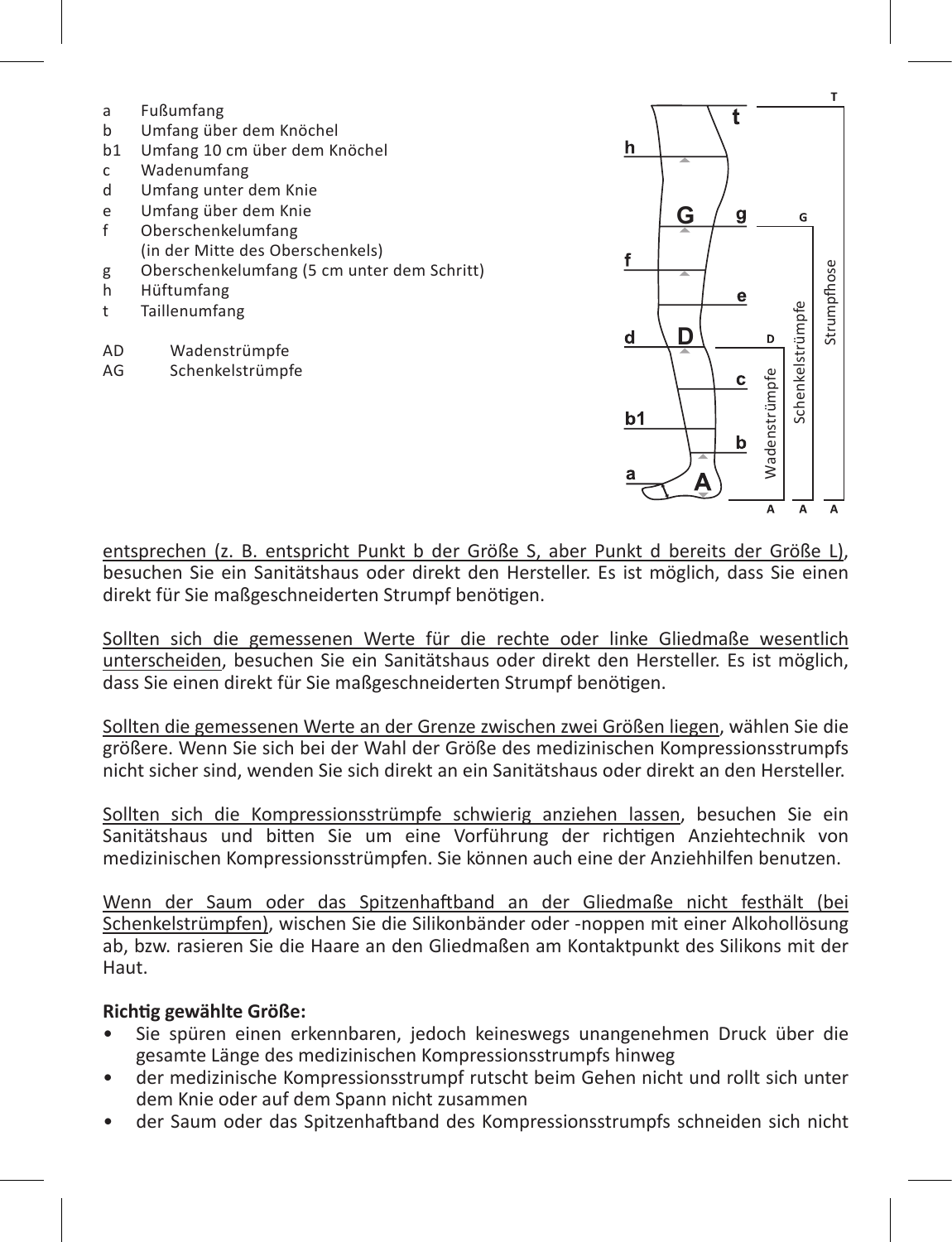### ein (bei Schenkelstrümpfen)

Angaben zur Kompressionsklasse, zur Größe und zum Hersteller sind auf dem Etikett zu finden, das am oberen Rand jedes Kompressionsstrumpfs angebracht ist. Sollte das Etikett bei der Anwendung des Kompressionsstrumpfs entfernt werden, kann die Größenangabe an der Fußsohle des Strumpfs überprüft werden, wo eine Kennzeichnung eingestrickt ist.

### **Anwendung von medizinischen Kompressionsstrümpfen:**

Ziehen Sie die medizinischen Kompressionsstrümpfe langsam an die unteren Gliedmaßen an, nicht nur hinter die Oberkante. Es ist am besten, morgens vor dem Training und vor einer möglichen Schwellung die medizinischen Kompressionsstrümpfe anzuziehen. Für einfacheres Anziehen benutzen Sie den beiliegenden Anzieher der Avicenum-Kompressionsstrümpfe. Die richtige Anwendung des Anziehers ist auf der zusätzlichen Karte graphisch dargestellt, die Teil der Produktverpackung ist. Beim Anziehen dürfen die Kompressionstrümpfe mit keinen scharfen Gegenständen (z. B. Schmuck) oder langen Nägeln in Kontakt kommen. Eine erhöhte Fußpflege (Entfernung der Hornhaut an den Fersen) verringert das Risiko einer Beschädigung des Produkts und verlängert seine Nutzungsdauer. Der medizinische Kompressionsstrumpf muss gleichmäßig und faltenfrei gedehnt werden, um eine effektive Druckverteilung zu gewährleisten. Wenn Sie Körperkosmetik verwenden, warten Sie nach der Anwendung etwa 15 Minuten, bevor Sie den Kompressionsstrumpf anziehen. Tragen Sie den Kompressionsstrumpf bei sichtbaren mechanischen Schäden nicht weiter und ersetzen Sie ihn am besten durch einen neuen.

### **Pflege:**

Medizinische Kompressionsstrümpfe **Avicenum PHLEBO 250** sind Medizinprodukte, die von einem Benutzer wiederholt verwendet werden sollen. Ihre Wirksamkeit und Sicherheit bleiben unter Einhaltung folgender Regeln über einen Zeitraum von 6 Monaten ab der ersten Anwendung erhalten:

- die Kompressionsstrümpfe können in der Waschmaschine (max. Waschtemperatur 30 °C, Pflegeleicht) mit einer Seifenlösung oder einem speziellen Waschmittel für medizinische Kompressionsprodukte in einer Schutzhülle (Waschbeutel) gewaschen werden.
- verwenden Sie keinen Weichspüler
- verwenden Sie kein Schleudern, drücken Sie die nassen Kompressionsstrümpfe zwischen zwei Handtüchern aus
- trocknen Sie sie in waagerechter Lage ohne direkten Kontakt zu Wärmequellen (Heizkörper, Sonne)
- medizinische Kompressionsstrümpfe nicht bügeln
- maximal 120 Waschzyklen möglich
- an einem trockenen und dunklen Ort lagern, vorzugsweise in der Originalverpackung
- in die Kompressionsstrümpfe nicht mechanisch eingreifen, keine durch Anwendung beschädigten Bereiche reparieren, Kanten, Spitzenhaftband oder Saum nicht anschneiden
- ie Hafteigenschaften der Silikonstreifen auf dem Spitzenhaftband oder der Silikonnoppen am Saum können durch Abreiben mit einer Alkohollösung wieder aufgefrischt werden
- die Kompressionsstrümpfe dürfen nicht in Kontakt mit organischen Lösungsmitteln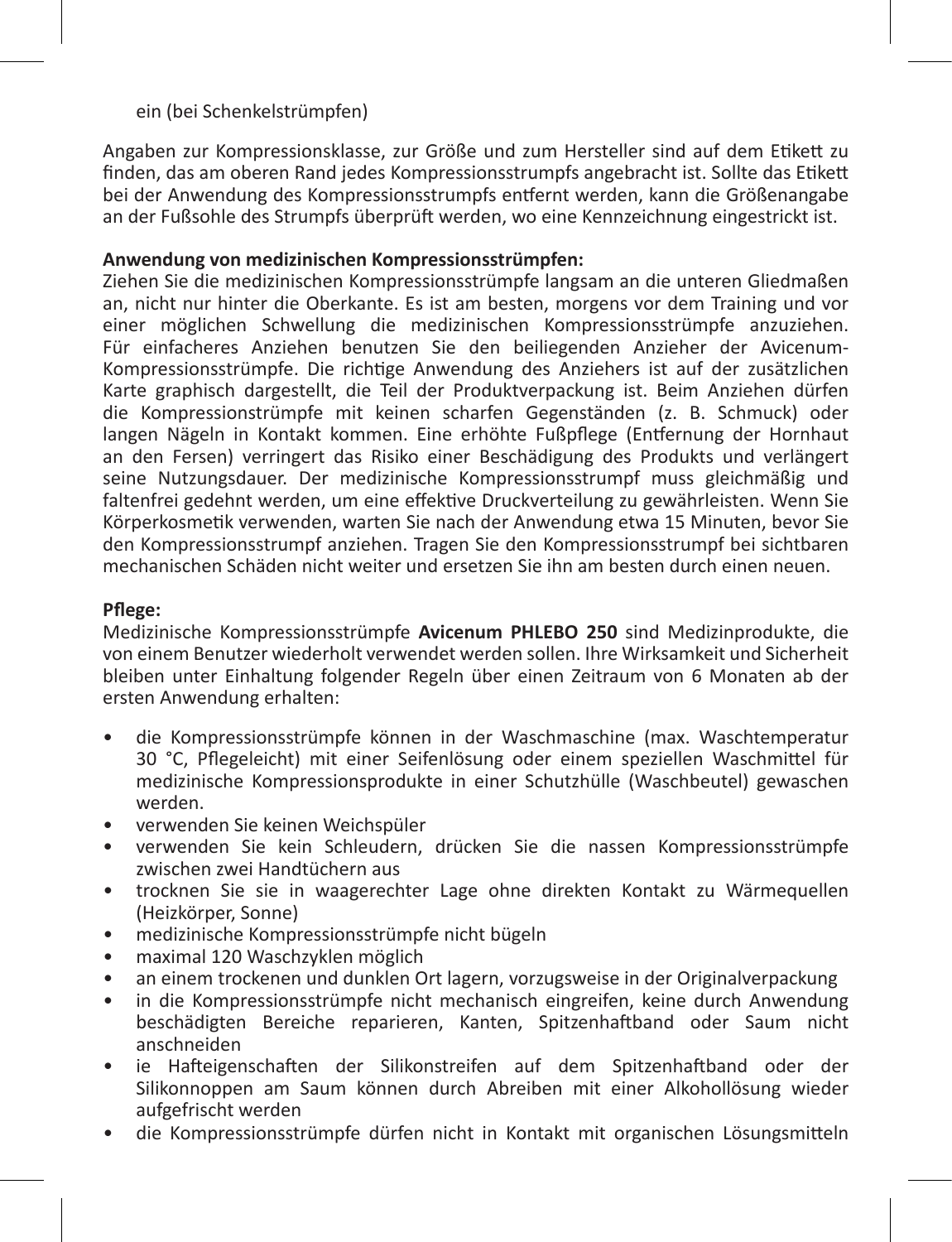oder Bleichmitteln kommen

Das Medizinprodukt darf ab dem Herstellungsdatum 54 Monate ohne Bedenken verwendet werden. Dieses Datum ist Teil der Medizinproduktcharge, die im Format RR/MM-1234567 gekennzeichnet ist, wo RR für das Jahr und MM für den Monat der Herstellung steht.

### **Pflegesymbole:**



*Keinen Weichspüler verwenden!*

### **Nicht anwenden:**

Brechen Sie die Anwendung des Medizinproduktes sofort ab, wenn:

- Anzeichen einer mechanischen Beschädigung auftreten (ersetzen Sie den medizinischen Kompressionsstrumpf durch einen neuen)
- Sie eine Verschlechterung Ihres Gesundheitszustands beobachten, die mit der Anwendung des medizinischen Kompressionsstrumpfs im Zusammenhang stehen könnte – beraten Sie sich in einem solchen Fall mit Ihrem behandelnden Arzt

### **Material:**

Wadenstrümpfe: 65 % PAD-Nylon, 35 % Elasthan LYCRA® Schenkelstrümpfe: 65 % PAD-Nylon, 35 % Elasthan LYCRA®, Silikon Strumpfhose: 65 % PAD-Nylon, 35 % Elasthan LYCRA®

Dieses Medizinprodukt enthält keine Wirkstoffe, einschließlich Derivate aus menschlichem Blut oder Blutplasma, keine Gewebe oder Zellen menschlichen Ursprungs oder deren Derivate und keine Gewebe oder Zellen tierischen Ursprungs oder deren Derivate.

### **Entsorgung:**

Die medizinischen Kompressionsstrümpfe können mit dem üblichen kommunalem Abfall entsorgt werden, gegebenenfalls in einen Textilsammelcontainer geworfen werden. Obwohl das Produkt zur Anwendung auf unverletzter Haut bestimmt ist, kann nicht ausgeschlossen werden, dass es während der Anwendung zur Kontamination mit Körperflüssigkeiten kommt. In einem solchen Fall sind die Kompressionsstrümpfe als infektiöses Material zu entsorgen.

Das verwendete Material ist nicht toxisch, sofern es nicht brennt. Verbrennen Sie niemals gebrauchte medizinische Kompressionsprodukte.

**Jedes schwerwiegende unerwünschte Ereignis, das im Zusammenhang mit dem betreffenden Produkt aufgetreten ist, ist dem Hersteller und der zuständigen Behörde des Mitgliedsstaats zu melden, in dem der Benutzer und/oder Patient ansässig ist:** 

|          | Tschechische Republik   Státní ústav pro kontrolu léčiv, Šrobárova 48, 100 41 Praha 10 |
|----------|----------------------------------------------------------------------------------------|
| Slowakei | Štátny ústav pre kontrolu liečiv, Kvetná 1024/11, 821 08 Bratislava                    |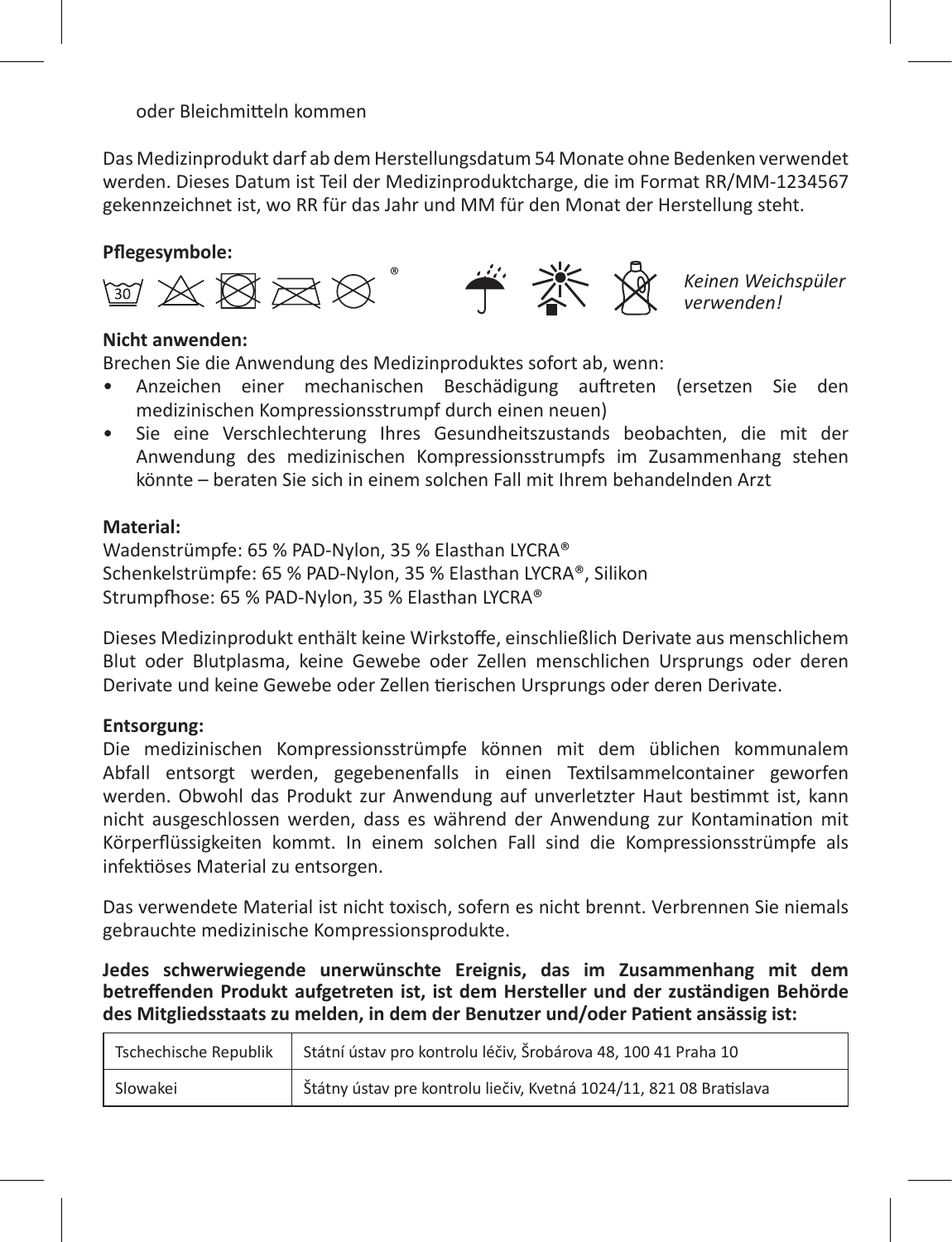| Polen       | Urząd Rejestracji Produktów Leczniczych, Wyrobów Medycznych<br>i Produktów Biobójczych, Al. Jerozolimskie 181C, 02-222 Warszawa |
|-------------|---------------------------------------------------------------------------------------------------------------------------------|
| Deutschland | Bundesinstitut für Arzneimittel und Medizinprodukte,<br>Kurt-Georg-Kiesinger-Allee 3, 53175 Bonn                                |
| Russland    | Roszdravnadzor, Address: 4, bld. 1, Slavyanskaya Square, Moscow, 109074                                                         |
| Ukraine     | Ministry of Health Ukraine, 7 Hrushevskoho Street, Kyiv, 01601                                                                  |
| Australien  | The Therapeutic Goods Administration, 136 Narrabundah Lane.<br>Symonston ACT 2609                                               |

### **Liste der Abkürzungen:**

KK, CCL – Kompressionsklasse

mmHg – Millimeter-Quecksilbersäule (Einheit der Blutdruckmessung an der unteren Gliedmaße)

 $\epsilon$ 

### **Hersteller:**

ARIES, a.s., Studenec 309, 512 33 Studenec

Datum der letzten Revision des Textes: 09.03.2020

# **(РУ)**

### **ИНСТРУКЦИЯ ПО ПРИМЕНЕНИЮ**

Дорогой клиент, в ваших руках – компрессионные медицинские чулки, которые помогут вам в процессе лечения заболеваний венозной и лимфатической системы. Правильным использованием и уходом за изделием вы можете поддержать его полезные свойства.

**Avicenum PHLEBO 250** – это компрессионные чулочные медицинские изделия I. класса компрессии (I. KT, CCL 1). Изготовлены по технологии кругового плетения. Материалы, используемые для изготовления компрессионных медицинских изделий, не раздражают кожу и не содержат латекса. Механизм действия компрессионных медицинских изделий заключается в воздействии точно определенного постепенно распределяемого давления на нижнюю конечность, которое постепенно уменьшается в направлении от лодыжки к сердцу. Давление в области голеностопного сустава в точке "b" (см. Таблицу размеров) является самым высоким и достигает значений 18 – 21 мм. рт. ст. Для достижения необходимого эффекта необходимо подобрать правильный размер. Компрессионные чулочные медицинские изделия следует использовать при физической нагрузке, а во время более длительных перерывов на отдых компрессионные изделия следует снимать (если Ваш врач не даст Вам другие рекомендации). **Avicenum PHLEBO 250** – это медицинское изделие, предназначенное как для использования в домашних условиях, так и для использования в медицинских учреждениях.

**Название медицинского изделия: Avicenum PHLEBO 250 гольфы Варианты медицинского изделия:**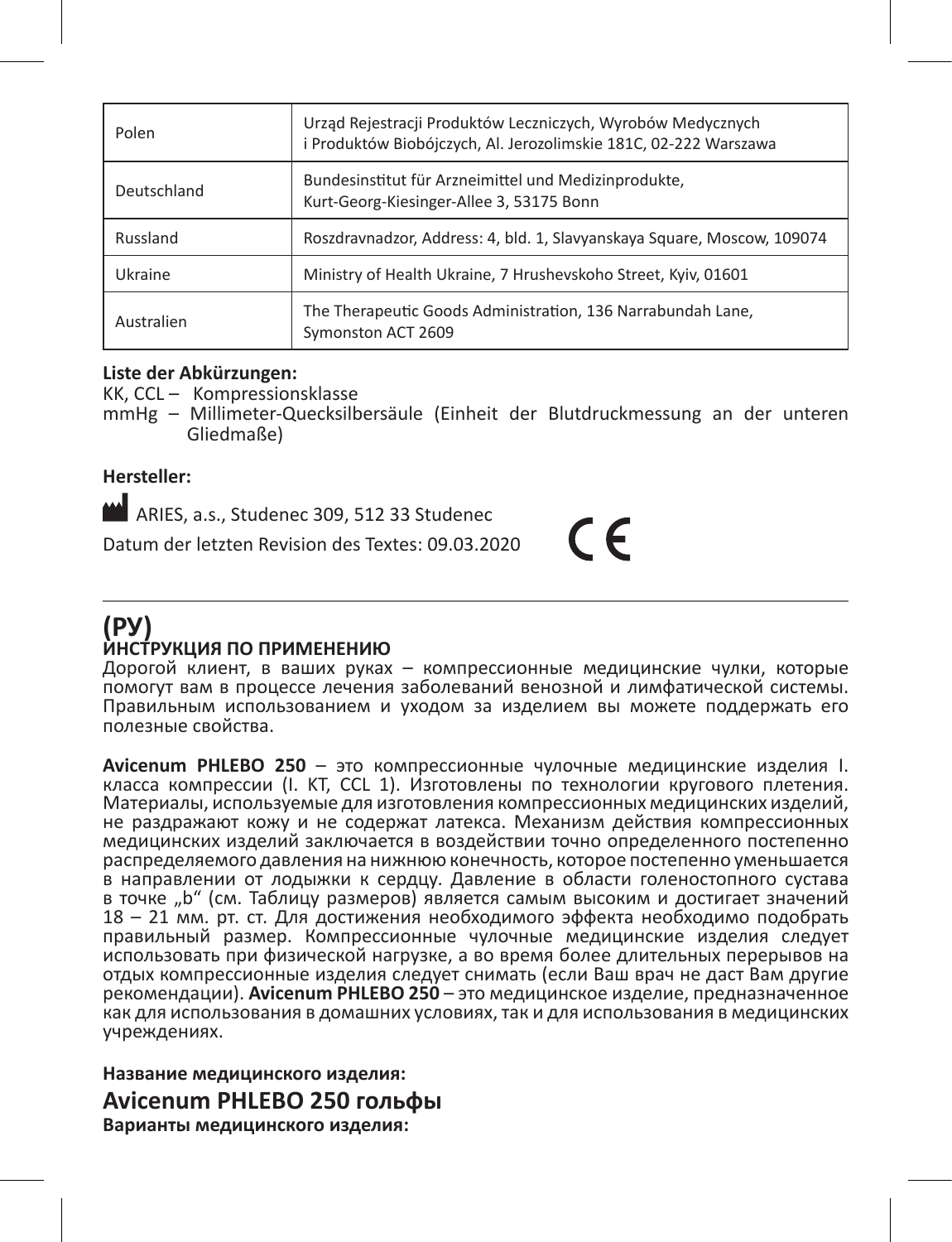- открытый носок, I. KT, размер S стандартный XL длинный
- закрытый носок, I.КТ, размер S обычный XL длинный

### **Avicenum PHLEBO 250 бедренные чулки**

### **Варианты медицинского изделия:**

- кружево, открытый носок, I. KT, размер S стандартный XL длинный
- кружево, закрытый носок, I. KT, размер S обычный XL длинный
- эластичная резинка, открытый носок, I. KT, размер S стандартный XL длинный
- кромка, закрытый носок, I. KT, размер S обычный XL длинный

### **Avicenum PHLEBO 250 колготки**

### **Варианты медицинского изделия:**

• закрытый носок, I. KT, размер S обычный – XL длинный

### **Аксессуары к медицинскому изделию:**

Каждая упаковка медицинских изделий **Avicenum PHLEBO 250**, включая все варианты, содержит в качестве аксессуара текстильное вспомогательное изделие для надевания компрессионных чулок Avicenum. Вспомогательное изделие не является медицинским изделием и служит исключительно для облегчения надевания компрессионных чулок Avicenum. Правильное использование вспомогательного текстильного изделия описано ниже вместе с инструкцией по правильному надеванию компрессионных медицинских изделий.

### **Профиль пользователя:**

**Avicenum PHLEBO 250** – это медицинское изделие, предназначенное как для использования в домашних условиях, так и для использования в медицинских учреждениях.

### **Назначение медицинского изделия:**

Медицинское изделие предназначено для компрессионного лечения заболеваний вен и различных отеков нижних конечностей.

#### **Показания:**

- хроническая венозная недостаточность ее субъективные и объективные признаки, профилактика
- первичное и вторичное варикозное расширение вен нижних конечностей
- тромбофлебит поверхностных вен
- отеки, связанные с посттромботическим синдромом после преодоления флеботромбоза глубоких вен
- отеки и варикозное расширение вен во время беременности
- состояния после флеботромбоза и тромбофлебита нижних конечностей
- профилактика флеботромбоза глубоких вен при хирургических болезнях, а в последующем и при тромбоэмболических заболеваниях (прежде всего в хирургии, ортопедии, гинекологии)
- отек нижних конечностей (послеоперационный и посттравматический, лимфатический, отек при избыточном весе, идиопатический отек нижних конечностей)
- компрессионная поддержка после склеротерапии варикозного расширения вен нижних конечностей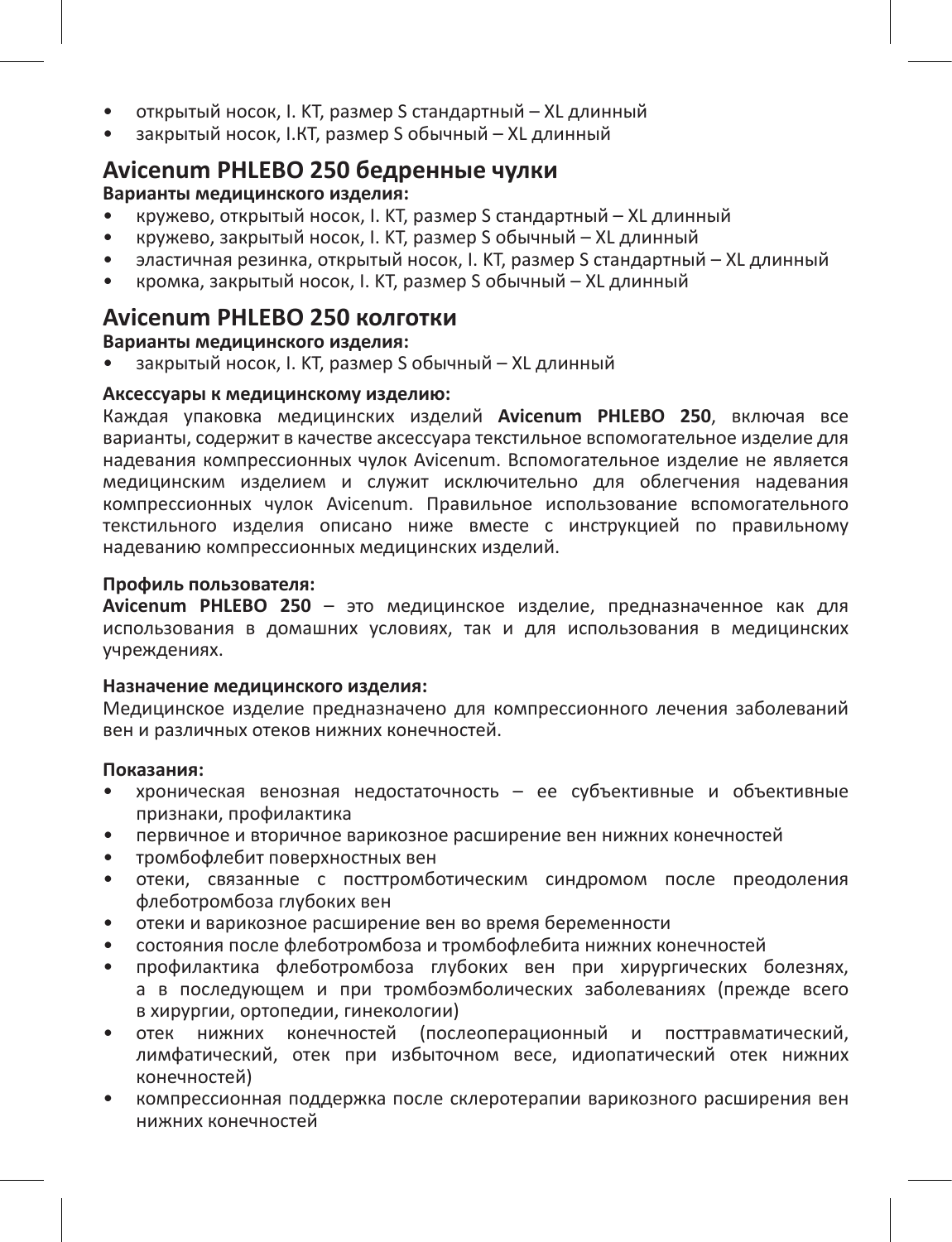- поддержка компрессии после хирургического удаления варикозного расширения вен (классическая операция, радиочастотная или лазерная абляция варикозного расширения вен)
- тромбоз путешественника (синдром экономического класса)

Если Вы впервые используете компрессионные изделия, желательно проконсультироваться с врачом для определения его класса кoмпрессии; также желательно, чтобы состояние Вашего здоровья находилось под регулярным наблюдением врача.

### **Противопоказания:**

- острый мокнущий дерматит
- острая ишемия конечностей
- критическая ишемия конечностей
- декомпенсированная сердечная недостаточность
- синяя болевая флегмазия, белая болевая флегмазия
- повышенная чувствительность к использованным материалам
- расстройства чувствительности конечностей (например, периферическая невропатия при сахарном диабете)

В связи с существованием противопоказаний, лечащий врач всегда должен оценить необходимость использования компрессионного чулочного медицинского изделия, взвесив потенциальный риск и лечебную пользу медицинского изделия.

### **Для кого предназначено изделие:**

Пациенты с первичным варикозным расширением вен, пациенты с венозным тромбозом и пациенты с вышеуказанными показаниями. Компрессионные чулочные медицинские изделия следует надевать на здоровую, неповрежденную кожу. Эти компрессионные медицинские изделия предназначены для всех возрастных групп и обоих полов. Нет никаких ограничений для использования во время беременности.

### **Побочные эффекты:**

Побочные эффекты могут возникать, в первую очередь, если выбран неправильный размер или при использовании компрессионных медицинских изделий без нагрузки. Могут возникать потертости, нарушения кровоснабжения из-за сдавливания кровеносных сосудов или нарушения чувствительности из-за чрезмерного сдавливания нервов. У пациентов с повышенной чувствительностью может возникнуть раздражение кожи (покраснение, зуд, образование пузырьков) в местах соприкосновения с материалами, из которых изготовлены компрессионные медицинские изделия.

### **Как подобрать правильный размер компрессионных чулочных медицинских изделий:**

Для достижения необходимого эффекта необходимо подобрать правильный размер. Для определения размера необходимо измерить объем конечности в местах, обозначенных на рисунке.

#### **Предупреждение:**

Любые отеки нижних конечностей должен осмотреть и оценить врач. Если отек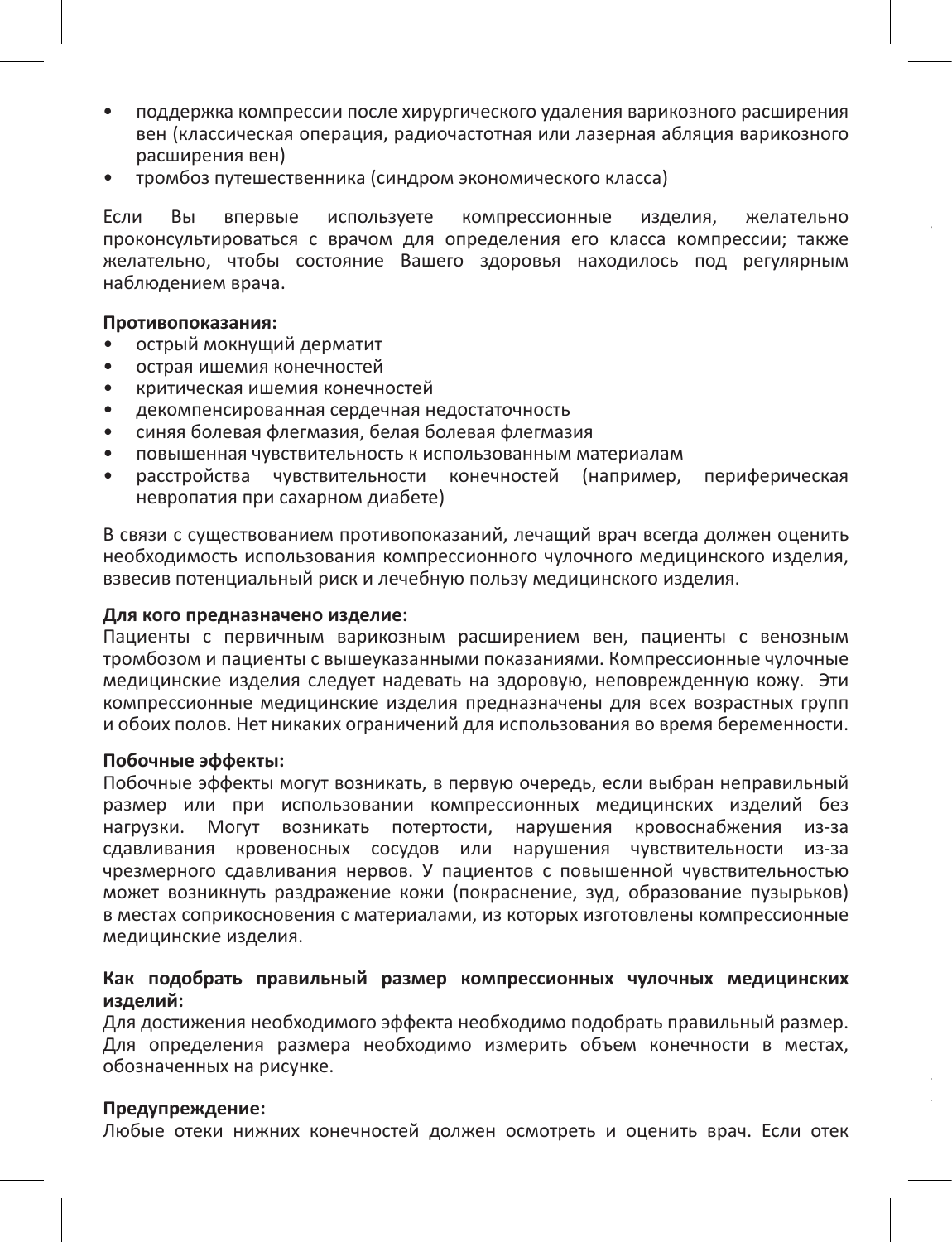появился у Вас впервые, перед использованием компрессионного изделия посоветуйтесь с лечащим врачом. Не приступайте к самолечению при помощи компрессионного изделия, если причина отека Вам не известна. Если Вы хотите носить данное изделие в сочетании с другими медицинскими изделиями (например, бандажами или ортезами), всегда необходимо проконсультироваться с Вашим лечащим врачом.

- для измерения используйте швейный метр
- лучше всего измерять утром после пробуждения в течение дня конечности могут отекать
- попросите кого-нибудь помочь Вам измерить конечность
- снятые мерки могут изменяться в ходе лечения всегда проверяйте правильный размер, прежде чем использовать новую упаковку компрессионных чулочных медицинских изделий

| <b>PA3MEP</b> | a | b | b1 | d | e |                                                                                                                                |     |     |
|---------------|---|---|----|---|---|--------------------------------------------------------------------------------------------------------------------------------|-----|-----|
| s.            |   |   |    |   |   | $\mid$ 19 - 25 $\mid$ 20 - 23 $\mid$ 25 - 30 $\mid$ 32 - 38 $\mid$ 31 - 37 $\mid$ 33 - 39 $\mid$ 41 - 49 $\mid$ 47 - 57 $\mid$ | 110 | 80  |
| М             |   |   |    |   |   | $22 - 28$   23 - 26   28 - 33   35 - 41   34 - 40   36 - 42   45 - 53   52 - 62                                                | 120 | 90  |
|               |   |   |    |   |   | $25 - 31$   26 - 29   31 - 36   38 - 44   37 - 43   39 - 45   49 - 57   57 - 67                                                | 120 | 90  |
| XL            |   |   |    |   |   | $28-34$   29 - 32   34 - 39   41 - 47   40 - 46   42 - 48   53 - 61   62 - 72                                                  | 130 | 100 |

#### **Таблица ра змеров:**

| ДЛИНА |           |           |  |  |  |  |
|-------|-----------|-----------|--|--|--|--|
|       | normal    | long      |  |  |  |  |
| AD    | $34 - 38$ | $38 - 43$ |  |  |  |  |
| AG    | $62 - 71$ | $71 - 82$ |  |  |  |  |

- a окружность ступни<br>h окружность нал до
- b окружность над лодыжкой
- b1 окружность в 10 сантиметрах над лодыжкой
- c окружность икры
- d окружность под коленом
- e окружность над коленом
- f окружность бедра (в середине)
- g окружность бедра в 5 сантиметрах от паха<br>h окружность боков
- окружность боков
- t окружность талии

A – D гольфы

A – G бедренный чулок



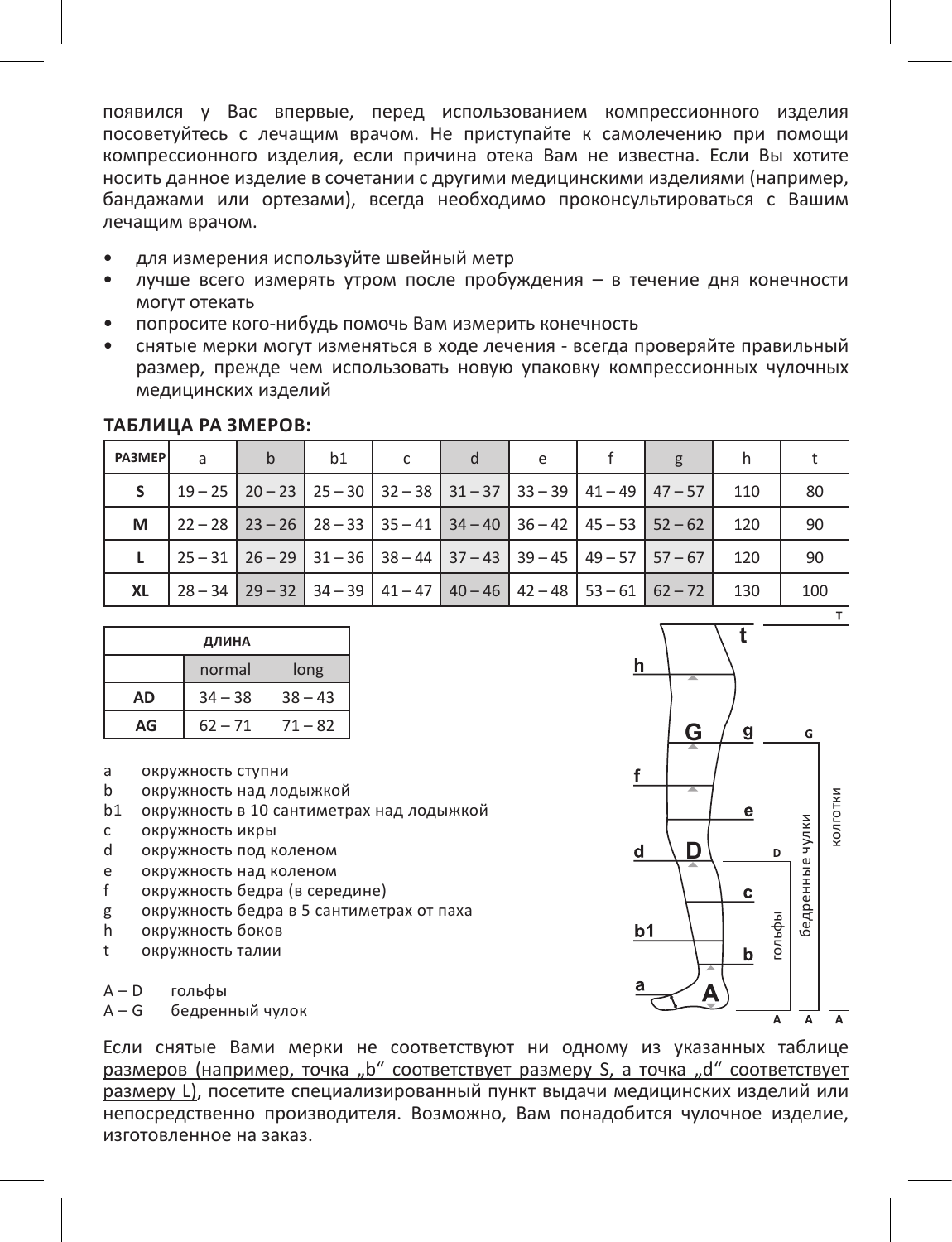Если измеренные значения значительно различаются для правой и левой конечности, посетите специализированный пункт выдачи медицинских изделий или непосредственно производителя. Возможно, Вам понадобится чулочное изделие, изготовленное на заказ.

Если снятые Вами мерки находятся на грани двух размеров, выбирайте больший размер. Если вы не уверены в выборе размера компрессионного медицинского изделия, посетите специализированный пункт выдачи медицинских изделий или непосредственно производителя.

Если Вам сложно надеть компрессионные чулочные медицинские изделия, посетите специализированный пункт выдачи медицинских изделий, где Вам продемонстрируют правильную технику надевания компрессионных изделий. Вы также можете использовать различные вспомогательные приспособления для надевания изделия.

Если силиконовая эластичная резинка или кружево не держатся на конечности (у бедренных чулок) протрите силиконовые ленты или шишечки спиртовым раствором или побрейте конечность в местах соприкосновения кожи с силиконом.

# **При правильно подобранном размере:**

- по всей длине компрессионного изделия чувствуется заметное давление, не вызывающее неприятных ощущений
- компрессионное медицинское изделие не скользит во время ходьбы и не собирается под коленом или в подъеме
- силиконовая эластичная резинка или кружево компрессионных чулок не давят (у бедренных чулок)

Информация о классе компрессии, размере и производителе находится на этикетке, вшитой около верхнего края компрессионного медицинского изделия. Если при пользовании компрессионным изделием этикетка была удалена, информацию о размере можно также найти в нижней части - на стопе медицинского изделия (размер вышит в изделии).

#### **Применение компрессионных чулочных медицинских изделий:**

Надевайте компрессионное чулочное медицинское изделие на нижнюю конечность постепенно, держа его не только за верхний край. Лучше всего надевать медицинские компрессионные чулки утром перед нагрузкой и до возможного возникновения отека. Для более удобного надевания используйте прилагаемое текстильное вспомогательное устройство для надевания компрессионных чулок Avicenum. Использование текстильного вспомогательного устройства наглядно показано на дополнительной карточке, которая входит в упаковку продукта. Во время надевания компрессионные чулочные медицинские изделия не должны соприкасаться с острыми предметами (например, бижутерией, ювелирными изделиями) или длинными ногтями. Чтобы снизить риск повреждения изделия, рекомендуем уделять внимание уходу за ступнями (особенно огрубевшей коже на пятках). Для эффективного распределения давления компрессионные чулочные изделия следует надевать так, чтобы они были натянуты равномерно и без складок.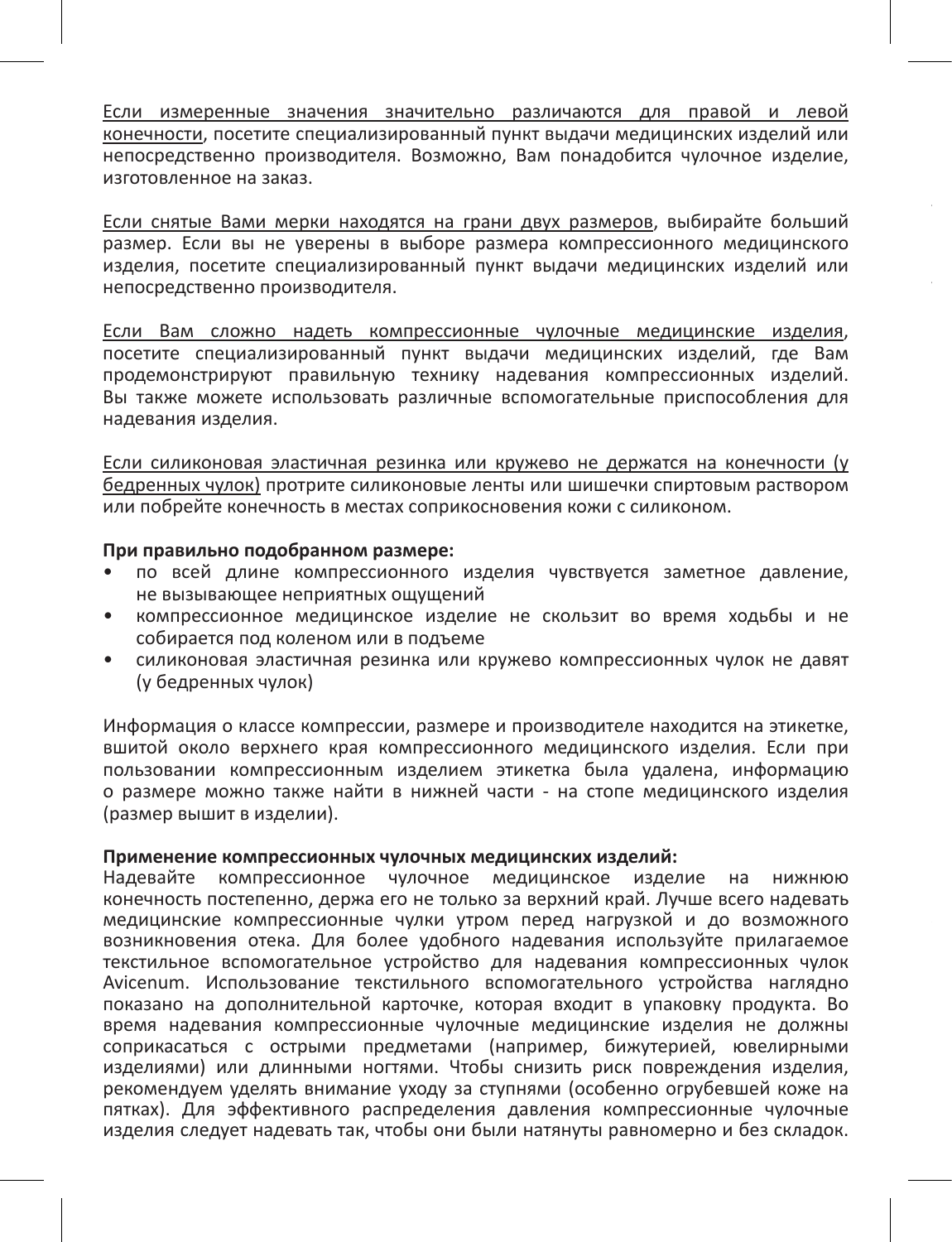Если Вы пользуетесь косметикой для тела, после ее использования подождите около 15 минут, прежде чем надевать медицинское изделие. При появлении на изделии видимого механического повреждения прекратите его использование и лучше замените его новым.

#### **Уход за изделием:**

Компрессионные чулочные медицинские изделия **Avicenum PHLEBO 250** – это медицинские изделия, предназначенные для многократного использования одним лицом. Изделия сохраняют свои свойства и являются безопасными в течение 6 месяцев с момента их первого использования при условии соблюдения следующих правил:

- компрессионные медицинские изделия можно стирать в стиральной машине (макс. температура стирки 30 °C, деликатный режим стирки) мыльным раствором или специальным средством для стирки компрессионных медицинских изделий, в защитном чехле (стиральная сумка)
- не используйте кондиционер для белья
- не пользуйтесь центрифугой, выжимайте влажный компрессионный рукав между двумя полотенцами
- сушите изделие в горизонтальном положении, вдали от прямых источников тепла (батарея, солнце)
- компрессионные медицинские изделия нельзя гладить
- максимальное количество стирок 120
- храните изделие в сухом темном месте, желательно в оригинальной упаковке
- не подвергайте компрессионные изделия механическому воздействию, не штопайте места, поврежденные при использовании, не надрезайте края и эластичную резинку
- Вы можете восстановить прилегание к ноге силиконовых ленточек на кружеве или силиконовых шишечек на эластичной резинке, протерев их спиртовым раствором
- следите за тем, чтобы на компрессионные изделия не попадали органические растворители и отбеливающие средства

Медицинским изделием можно безопасно пользоваться в течение 54 месяцев с даты его изготовления. Эта дата включена в обозначение партии медицинского изделия, которое указано в формате ГГ/MM-1234567, где ГГ означает год, а MM - месяц изготовления.

### **Значки по уходу за изделием:**





*Не использовать кондиционер для белья!*

#### **Когда не следует использовать изделие:**

Немедленно прекратите пользоваться медицинским изделием если:

- на нем появятся признаки механического повреждения (замените компрессионные чулки на новые)
- Вы почувствуете ухудшение своего состояния, которое могло бы быть связано с использованием медицинского изделия – в таком случае посоветуйтесь с лечащим врачом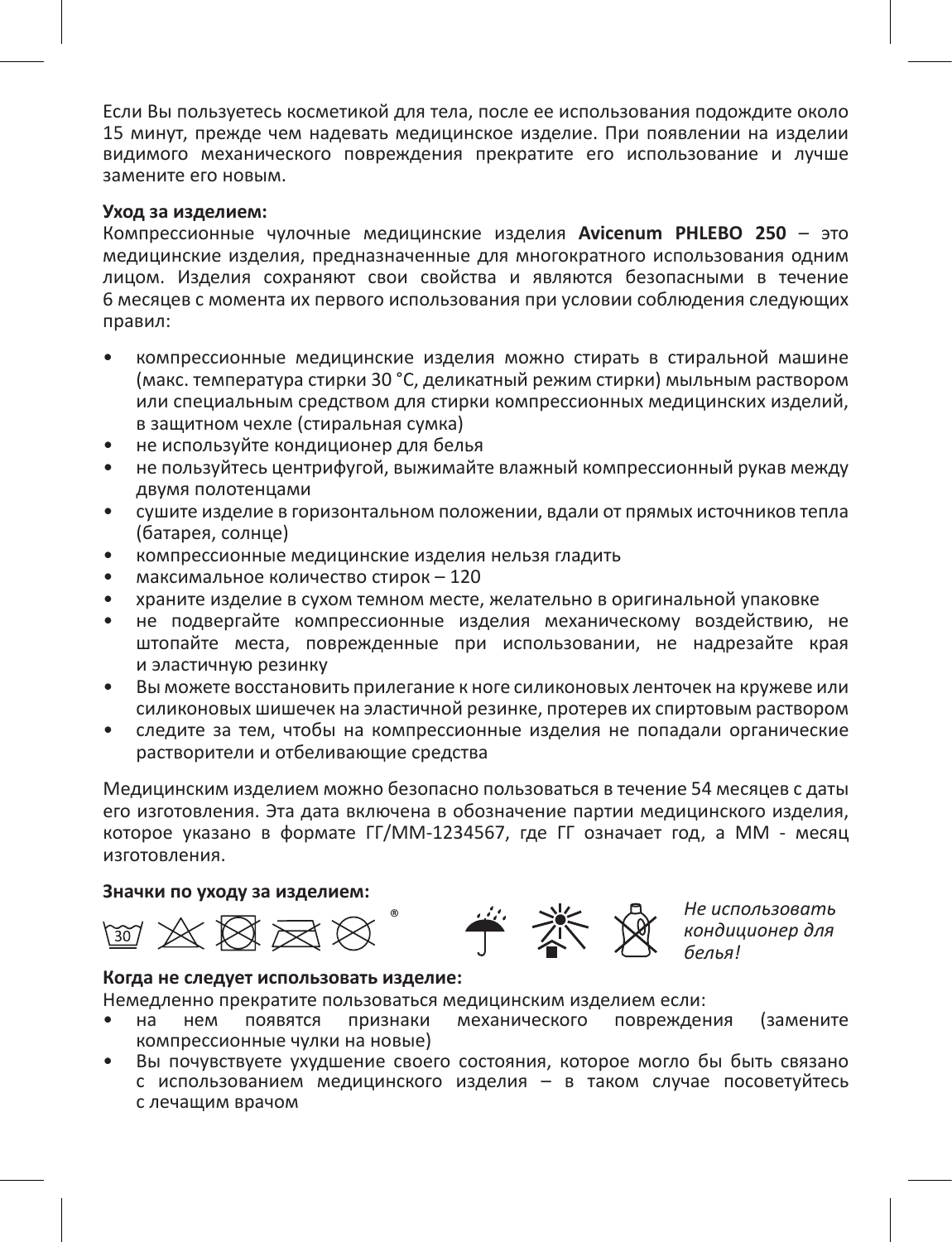### **Состав:**

Гольфы 65 % PAD Нейлон, 35 % Лайкра LYCRA® Бедренные чулки: 65 % PAD Нейлон, 35 % Лайкра LYCRA®, силикон Колготки: 65 % PAD Нейлон, 35 % Лайкра LYCRA®

Изделие не содержит в себе лечебные препараты, производные человеческой крови и плазмы, ткани и клетки человеческого происхождения и их производные, ткани и клетки животного происхождения или их производные.

#### **Утилизация изделия:**

Компрессионные чулочные медицинские изделия можно выбросить в обычный мусор или в контейнер для сбора текстиля. Несмотря на то, что изделие предназначено для использования на неповрежденной коже, во время использования невозможно исключить его загрязнение физиологическими выделениями тела. В таком случае компрессионные медицинские изделия необходимо утилизировать как инфекционный материал.

Используемый материал не является токсичным если не происходит его возгорания. Использованные компрессионные медицинские изделия нельзя сжигать.

**О любом серьезном инциденте, произошедшем в связи с данным изделием, следует сообщить изготовителю и компетентному органу государства-члена ЕС, в котором пользователь и/или пациент проживает:** 

| Чешская<br>Республика | Státní ústav pro kontrolu léčiv. Šrobárova 48. 100 41 Praha 10                                                                  |
|-----------------------|---------------------------------------------------------------------------------------------------------------------------------|
| Словакия              | Štátny ústav pre kontrolu liečiy. Kvetná 1024/11. 821 08 Bratislava                                                             |
| Польша                | Urząd Rejestracji Produktów Leczniczych, Wyrobów Medycznych i Produktów<br>Biobójczych, Al. Jerozolimskie 181C, 02-222 Warszawa |
| Германия              | Das Bundesinstitut für Arzneimittel und Medizinprodukte,<br>Kurt Georg Kiesinger Allee 3, 53175 Bonn                            |
| Россия                | Росздравнадзор, адрес: 109074, Москва, Славянская площадь, д.4, стр.1                                                           |
| Украина               | Ministry of Health Ukraine, 7 Hrusheyskoho Street, Kviv, 01601                                                                  |
| Австралия             | The Therapeutic Goods Administration, 136 Narrabundah Lane, Symonston<br>ACT 2609                                               |

### **Список сокращений:**

KT, CCL – класс компрессии

мм. рт.ст. – миллиметр ртутного столба

(единица измерения артериального давления на нижней конечности)

### **Производитель:**

ARIES, a.s., Studenec 309, 512 33 Studenec Дата последний ревизии текста: 09.03.2020

 $\epsilon$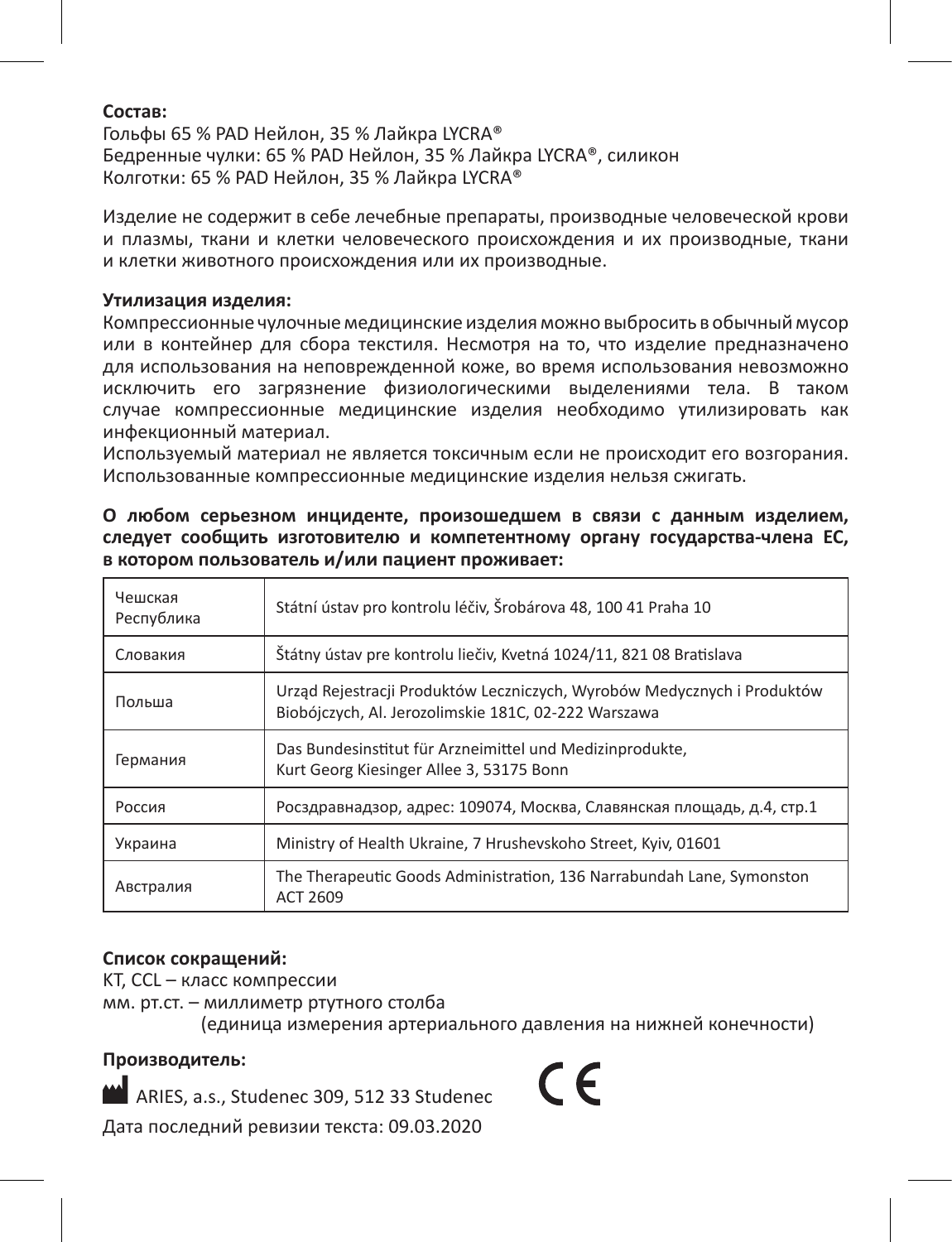# **(PL) INSTRUKCJA UŻYTKOWANIA**

Szanowny kliencie, trzymasz w rękach kompresyjne medyczne wyroby pończosznicze, które wspomagają leczenie chorób żylnych i limfatycznych. Użyteczne właściwości tego produktu możesz wesprzeć poprzez jego właściwą pielęgnację i użytkowanie.

**Avicenum PHLEBO 250** to kompresyjne medyczne wyroby pończosznicze I klasy kompresji (I KT, CCL 1). Zostały wykonane za pomocą technologii okrężnego splotu. Materiały użyte do wykonania kompresyjnych wyrobów medycznych są niedrażniące i nie zawierają lateksu. Mechanizm działania kompresyjnych wyrobów medycznych polega na działaniu precyzyjnie określonego stopniowanego nacisku na kończynę dolną, który stopniowo zmniejsza się od kostki w kierunku serca. Ciśnienie w okolicy kostki w punkcie b (patrz tabela rozmiarów) jest najwyższe i osiąga wartości 18 – 21 mmHg. Aby osiągnąć pożądany efekt, konieczny jest wybór odpowiedniego rozmiaru. Kompresyjnych medycznych wyrobów pończoszniczych należy używać podczas obciążania przy aktywności fizycznej, w czasie dłuższych przerw na odpoczynek należy zdjąć produkty kompresyjne (chyba że lekarz prowadzący zaleci inaczej). **Avicenum PHLEBO 250** jest wyrobem medycznym przeznaczonym do stosowania zarówno w warunkach domowych, jak i placówkach opieki zdrowotnej.

### **Nazwa wyrobu medycznego:**

# **Avicenum PHLEBO 250 podkolanówki**

### **Warianty wyrobu:**

- czubek otwarty, I KT, rozm. S normal XL long
- czubek zamknięty, I KT, rozm. S normal XL long

# **Avicenum PHLEBO 250 pończochy**

### **Warianty wyrobu:**

- koronka, czubek otwarty, I KT, rozm. S normal XL long
- koronka, czubek zamknięty, I KT, rozm. S normal XL long
- ściągacz, czubek otwarty, I KT, rozm. S normal XL long
- ściągacz, czubek zamknięty, I KT, rozm. S normal XL long

### **Avicenum PHLEBO 250 rajstopy**

### **Warianty wyrobu:**

• czubek zamknięty, I KT, rozm. S normal – XL long

### **Akcesoria do wyrobów medycznych:**

Każde opakowanie wyrobu medycznego **Avicenum PHLEBO 250** we wszystkich wariantach zawiera jako akcesorium Tekstylny nawlekacz do pończoch kompresyjnych Avicenum. Nawlekacz nie jest wyrobem medycznym i służy wyłącznie do ułatwienia zakładania pończoch kompresyjnych Avicenum. Właściwe użycie nawlekacza opisano poniżej wraz z instrukcją prawidłowego zakładania kompresyjnych wyrobów medycznych.

### **Profil użytkownika:**

**Avicenum PHLEBO 250** jest wyrobem medycznym przeznaczonym do stosowania zarówno w warunkach domowych, jak i placówkach opieki zdrowotnej.

### **Zastosowanie wyrobu medycznego:**

Wyrób medyczny jest przeznaczony do terapii kompresyjnej w leczeniu chorób żylnych i różnego pochodzenia obrzęków kończyn dolnych.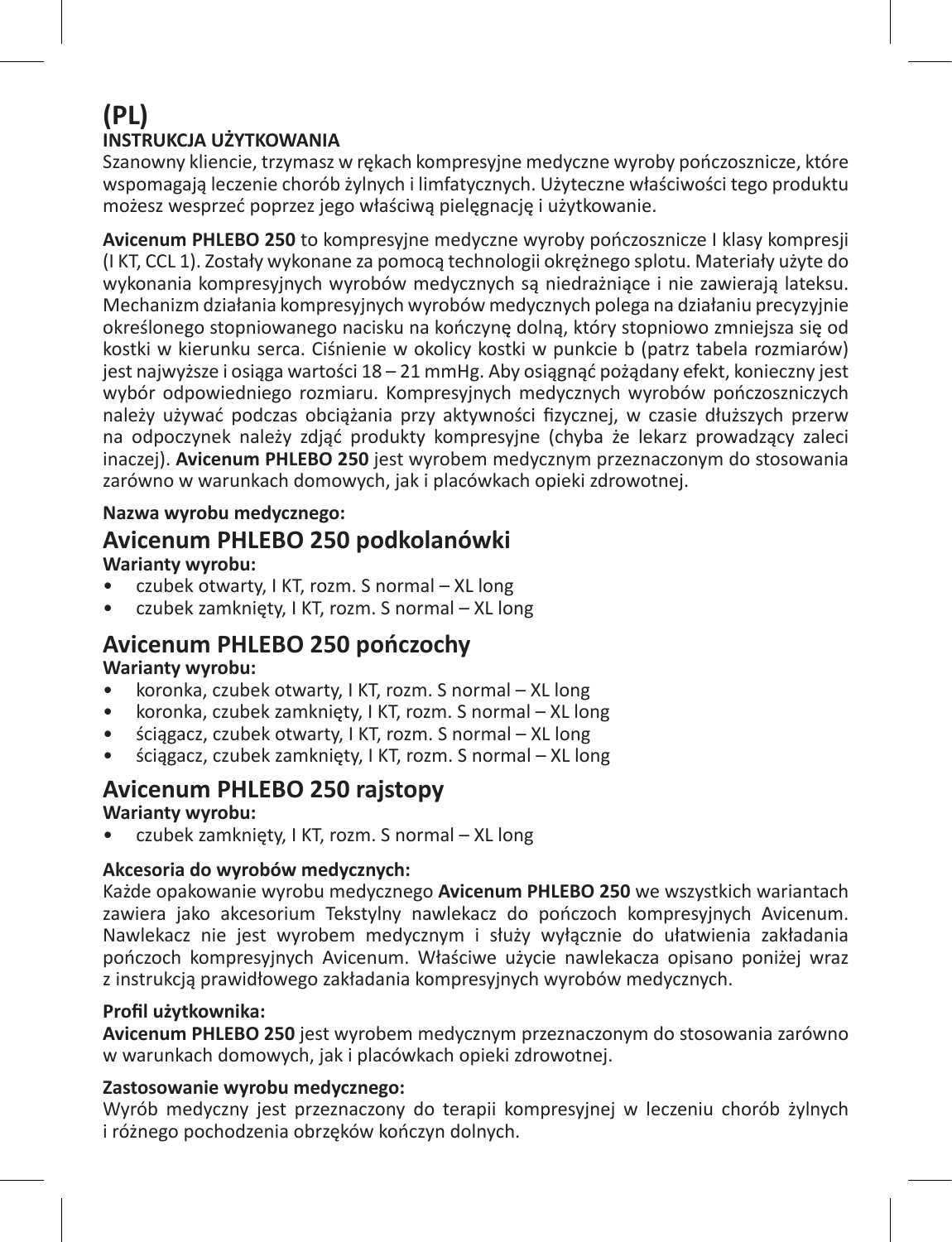### **Wskazania:**

- przewlekła niewydolność żylna jej subiektywne i obiektywne objawy, prewencja
- pierwotne i wtórne żylaki kończyn dolnych
- powierzchowne zakrzepowe zapalenie żył
- obrzęk związany z zespołem pozakrzepowym po wyleczeniu zakrzepicy żył głębokich
- obrzęki i żylaki w ciąży
- stany po zakrzepicy i zakrzepowym zapaleniu kończyn dolnych
- zapobieganie zakrzepicy żył głębokich przy leczeniu chirurgicznym, a następnie także chorobach zakrzepowo-zatorowych (zwłaszcza chirurgii, ortopedii, ginekologii)
- obrzęki kończyn dolnych (pooperacyjne i pourazowe, limfatyczne, obrzęki przy nadwadze, idiopatyczne obrzęki kończyn dolnych)
- wsparcie kompresyjne po skleroterapii żylaków kończyn dolnych
- wsparcie kompresyjne po chirurgicznym usunięciu żylaków (chirurgia klasyczna, ablacja radiowa lub ablacja laserowa żylaków)
- zakrzepica podczas podróży (zespół klasy ekonomicznej)

Jeżeli używasz kompresyjnych wyrobów medycznych po raz pierwszy, wskazana jest konsultacja z lekarzem prowadzącym w celu ustalenia klasy kompresji, ewentualnie regularna kontrola stanu zdrowia przez lekarza.

### **Przeciwwskazania:**

- uciążliwe sączące się uszkodzenia skóry
- ostre niedokrwienie kończyn
- krytyczne niedokrwienie kończyn
- zdekompensowana niewydolność serca
- phlegmazia coerulea dolens, phlegmazia alba dolens
- nadwrażliwość na użyte materiały
- zaburzenia tkliwości kończyn (np. neuropatia peryferyjna przy diabetes mellitus)

Ze względu na występujące przeciwwskazania, lekarz prowadzący musi rozważyć zastosowanie kompresyjnych medycznych wyrobów pończoszniczych i ocenić potencjalne ryzyko wobec korzyści terapeutycznych wyrobu medycznego.

### **Grupą docelową są:**

Pacjenci z żylakami pierwotnymi, pacjenci po przejściu zakrzepicy żylnej i pacjenci z wyżej wymienionymi wskazaniami. Kompresyjne medyczne wyroby pończosznicze przeznaczone są do stosowania na zdrową, nieuszkodzoną skórę. Te kompresyjne wyroby medyczne są przeznaczone dla wszystkich grup wiekowych i obu płci. Nie ma ograniczeń dotyczących stosowania w ciąży.

### **Skutki uboczne:**

Skutki uboczne mogą wystąpić, zwłaszcza gdy wybrany zostanie niewłaściwy rozmiar lub przy używaniu kompresyjnych wyrobów medycznych poza obszarem obciążenia. Mogą wystąpić odgniecenia, utrudniony przepływ krwi z powodu ucisku naczyń krwionośnych lub pogorszenie czucia z powodu nadmiernego ucisku nerwów. U osób wrażliwych i nadwrażliwych może wystąpić podrażnienie skóry (zaczerwienienie, swędzenie, powstawanie pęcherzy) w miejscu kontaktu z materiałem, z którego wykonane są wyroby kompresyjne.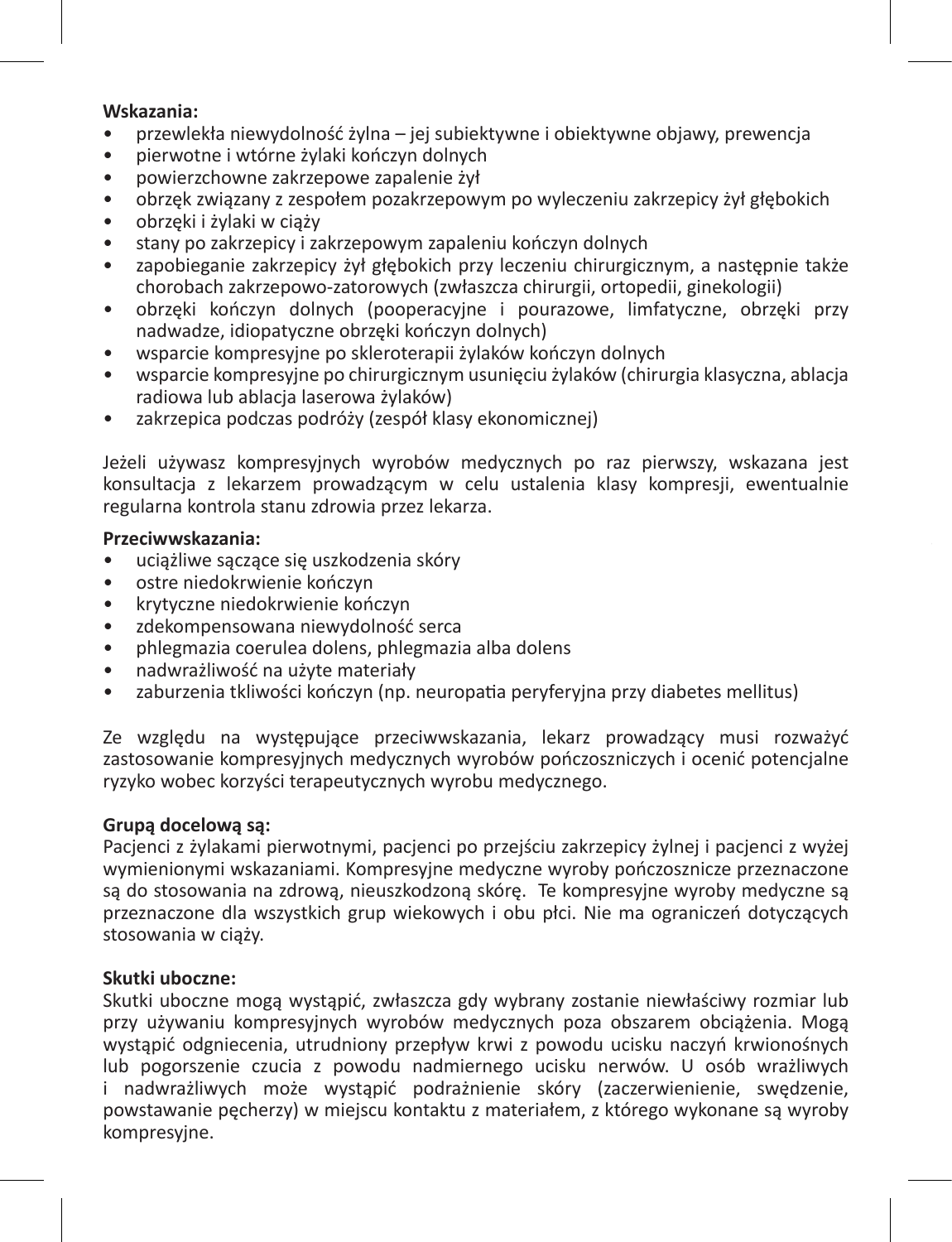**Jak dobrać odpowiedni rozmiar kompresyjnych medycznych wyrobów pończoszniczych:**  Aby osiągnąć pożądany efekt, konieczny jest wybór odpowiedniego rozmiaru. Rozmiar można określić jedynie za pomocą tabeli rozmiarów na podstawie pomiaru obwodu kończyny w miejscach wskazanych na rysunku.

### **Ostrzeżenie:**

Wszelkie obrzęki kończyn dolnych powinny zostać ocenione przez lekarza. Jeśli obrzęki zaobserwowano po raz pierwszy, przed rozpoczęciem stosowania kompresyjnych wyrobów medycznych należy skonsultować się z lekarzem. Nie rozpoczynaj samoleczenia za pomocą kompresyjnych wyrobów medycznych, jeśli nie znasz przyczyny obrzęku. Połączenie z innymi wyrobami medycznymi (np. bandażami lub ortezami) należy zawsze skonsultować z lekarzem.

- do pomiaru użyj centymetra krawieckiego
- mierz w pozycji stojącej, najlepiej rano po przebudzeniu w ciągu dnia kończyny mogą puchnąć
- poproś o pomoc drugą osobę
- zmierzone wartości mogą się zmieniać w trakcie leczenia zawsze przed zastosowaniem nowego opakowania kompresyjnych medycznych wyrobów pończoszniczych należy upewnić się, czy posiadamy właściwy rozmiar

| <b>TABELA ROZMIAROW:</b> |  |
|--------------------------|--|
|--------------------------|--|

| <b>ROZMIAR</b> | a | $\mathbf b$ | h1 |  | e | g                                                                               |     |     |
|----------------|---|-------------|----|--|---|---------------------------------------------------------------------------------|-----|-----|
| s.             |   |             |    |  |   | 19 - 25   20 - 23   25 - 30   32 - 38   31 - 37   33 - 39   41 - 49   47 - 57   | 110 | 80  |
| М              |   |             |    |  |   | $22 - 28$   23 - 26   28 - 33   35 - 41   34 - 40   36 - 42   45 - 53   52 - 62 | 120 | 90  |
|                |   |             |    |  |   | 25 - 31   26 - 29   31 - 36   38 - 44   37 - 43   39 - 45   49 - 57   57 - 67   | 120 | 90  |
| XL             |   |             |    |  |   | $28 - 34$   29 - 32   34 - 39   41 - 47   40 - 46   42 - 48   53 - 61   62 - 72 | 130 | 100 |

| <b>DŁUGOŚĆ</b> |           |           |  |  |  |  |
|----------------|-----------|-----------|--|--|--|--|
|                | normal    | long      |  |  |  |  |
| AD             | $34 - 38$ | $38 - 43$ |  |  |  |  |
| AG             | $62 - 71$ | $71 - 82$ |  |  |  |  |

- a obwód stopy<br>b obwód nad ko
- b obwód nad kostką
- b1 obwód 10 cm nad kostką
- c obwód łydki
- d obwód pod kolanem
- e obwód nad kolanem
- f obwód uda (środek uda)
- g obwód uda (5 cm poniżej kroku)
- h obwód bioder
- t obwód pasa
- A D podkolanówki
- A G pończochy

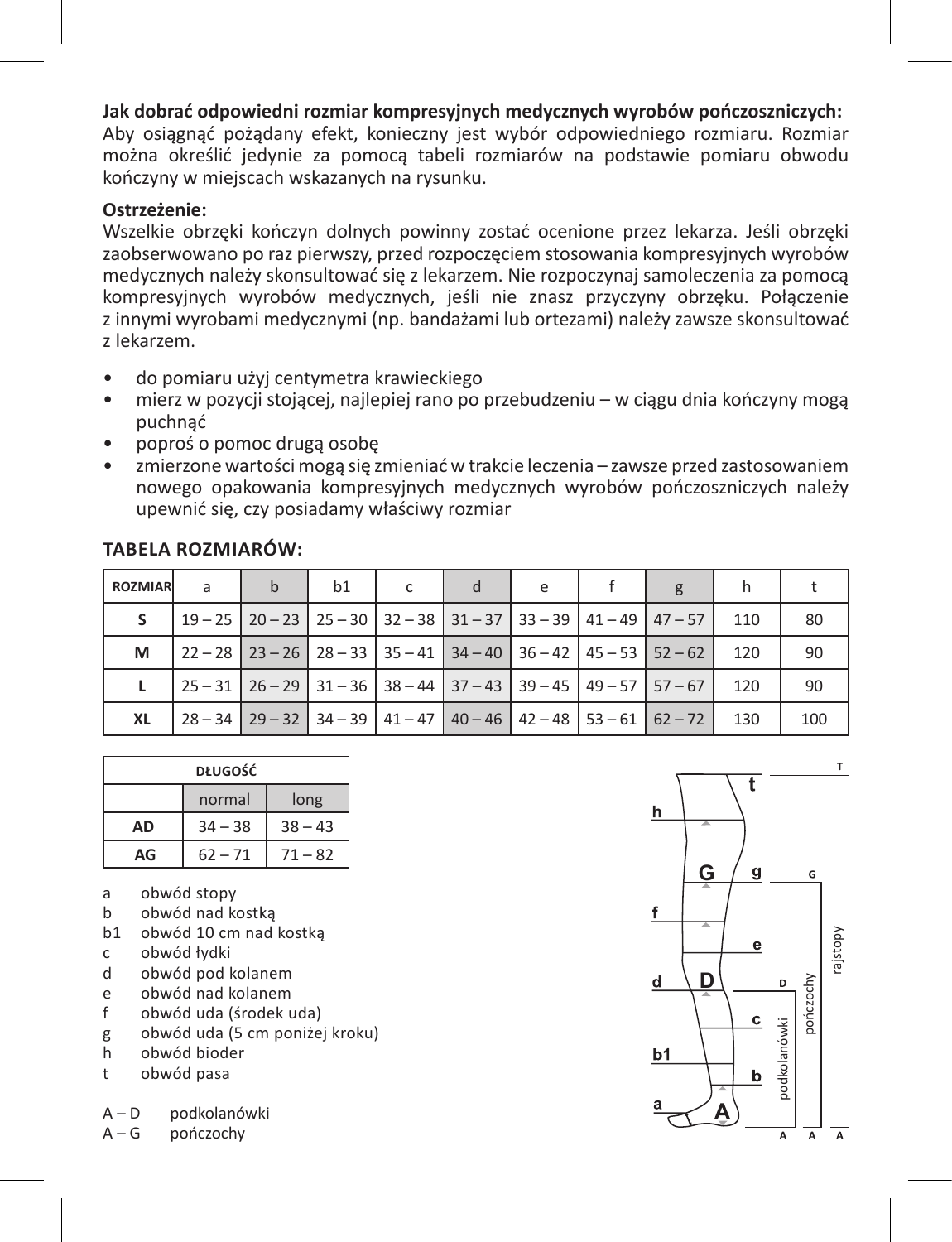Jeżeli zmierzone wartości nie odpowiadają żadnemu z rozmiarów podanych w tabeli (np. pkt b odpowiada rozm. S, ale pkt d już rozmiarowi L), odwiedź specjalistyczny sklep medyczny lub bezpośrednio producenta. Możliwe, że potrzebujesz produktu pończoszniczego wyprodukowanego indywidualnie na miarę.

Jeśli zmierzone wartości znacząco różnią się dla prawej i lewej kończyny, odwiedź specjalistyczny sklep medyczny lub bezpośrednio producenta. Możliwe, że potrzebujesz produktu pończoszniczego wyprodukowanego indywidualnie na miarę.

W przypadku gdy pomiar znajduje się na granicy dwóch rozmiarów, należy wybrać rozmiar większy. Jeśli nie masz pewności co do wyboru rozmiaru kompresyjnego wyrobu medycznego, odwiedź specjalistyczny sklep medyczny lub bezpośrednio producenta.

Jeżeli zakładanie medycznych kompresyjnych wyrobów pończoszniczych jest zbyt trudne, należy udać się do specjalistycznego punktu wydającego sprzęt medyczny w celu zademonstrowania odpowiedniej techniki zakładania kompresyjnych wyrobów medycznych. Możesz również zastosować jeden z przyrządów ułatwiających zakładanie wyrobów kompresyjnych.

Jeżeli ściągacz lub koronka nie trzyma się na kończynie (w przypadku pończoch), należy przetrzeć silikonowe wypustki roztworem alkoholu, ewentualnie ogolić owłosienie w miejscu kontaktu silikonu ze skórą.

### **Odpowiednio dobrany rozmiar:**

- poczujesz wyraźny ucisk, który nie jest nieprzyjemny, na całej długości kompresyjnego wyrobu medycznego
- kompresviny wyrób medyczny nie zsuwa się podczas chodzenia i nie roluje się pod kolanem ani na podbiciu stopy
- ściągacz lub koronka pończochy kompresyjnej nie uciska (dotyczy pończoch)

Dane dotyczące klasy kompresji, rozmiaru i producenta można znaleźć na metce przyszytej przy górnej krawędzi kompresyjnego wyrobu medycznego. W przypadku, gdy metka została usunięta podczas użytkowania, dane o rozmiarze można odczytać w obszarze stopy, gdzie utkano oznaczenie.

### **Zakładanie kompresyjnych medycznych wyrobów pończoszniczych:**

Kompresyjne medyczne wyroby pończosznicze nawlecz na kończynę dolną, stopniowo naciągając je na całej długości, zamiast przeciągać tylko górną krawędź. Najlepiej zakładać kompresyjne medyczne wyroby pończosznicze rano przed obciążeniem i przed ewentualnym powstaniem obrzęku. Aby uzyskać większy komfort zakładania, użyj dołączonego tekstylnego nawlekacza do pończoch Avicenum. Zastosowanie tekstylnego nawlekacza przedstawiono graficznie na dodatkowej karcie, która znajduje się w opakowaniu produktu. Podczas zakładania kompresyjne medyczne wyroby pończosznicze nie powinny stykać się z ostrymi przedmiotami (np. biżuterią) lub długimi paznokciami. Dokładna pielęgnacja stóp (usuwanie szorstkiej skóry na piętach) zmniejsza ryzyko uszkodzenia produktu i wydłuża jego żywotność. Kompresyjne medyczne wyroby pończosznicze muszą być naciągane równomiernie i bez zagnieceń, aby zapewnić efektywny rozkład nacisku. Jeśli używasz kosmetyków do ciała, przed założeniem wyrobu medycznego odczekaj około 15 min. po ich aplikacji. W przypadku widocznego uszkodzenia mechanicznego kompresyjnego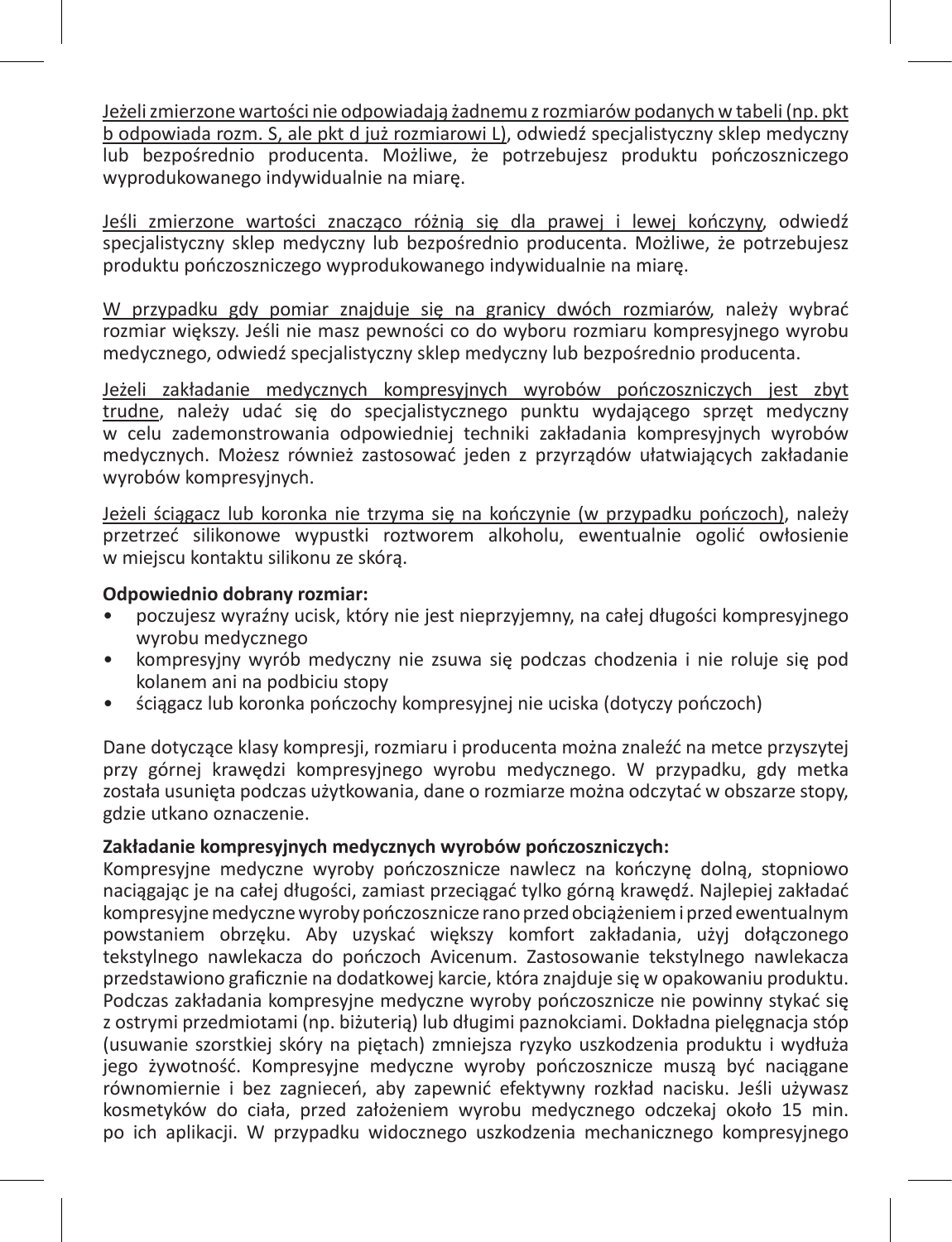medycznego wyrobu pończoszniczego nie należy go dalej nosić i najlepiej wymienić go na nowy.

### **Pielęgnacja i konserwacja:**

Kompresyjne medyczne wyroby pończosznicze **Avicenum PHLEBO 250** to wyroby medyczne przeznaczone do wielokrotnego użytku przez jedną osobę. Swoją skuteczność i bezpieczeństwo zachowują przez okres 6 miesięcy od pierwszego użycia przy przestrzeganiu następujących zasad:

- kompresyjne wyroby medyczne można prać w pralce (maks. temperatura prania 30 °C, delikatny program) z roztworem mydła lub specjalnym produktem do prania pończoszniczych wyrobów kompresyjnych, w ochronnym worku do prania
- nie używać płynu do płukania tkanin
- nie stosować wirowania, mokre kompresyjne wyroby medyczne należy wyciskać między dwoma ręcznikami
- suszyć w pozycji poziomej nie wystawiając na bezpośrednie działanie źródła ciepła (grzejnik, słońce)
- nie prasować kompresyjnych wyrobów medycznych
- maksymalna liczba cykli prania to 120
- przechowywać w suchym i ciemnym miejscu, najlepiej w oryginalnym opakowaniu
- nie ingerować mechanicznie w kompresyjne wyroby medyczne, nie naprawiać obszarów uszkodzonych w wyniku użytkowania, nie przecinać krawędzi lub koronki oraz lamówki
- przyczepność silikonowych pasków na koronce lub silikonowych wypustek na lamówce możesz przywrócić przecierając je roztworem alkoholu
- kompresyjne wyroby medyczne nie mogą mieć styczności z organicznymi rozpuszczalnikami, środkami wybielającymi

Z wyrobu medycznego można bezpiecznie korzystać przez 54 miesiące od daty produkcji. Data ta jest częścią partii wyrobu medycznego, która jest wyrażona w formacie RR/MM-1234567, gdzie RR oznacza rok, a MM miesiąc produkcji.

### **Symbole dotyczące pielęgnacji:**





*Nie używać płynów zmiękczających!*

### **Kiedy nie używać:**

Należy natychmiast zaprzestać użytkowania wyrobu medycznego, gdy:

- pojawią się oznaki mechanicznego uszkodzenia (kompresyjny medyczny wyrób pończoszniczy należy wymienić na nowy)
- zauważysz niepokojącą zmianę stanu zdrowia, która może wynikać z używania kompresyjnego wyrobu medycznego – w takim wypadku skontaktuj się ze swoim lekarzem prowadzącym

### **Skład:**

Podkolanówki: 65 % PAD Nylon, 35 % elastan LYCRA® Pończochy: 65 % PAD Nylon, 35 % elastan LYCRA®, silikon Rajstopy: 65 % PAD Nylon, 35 % elastan LYCRA®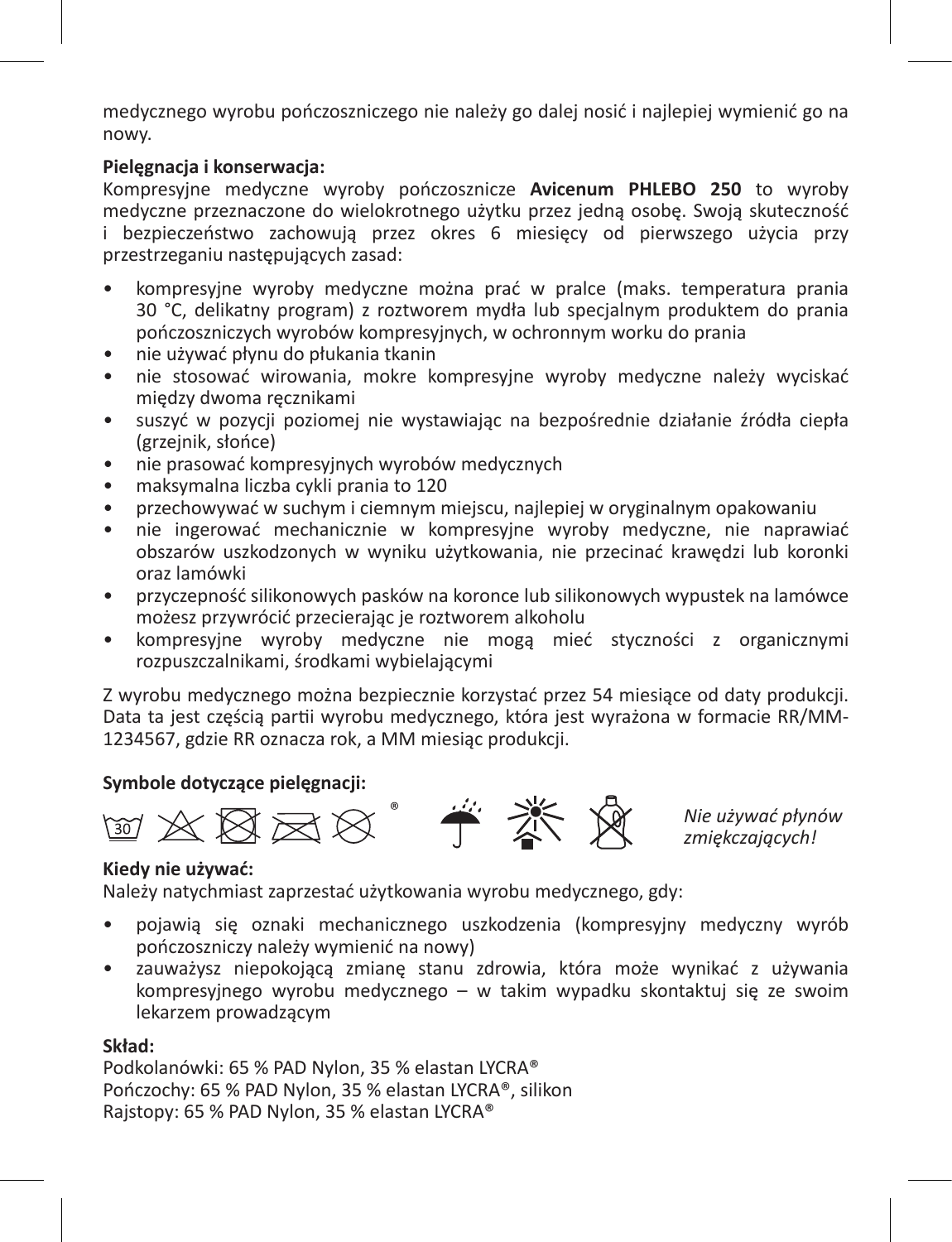Ten wyrób medyczny nie zawiera żadnych substancji czynnych, w tym pochodnych z krwi czy osocza, tkanek lub komórek ludzkich czy zwierzęcych.

### **Utylizacja:**

Kompresyjne medyczne wyroby pończosznicze można wyrzucić do pojemnika na odpady komunalne lub przeznaczonego na tekstylia. Chociaż produkt jest przeznaczony do stosowania na zdrową, nienaruszoną skórę, możliwe jest zanieczyszczenie płynami ustrojowymi podczas użytkowania. W takim wypadku kompresyjne wyroby medyczne należy utylizować jako materiał skażony.

Zastosowany materiał jest nietoksyczny, pod warunkiem, że nie dojdzie do jego spalenia. Nigdy nie należy spalać zużytych kompresyjnych środków medycznych.

**Wszelkie poważne zdarzenia niepożądane, które wystąpiły w związku z danym wyrobem, należy zgłaszać producentowi i właściwemu organowi państwa członkowskiego, w którym użytkownik i/lub pacjent ma siedzibę:**

| Czechy    | Státní ústav pro kontrolu léčiv, Šrobárova 48, 100 41 Praha 10                                                                    |
|-----------|-----------------------------------------------------------------------------------------------------------------------------------|
| Słowacia  | Štátny ústav pre kontrolu liečiy. Kvetná 1024/11. 821 08 Bratislava                                                               |
| Polska    | Urząd Rejestracji Produktów Leczniczych, Wyrobów Medycznych i Produktów Biobójc-<br>zvch. Al. Jerozolimskie 181C. 02-222 Warszawa |
| Niemcy    | Das Bundesinstitut für Arzneimittel und Medizinprodukte.<br>Kurt Georg Kiesinger Allee 3, 53175 Bonn                              |
| Rosja     | Roszdravnadzor, Address: 4, bld. 1, Slavyanskaya Square, Moscow, 109074                                                           |
| Ukraina   | Ministry of Health Ukraine, 7 Hrusheyskoho Street, Kviv, 01601                                                                    |
| Australia | The Therapeutic Goods Administration, 136 Narrabundah Lane, Symonston ACT 2609                                                    |

### **Lista skrótów:**

KT, CCL – klasa kompresji mmHg – milimetry słupa rtęci (jednostka miary ciśnienia krwi na kończynie dolnej)

### **Producent:**

ARIES, a.s., Studenec 309, 512 33 Studenec Data ostatniej rewizji tekstu: 09.03.2020

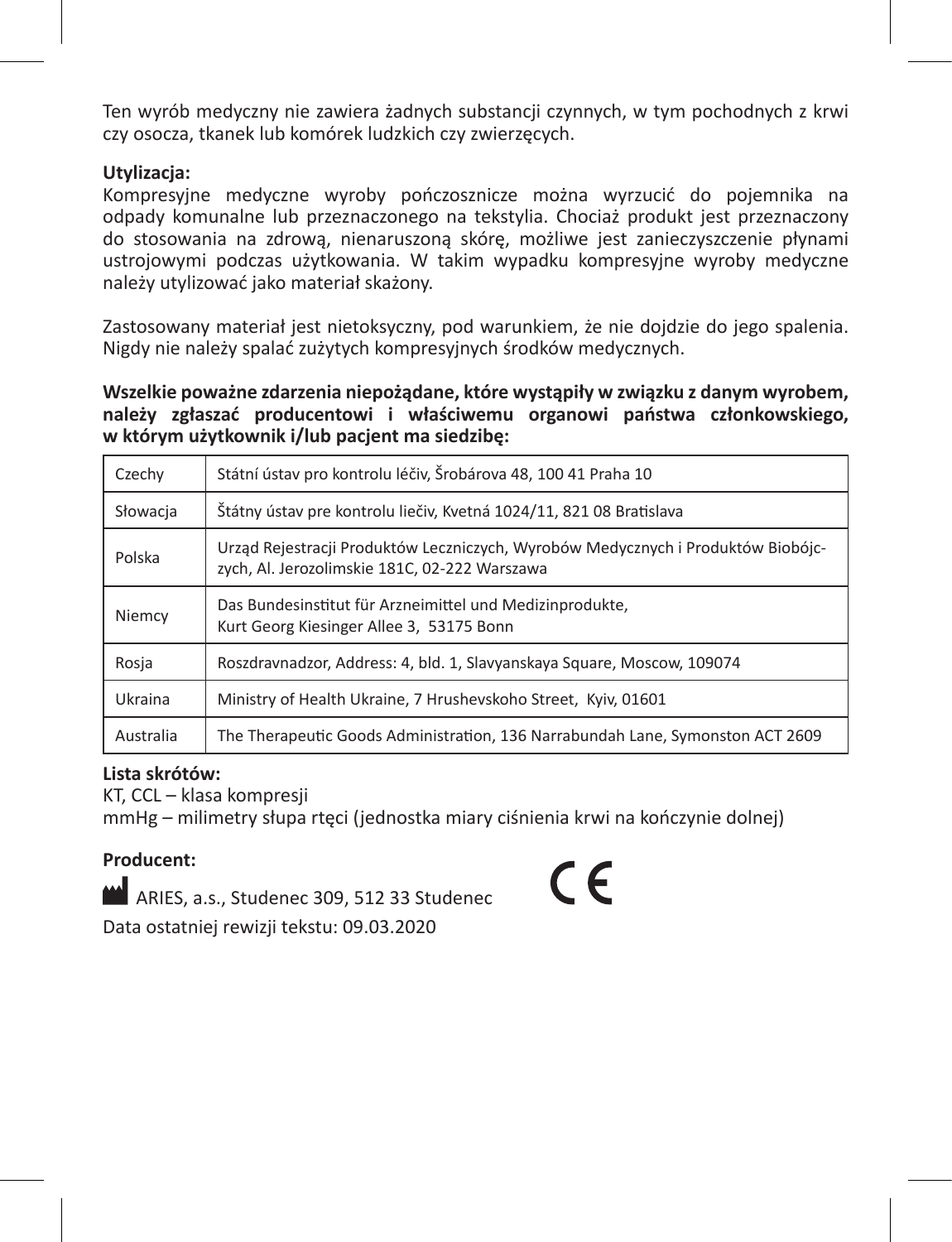### **(CZ) NÁVOD K POUŽITÍ**

Vážený zákazníku, v rukou držíte kompresivní punčochové zdravotnické prostředky, které Vám pomohou při léčbě žilních či lymfatických chorob. Užitné vlastnosti tohoto výrobku podpoříte jeho správným ošetřováním či užíváním.

**Avicenum PHLEBO 250** jsou kompresivní punčochové zdravotnické prostředky I. kompresní třídy (I. KT, CCL 1). Jsou vyrobeny technologií kruhového pletení. Materiály použité k výrobě kompresivních zdravotnických prostředků jsou nedráždivé a neobsahují latex. Mechanizmus účinku kompresivních zdravotnických prostředků spočívá v působení přesně definovaného odstupňovaného tlaku na dolní končetinu, který se od kotníku směrem k srdci postupně snižuje. Tlak v oblasti kotníku v bodu b (viz. velikostní tabulka) je nejvyšší a dosahuje hodnot 18 – 21 mmHg. Pro dosažení požadovaného účinku je nutné zvolit správnou velikost. Kompresivní punčochové zdravotnické prostředky byste měli používat při fyzické zátěži, při delších klidových přestávkách byste měli kompresivní produkty sundat (pokud Váš ošetřující lékař neurčí jinak). **Avicenum PHLEBO 250** jsou zdravotnickým prostředkem určeným k použití v domácím prostředí i u poskytovatelů zdravotních služeb.

### **Název zdravotnického prostředku:**

### **Avicenum PHLEBO 250 punčochy lýtkové Varianty zdravotnického prostředku:**

- otevřená špice, I. KT, vel. S normal XL long
- zavřená špice, I. KT, vel. S normal XL long

### **Avicenum PHLEBO 250 punčochy stehenní Varianty zdravotnického prostředku:**

- krajka, otevřená špice, I. KT, vel. S normal XL long
- krajka, zavřená špice, I. KT, vel. S normal XL long
- lem, otevřená špice, I. KT, vel. S normal XL long
- lem, zavřená špice, I. KT, vel. S normal XL long

### **Avicenum PHLEBO 250 punčochové kalhoty**

### **Varianty zdravotnického prostředku:**

• zavřená špice, I. KT, vel. S normal – XL long

### **Příslušenství ke zdravotnickému prostředku:**

Každé balení zdravotnického prostředku **Avicenum PHLEBO 250**, včetně všech variant, obsahuje jako příslušenství Textilní navlékač kompresivních punčoch Avicenum. Navlékač není zdravotnickým prostředkem a slouží výhradně k usnadnění oblékání kompresivních punčoch Avicenum. Správné použití navlékače je popsáno níže, společně s návodem na správné oblékání kompresivních zdravotnických prostředků.

### **Uživatelský profil:**

**Avicenum PHLEBO 250** je zdravotnickým prostředkem určeným k použití v domácím prostředí i u poskytovatelů zdravotních služeb.

### **Určený účel použití zdravotnického prostředku:**

Zdravotnický prostředek určený ke kompresivní terapii žilních onemocnění a otoků různého původu dolních končetin.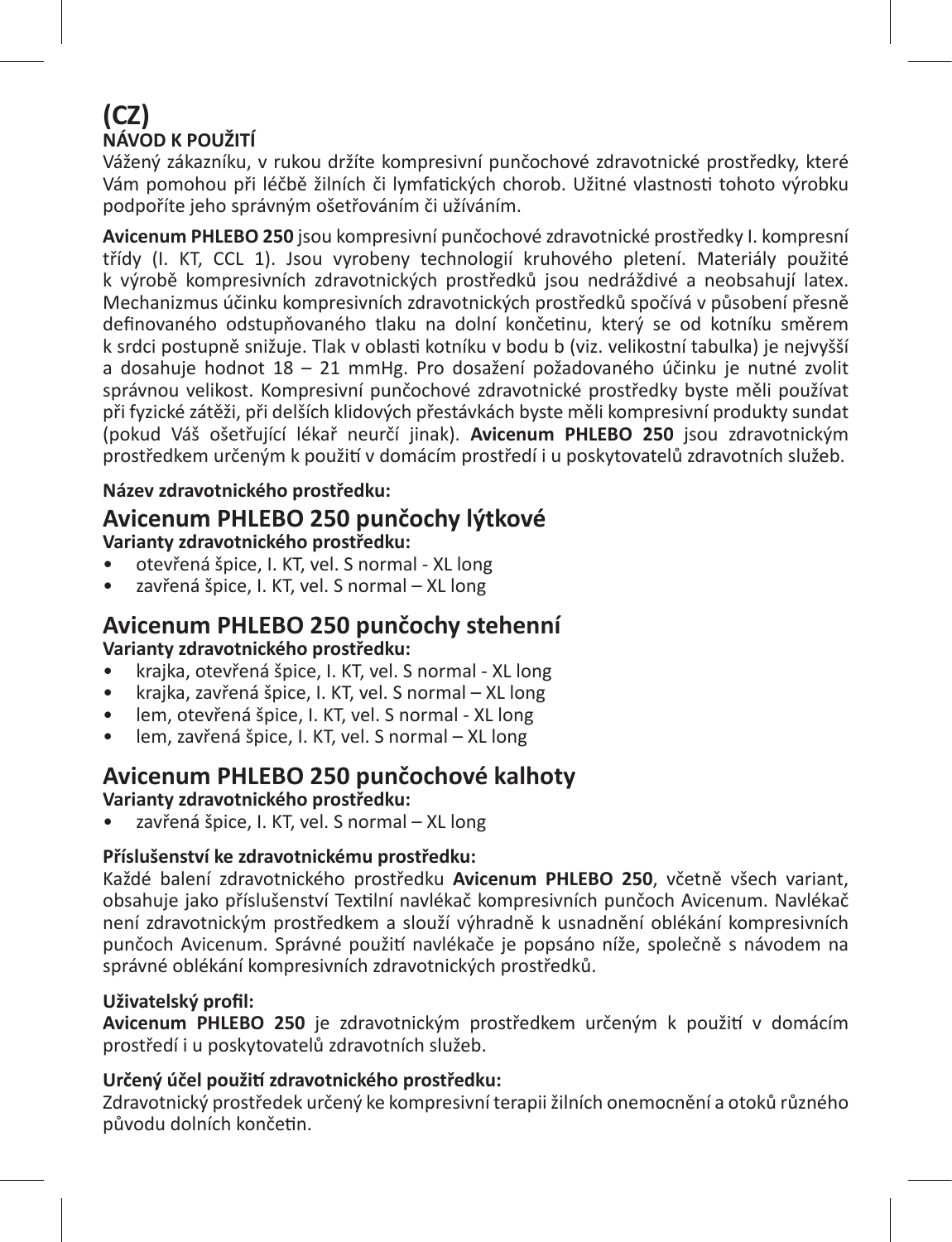### **Indikace:**

- chronická žilní insuficience její subjektivní a objektivní projevy, prevence
- primární a sekundární varixy dolních končetin
- povrchní žilní tromboflebitida
- otoky spojené s posttrombotickým syndromem po překonané hluboké žilní flebotrombóze
- otoky a varixy v těhotenství<br>• stavy no prodělaných fleboti
- stavy po prodělaných flebotrombózách a tromboflebitidách dolních končetin
- prevence hluboké žilní flebotrombózy v chirurgických oborech a následně i trombembolické choroby (zejména chirurgie, ortopedie, gynekologie)
- otoky dolních končetin (pooperační i poúrazové, lymfatické, otoky při nadváze, idiopatické otoky dolních končetin)
- kompresní podpora po skleroterapii varixů dolních končetin
- kompresní podpora po chirurgické extirpaci varixů (klasická operace, radiofrekvenční ablace či laserová ablace varixů)
- cestovní trombóza (syndrom ekonomické třídy)

Pokud kompresivní zdravotnické prostředky používáte poprvé, je vhodné jejich použití konzultovat s ošetřujícím lékařem, aby určil kompresní třídu, příp. aby byl zdravotní stav pravidelně lékařem kontrolován.

### **Kontraindikace:**

- akutní mokvající kožní projevy
- akutní končetinová ischemie
- kritická končetinová ischemie
- dekompenzovaná kardiální insuficience
- phlegmazia coerulea dolens, phlegmazia alba dolens
- přecitlivělost na použité materiály
- poruchy citlivosti končetin (např. periferní neuropatie při diabetes mellitus)

Vzhledem ke známým kontraindikacím by měl ošetřující lékař zvážit použití kompresivních punčochových zdravotnických prostředků a posoudit možné riziko s terapeutickým přínosem zdravotnického prostředku.

### **Cílová skupina pacientů:**

Pacienti s primárními varixy, pacienti po prodělané žilní trombóze a dále pacienti s výše zmíněnými indikacemi. Kompresivní punčochové zdravotnické prostředky jsou určeny k použití na zdravou, neporušenou pokožku. Tyto kompresivní zdravotnické prostředky jsou určeny pro všechny věkové skupiny a obě pohlaví. Není omezení pro použití v těhotenství.

### **Vedlejší účinky:**

Vedlejší účinky se mohou projevit především při nesprávně zvolené velikosti nebo při používání kompresivních zdravotnických prostředků mimo zátěž. Může dojít k otlakům, zhoršení prokrvení vlivem stlačení cév nebo zhoršení citlivosti přílišným stlačením nervů. U vnímavých a přecitlivělých jedinců se může objevit podráždění pokožky (zarudnutí, svědění, tvorba puchýřků) v místě kontaktu s materiály, ze kterých jsou kompresivní zdravotnické prostředky vyrobeny.

**Jak zvolit správnou velikost kompresivních punčochových zdravotnických prostředků:**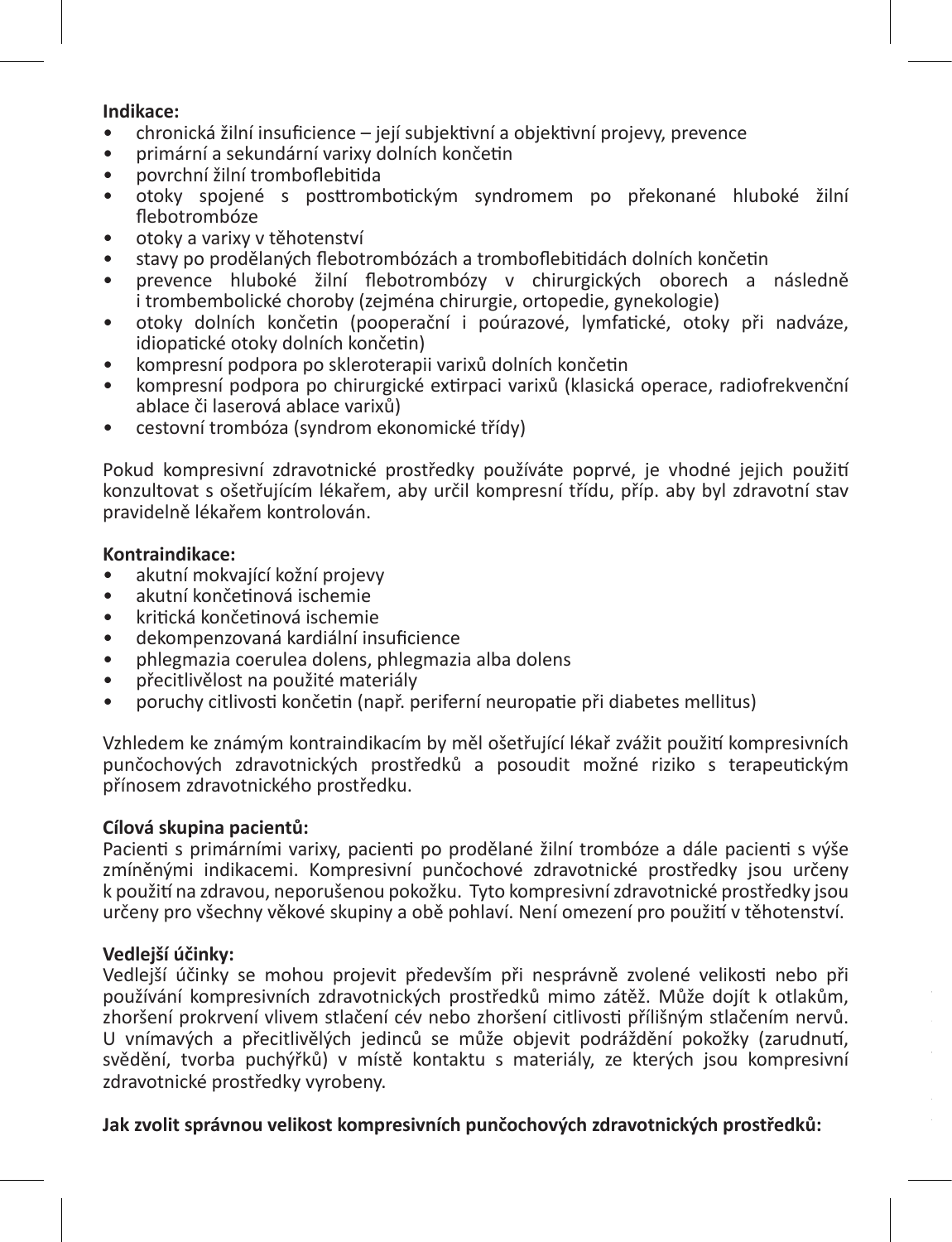Pro dosažení požadovaného účinku je nutné zvolit správnou velikost. Velikost lze určit z velikostní tabulky změřením obvodů končetiny v místech označených na obrázku.

### **Upozornění:**

Jakékoliv otoky dolních končetin by měl posoudit lékař. Pokud jste otoky pozorovali poprvé, poraďte se před používáním kompresivních zdravotnických prostředků s ošetřujícím lékařem. Nezačínejte samoléčbu kompresivními zdravotnickými prostředky, pokud neznáte příčinu otoků. Kombinaci s jinými zdravotnickými prostředky (např. bandážemi nebo ortézami) je nutné vždy konzultovat s Vaším ošetřujícím lékařem.

- k měření používejte krejčovský metr
- měřte vestoje, nejlépe ráno po probuzení během dne mohou končetiny otékat
- požádejte o pomoc druhou osobu
- naměřené hodnoty se v průběhu léčby mohou měnit ověřte vždy správnou velikost před použitím nového balení kompresivního punčochového zdravotnického prostředku

| <b>VELIKOST</b> | a | h | b1 |  | e |                                                                                 |     |     |
|-----------------|---|---|----|--|---|---------------------------------------------------------------------------------|-----|-----|
| s               |   |   |    |  |   | 19 – 25   20 – 23   25 – 30   32 – 38   31 – 37   33 – 39   41 – 49   47 – 57   | 110 | 80  |
| м               |   |   |    |  |   | $22 - 28$   23 - 26   28 - 33   35 - 41   34 - 40   36 - 42   45 - 53   52 - 62 | 120 | 90  |
|                 |   |   |    |  |   | $25-31$   $26-29$   $31-36$   $38-44$   $37-43$   $39-45$   $49-57$   $57-67$   | 120 | 90  |
| XL              |   |   |    |  |   | $28 - 34$   29 - 32   34 - 39   41 - 47   40 - 46   42 - 48   53 - 61   62 - 72 | 130 | 100 |

### **VELIKOSTNÍ TABULKA:**

| DÉLKA |           |           |  |  |  |  |
|-------|-----------|-----------|--|--|--|--|
|       | normal    | long      |  |  |  |  |
| AD    | $34 - 38$ | $38 - 43$ |  |  |  |  |
| AG    | $62 - 71$ | $71 - 82$ |  |  |  |  |

- a obvod chodidla
- b obvod nad kotníkem
- b1 obvod 10 cm nad kotníkem
- c obvod lýtka<br>d obvod pod l
- d obvod pod kolenem<br>e obvod pad kolenem
- e obvod nad kolenem
- f obvod stehna (v půli stehna)
- g obvod stehna (5 cm pod rozkrokem)
- h obvod boků
- t obvod pasu
- A D lýtková punčocha<br>A G stehenní punčoch
- stehenní punčocha

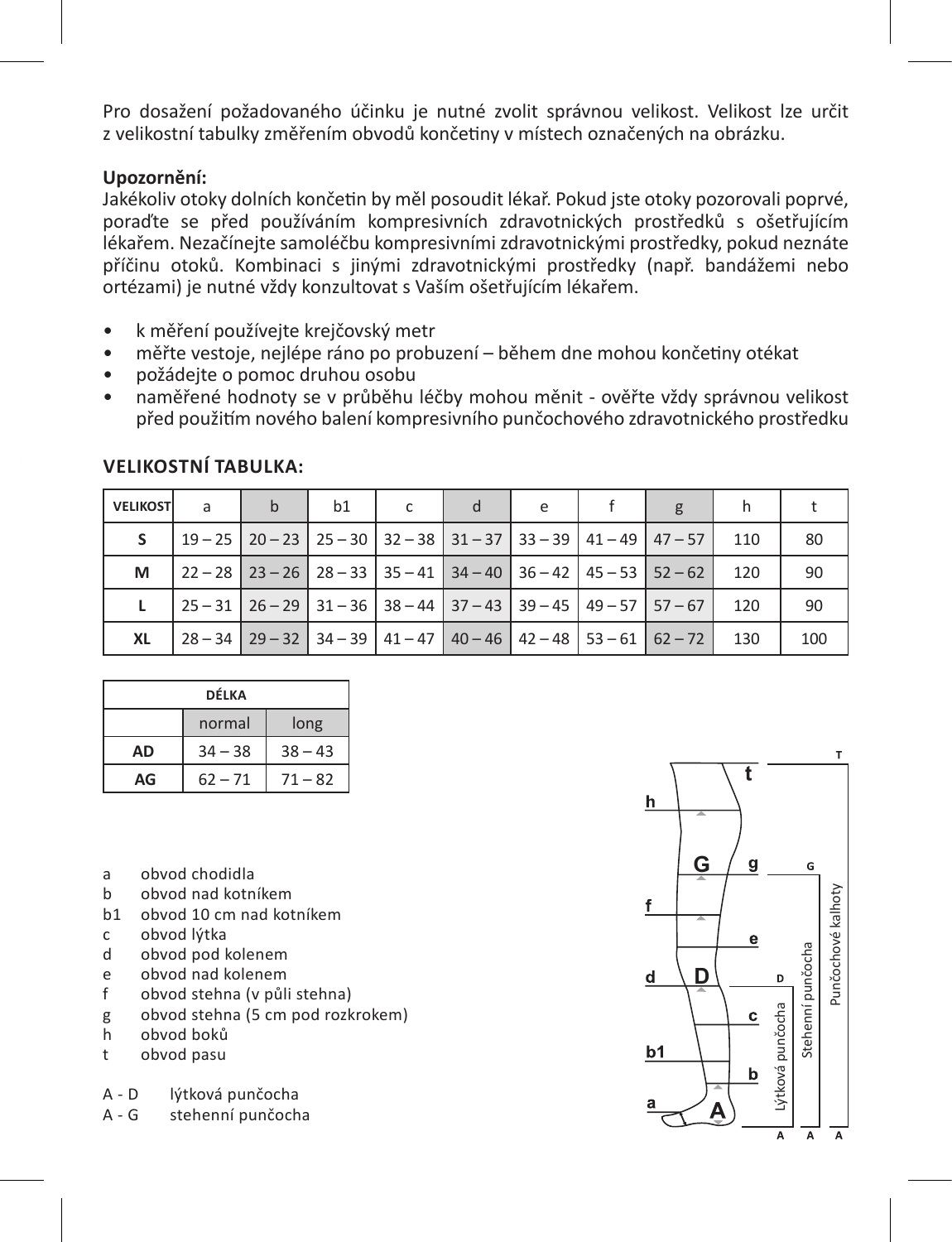Pokud naměřené hodnoty neodpovídají žádné velikosti uvedené ve velikostní tabulce (např. bod b odpovídá vel. S, ale bod d již velikosti L), navštivte specializovanou výdejnu zdravotnických potřeb nebo přímo výrobce. Je možné, že potřebujete punčochový produkt vyrobený na míru přímo pro Vás.

Pokud se naměřené hodnoty výrazně liší pro pravou a levou končetinu, navštivte specializovanou výdejnu zdravotnických potřeb nebo přímo výrobce. Je možné, že potřebujete punčochový produkt vyrobený na míru přímo pro Vás.

Pokud jsou naměřené hodnoty na rozhraní dvou velikostí, zvolte tu větší. Pokud si s volbou velikosti kompresivního zdravotnického prostředku nejste jisti, navštivte specializovanou výdejnu zdravotnických potřeb nebo přímo výrobce.

Pokud se kompresivní punčochové zdravotnické prostředky obtížně oblékají, navštivte specializovanou výdejnu zdravotnických potřeb a požádejte o ukázku správné techniky navlékání kompresivních zdravotnických prostředků. Můžete také použít některou z navlékacích pomůcek.

Pokud lem nebo krajka nedrží na končetině (u stehenních punčoch), otřete silikonové pásky nebo nopky lihovým roztokem, popř. oholte ochlupení končetiny v místě kontaktu silikonu s pokožkou.

### **Správně zvolená velikost:**

- pociťujete znatelný, nikoliv však nepříjemný tlak po celé délce kompresivního zdravotnického prostředku
- kompresivní zdravotnický prostředek při chůzi nesjíždí a neshrnuje se pod kolenem nebo na nártu
- lem nebo krajka kompresivní punčochy neškrtí (u stehenních punčoch)

Údaje o kompresní třídě, velikosti a výrobci najdete na etiketě všité u horního okraje kompresivního zdravotnického prostředku. V případě, že etiketa byla během používání odstraněna, lze údaj o velikosti ověřit na chodidlové části zdravotnického prostředku, kde je vypleten.

### **Aplikace kompresivních punčochových zdravotnických prostředků:**

Kompresivní punčochové zdravotnické prostředky navlékejte na dolní končetinu postupným tahem, ne pouze za jejich horní okraj. Nejvhodnější je navlékat kompresivní punčochové zdravotnické prostředky zrána před zátěží a před případným vznikem otoku. Pro lepší komfort navlékání použijte přiložený Textilní navlékač kompresivních punčoch Avicenum. Použití textilního navlékače je graficky zobrazeno na doplňkové kartičce, která je součástí balení výrobku. Při navlékání by kompresivní punčochové zdravotnické prostředky neměly být v kontaktu s ostrými předměty (např. šperky) nebo dlouhými nehty. Zvýšená péče o Vaše chodidla (drsná kůže na patách) zmenší riziko poškození zdravotnického prostředku a prodlouží jeho životnost. Kompresivní punčochový zdravotnický prostředek musí být natažen rovnoměrně a bez záhybů, aby došlo k účinnému rozložení tlaku. Pokud používáte tělovou kosmetiku, vyčkejte s oblékáním zdravotnického prostředku cca 15 min. po aplikaci. V případě viditelného mechanického poškození kompresivní punčochový zdravotnický prostředek dále nenoste a nejlépe vyměňte za nový.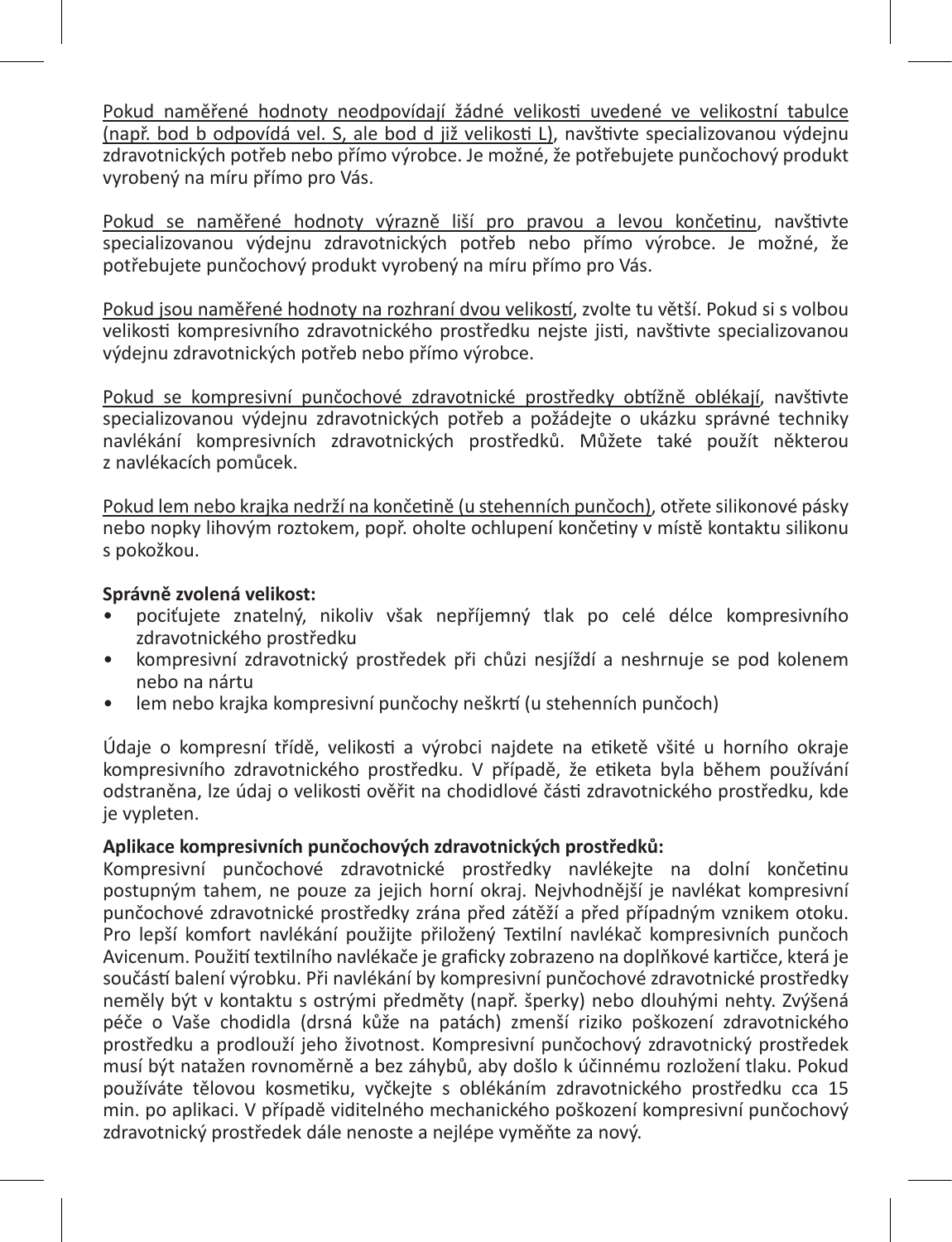### **Ošetřování a údržba:**

Kompresivní punčochové zdravotnické prostředky **Avicenum PHLEBO 250** jsou zdravotnickým prostředkem určeným pro opakované použití jedním uživatelem. Svou účinnost a bezpečnost si zachovávají po dobu 6-ti měsíců od prvního použití při dodržení následujících pravidel:

- kompresivní zdravotnické prostředky lze prát v pračce (maximální teplota praní 30 °C, mírný postup) mýdlovým roztokem nebo speciálním přípravkem pro praní kompresivních punčoch, v ochranném obalu (prací sáček)
- nepoužívejte aviváž
- nepoužívejte odstřeďování, mokré kompresivní zdravotnické prostředky vymačkejte mezi dvěma ručníky
- sušte ve vodorovné poloze mimo přímý zdroj tepla (radiátor, slunce)
- kompresivní zdravotnické prostředky nežehlete
- maximální možný počet pracích cyklů je 120
- skladujte v suchu a temnu, nejlépe v originálním obalu
- do kompresivních zdravotnických prostředků nijak mechanicky nezasahujte, neopravujte místa poškozená používáním, nenastřihávejte okraje ani krajku nebo lem
- přilnavost silikonových proužků na krajce nebo silikonových nopků na lemu obnovíte otřením lihovým roztokem
- kompresivní zdravotnické prostředky nesmí přijít do styku s organickými rozpouštědly, bělícími přípravky

Zdravotnický prostředek smí být bezpečně používán 54 měsíců od data výroby. Toto datum je součástí šarže zdravotnického prostředku, které je vyjádřeno ve formátu RR/MM-1234567, kde RR znamená rok a MM měsíc výroby.

### **Ošetřovací symboly:**



*Nepoužívat aviváž!*

### **Kdy nepoužívat:**

Zdravotnický prostředek ihned přestaňte používat pokud:

- se objeví známky mechanického poškození (kompresivní punčochový zdravotnický prostředek vyměňte za nový)
- pozorujete zhoršení zdravotního stavu, které by mohlo mít souvislost s používáním kompresivního zdravotnického prostředku - v takovém případě se poraďte se svým ošetřujícím lékařem

### **Složení:**

Lýtkové punčochy: 65 % PAD Nylon, 35 % elastan LYCRA® Stehenní punčochy: 65 % PAD Nylon, 35 % elastan LYCRA®, silikon Punčochové kalhoty: 65 % PAD Nylon, 35 % elastan LYCRA®

Tento zdravotnický prostředek neobsahuje léčivou látku, včetně derivátů lidské krve nebo plazmy, tkáně nebo buňky lidského původu nebo jejich deriváty, tkáně nebo buňky zvířecího původu nebo jejich deriváty.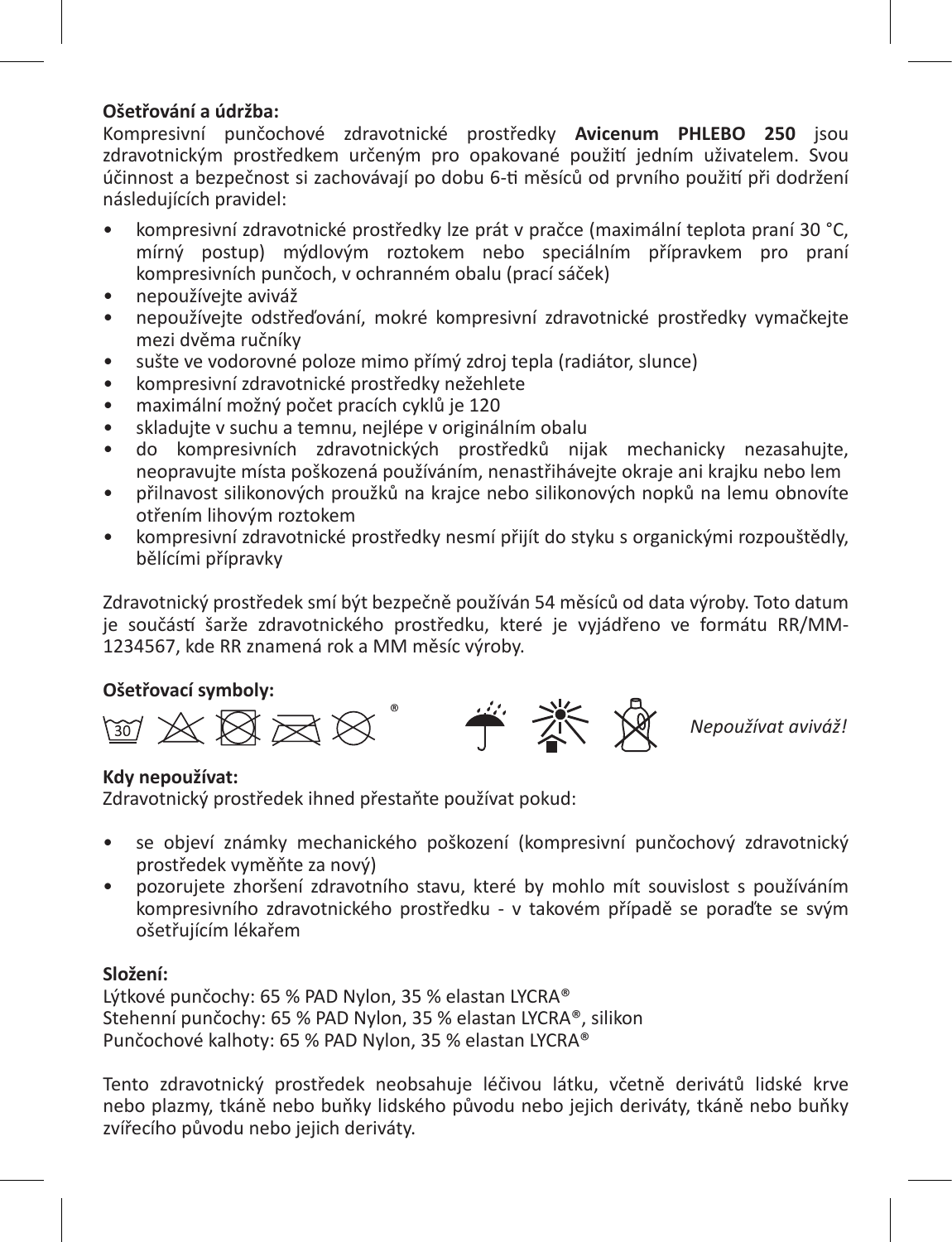### **Likvidace:**

Kompresivní punčochové zdravotnické prostředky je možno likvidovat s běžným komunálním odpadem, případně odložit do kontejneru určeného na textil. Ačkoliv je výrobek určen pro použití na zdravou, neporušenou pokožku, není vyloučeno, že během používání došlo ke kontaminaci tělními tekutinami. V takovém případě by měly být kompresivní zdravotnické prostředky zlikvidovány jako infekční materiál.

Použitý materiál není toxický, pokud nedojde k jeho hoření. Použité kompresivní zdravotnické prostředky nikdy nespalujte.

**Jakákoliv závažná nežádoucí příhoda, ke které došlo v souvislosti s dotčeným prostředkem, by měla být hlášena výrobci a příslušnému orgánu členského státu, v němž je uživatel a/nebo pacient usazen:** 

| Česká republika | Státní ústav pro kontrolu léčiv. Šrobárova 48. 100 41 Praha 10                                                                  |
|-----------------|---------------------------------------------------------------------------------------------------------------------------------|
| Slovensko       | Štátny ústav pre kontrolu liečiv, Kvetná 1024/11, 821 08 Bratislava                                                             |
| Polsko          | Urząd Rejestracji Produktów Leczniczych, Wyrobów Medycznych i Produktów<br>Biobójczych, Al. Jerozolimskie 181C, 02-222 Warszawa |
| Německo         | Das Bundesinstitut für Arzneimittel und Medizinprodukte,<br>Kurt Georg Kiesinger Allee 3, 53175 Bonn                            |
| Rusko           | Roszdravnadzor, Address: 4, bld. 1, Slavyanskaya Square, Moscow, 109074                                                         |
| Ukrajina        | Ministry of Health Ukraine, 7 Hrushevskoho Street, Kyiv, 01601                                                                  |
| Austrálie       | The Therapeutic Goods Administration, 136 Narrabundah Lane.<br>Symonston ACT 2609                                               |

### **Seznam zkratek:**

KT, CCL – kompresní třída

mmHg – milimetry rtuťového sloupce (jednotka měření krevního tlaku na dolní končetině)

### **Výrobce:**

ARIES, a.s., Studenec 309, 512 33 Studenec

 $\epsilon$ 

Datum poslední revize textu: 09.03.2020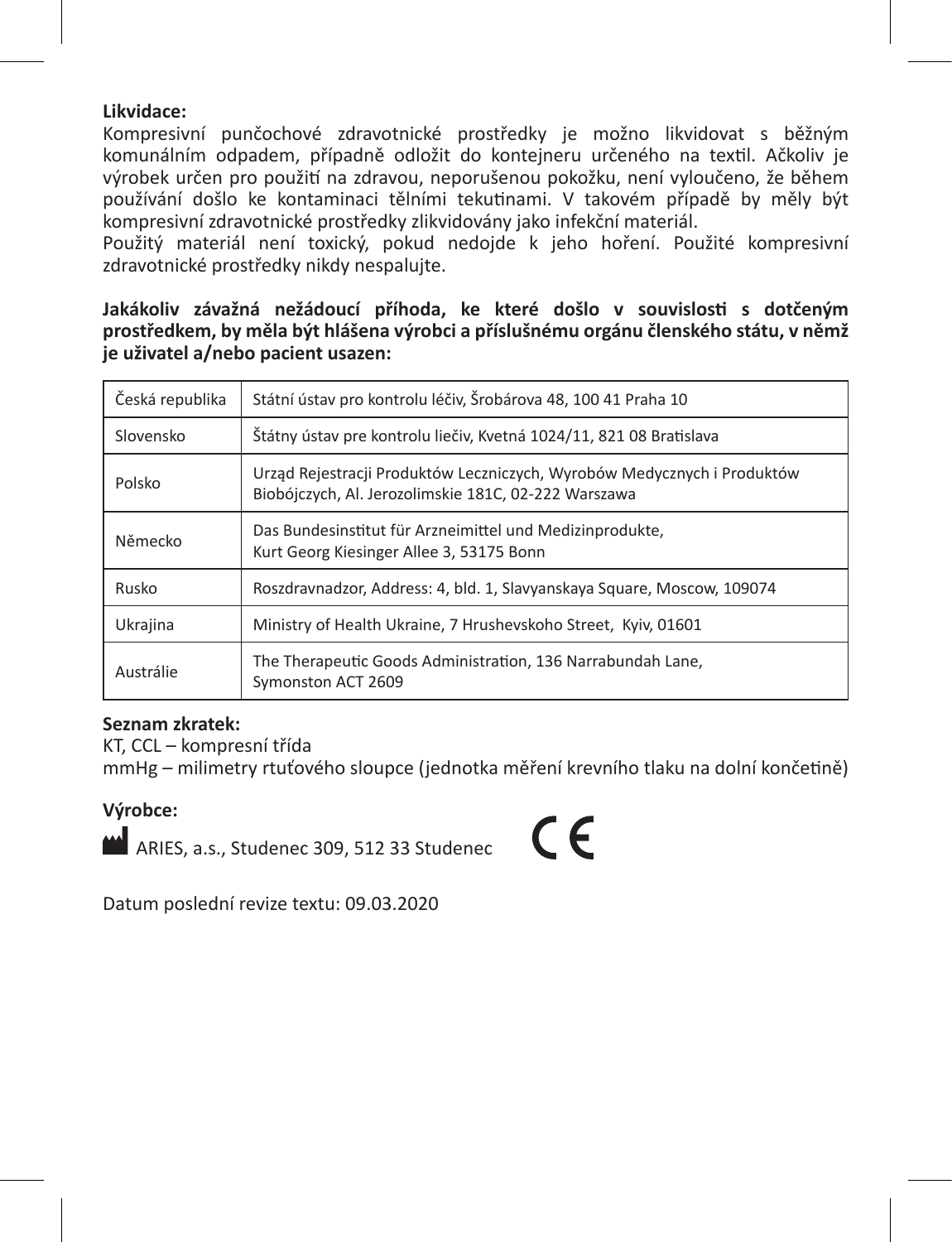### **(SK) NÁVOD NA POUŽITIE**

Vážený zákazník, v rukách držíte kompresívnu pančuchovú zdravotnícku pomôcku, ktorá Vám pomôže pri liečbe žilových či lymfatických ochorení. Úžitkové vlastnosti tohto výrobku podporíte jeho správnym ošetrovaním či užívaním.

**Avicenum PHLEBO 250** je kompresívna pančuchová zdravotnícka pomôcka I. kompresnej triedy (I. KT, CCL 1). Je vyrobená technológiou kruhového pletenia. Materiály použité na výrobu kompresívnych zdravotníckych pomôcok sú nedráždivé a neobsahujú latex. Mechanizmus účinku kompresívnych zdravotníckych pomôcok spočíva v pôsobení presne definovaného odstupňovaného tlaku na dolnú končatinu, ktorý sa od členka smerom k srdcu postupne znižuje. Tlak v oblasti členka v bode b (pozri veľkostnú tabuľku) je najvyšší a dosahuje hodnoty 18 – 21 mmHg. Pre dosiahnutie požadovaného účinku je nutné zvoliť správnu veľkosť. Kompresívne pančuchové zdravotnícke pomôcky by ste mali používať pri fyzickej záťaži, pri dlhších pokojových prestávkach by ste mali kompresívne produkty zložiť (pokiaľ Váš ošetrujúci lekár neurčí inak). **Avicenum PHLEBO 250** sú zdravotnícke pomôcky určené na použitie v domácom prostredí aj u poskytovateľov zdravotných služieb.

### **Názov zdravotníckej pomôcky:**

### **Avicenum PHLEBO 250 pančuchy lýtkové Varianty zdravotníckej pomôcky:**

- otvorená špica, I. KT, veľ. S normal XL long
- zatvorená špica, I. KT, veľ. S normal XL long

### **Avicenum PHLEBO 250 pančuchy stehenné Varianty zdravotníckej pomôcky:**

- krajka, otvorená špica, I. KT, veľ. S normal XL long
- krajka, zatvorená špica, I. KT, veľ. S normal XL long
- lem, otvorená špica, I. KT, veľ. S normal XL long
- lem, zatvorená špica, I. KT, veľ. S normal XL long

### **Avicenum PHLEBO 250 pančuchové nohavice Varianty zdravotníckej pomôcky:**

• zatvorená špica, I. KT, veľ. S normal – XL long

### **Príslušenstvo ku zdravotníckej pomôcke:**

Každé balenie zdravotníckej pomôcky **Avicenum PHLEBO 250**, vrátane všetkých variantov, obsahuje ako príslušenstvo Textilný navliekač kompresívnych pančúch Avicenum. Navliekač nie je zdravotníckou pomôckou a slúži výhradne na uľahčenie obliekania kompresívnych pančúch Avicenum. Správne použitie navliekača je popísané nižšie, spoločne s návodom na správne obliekanie kompresívnych zdravotníckych pomôcok.

### **Užívateľský profil:**

**Avicenum PHLEBO 250** je zdravotníckou pomôckou určenou na použitie v domácom prostredí aj u poskytovateľov zdravotných služieb.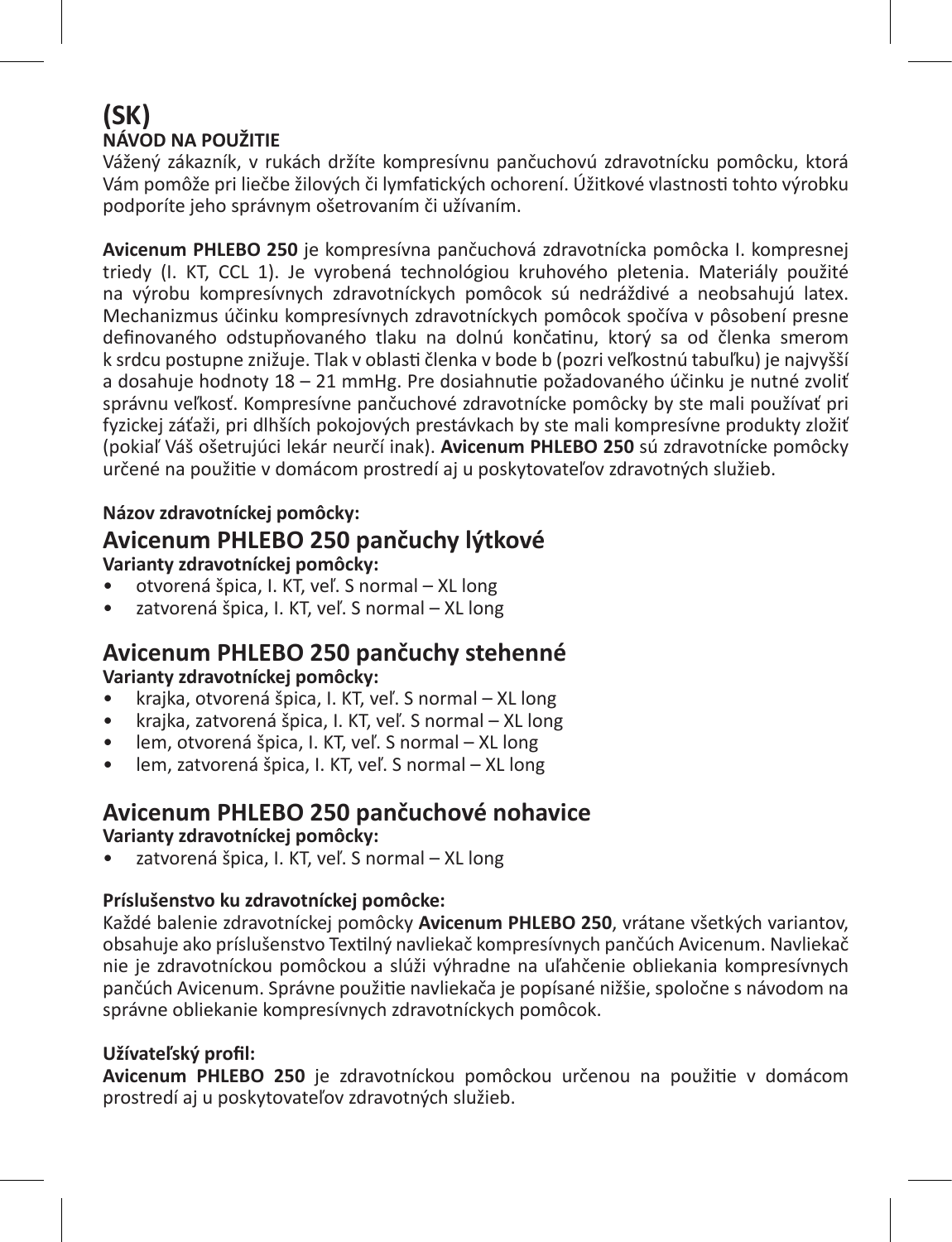### **Určený účel použitia zdravotníckej pomôcky:**

Zdravotnícka pomôcka určená na kompresívnu terapiu žilových ochorení a opuchov rôzneho pôvodu horných končatín.

### **Indikácie:**

- chronická žilová nedostatočnosť jej subjektívne a objektívne prejavy, prevencia
- primárne a sekundárne varixy dolných končatín
- povrchná žilová tromboflebitída
- opuchy spojené s posttrombotickým syndrómom po prekonanej hlbokej žilovej flebotrombóze
- opuchy a varixy v tehotenstve
- stavy po prekonaných flebotrombózach a tromboflebitídach dolných končatín
- prevencia hlbokej žilovej flebotrombózy v chirurgických odboroch a následne i tromboembolické choroby (najmä chirurgia, ortopédia, gynekológia)
- opuchy dolných končatín (pooperačné aj poúrazové, lymfatické, opuchy pri nadváhe, idiopatické opuchy dolných končatín)
- kompresná podpora po skleroterapii varixov dolných končatín
- kompresná podpora po chirurgickej exstirpácii varixov (klasická operácia, rádiofrekvenčná ablácia či laserová ablácia varixov)
- cestovná trombóza (syndróm ekonomickej triedy)

Ak kompresívne zdravotnícke pomôcky používate prvýkrát, je vhodné ich použitie konzultovať s ošetrujúcim lekárom, aby určil vhodnú kompresnú triedu, prípadne aby bol Váš zdravotný stav pravidelne lekárom kontrolovaný.

### **Kontraindikácie:**

- akútne mokvajúce kožné prejavy
- akútna končatinová ischémia
- kritická končatinová ischémia
- dekompenzovaná srdcová nedostatočnosť
- phlegmazia coerulea dolens, phlegmazia alba dolens
- precitlivenosť na použité materiály
- poruchy citlivosti končatín (napr. periférna neuropatia pri diabetes mellitus)

Vzhľadom na známe kontraindikácie by mal ošetrujúci lekár zvážiť použitie kompresívnych pančuchových zdravotníckych pomôcok a posúdiť možné riziko s terapeutickým prínosom zdravotníckej pomôcky.

### **Cieľová skupina pacientov:**

Pacienti s primárnymi varixami, pacienti po prekonanej žilovej trombóze, a tiež pacienti s vyššie spomínanými indikáciami. Kompresívne pančuchové zdravotnícke pomôcky sú určené na použitie na zdravú, neporušenú pokožku. Tieto kompresívne zdravotnícke pomôcky sú určené pre všetky vekové skupiny a obe pohlavia. Použitie v tehotenstve bez obmedzenia.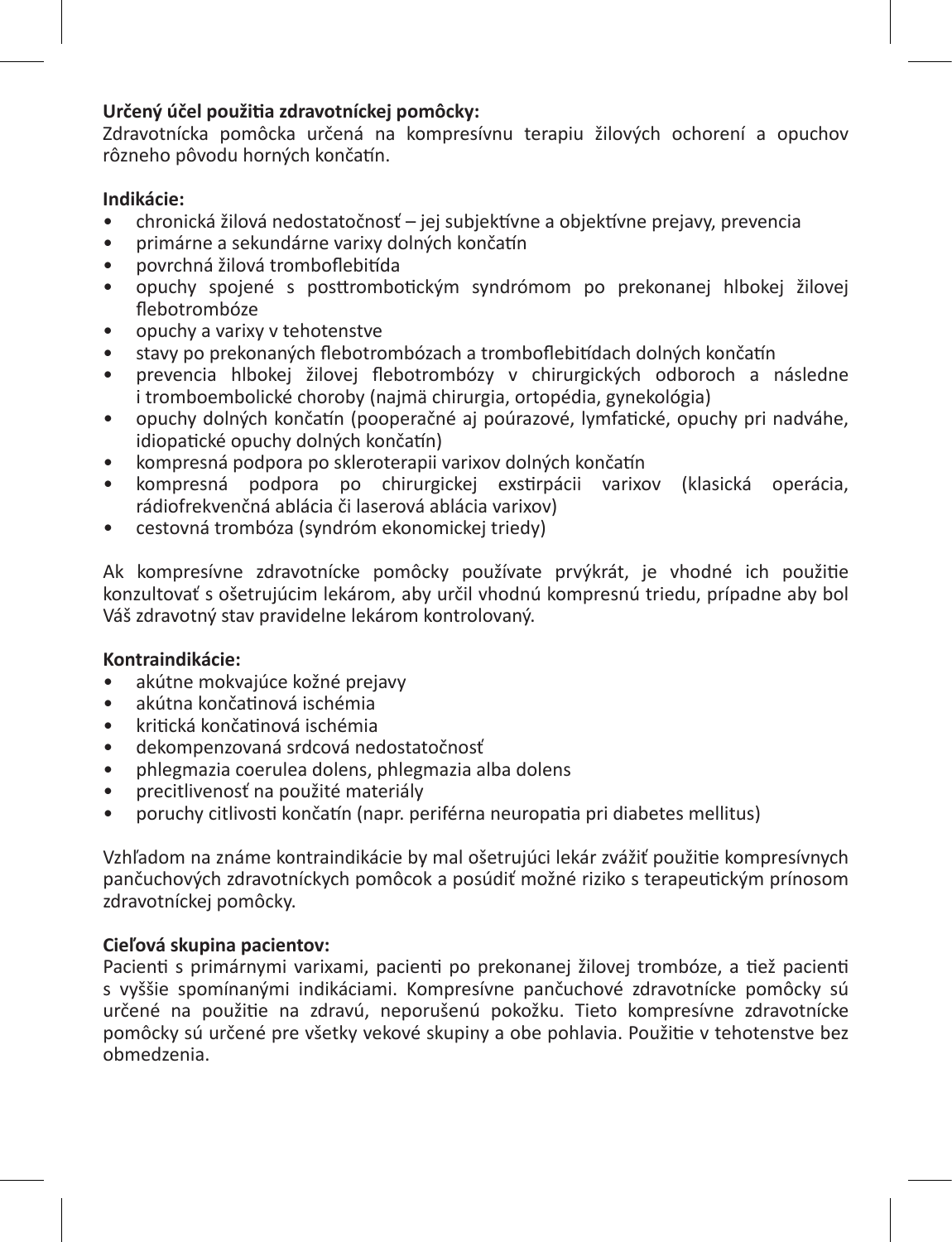### **Vedľajšie účinky:**

Vedľajšie účinky sa môžu prejaviť predovšetkým pri nesprávne zvolenej veľkosti alebo pri používaní kompresívnych zdravotníckych pomôcok mimo záťaže. Môže dôjsť k otlakom, zhoršeniu prekrvenia vplyvom stlačenia ciev alebo zhoršenie citlivosti prílišným stlačením nervov. U vnímavých a precitlivených jedincov sa môže objaviť iritácia pokožky (začervenanie, svrbenie, tvorba pľuzgierikov) v mieste kontaktu s materiálmi, z ktorých sú kompresívne zdravotnícke pomôcky vyrobené.

### **Ako zvoliť správnu veľkosť kompresívnych pančuchových zdravotníckych pomôcok:**

Pre dosiahnutie požadovaného účinku je nutné zvoliť správnu veľkosť. Veľkosť možno určiť podľa veľkostnej tabuľky zmeraním obvodov končatiny v miestach označených na obrázku.

### **Upozornenie:**

Akékoľvek opuchy dolných končatín by mal posúdiť lekár. Ak ste opuchy spozorovali prvýkrát, poraďte sa pred používaním kompresívnych zdravotníckych pomôcok so svojím ošetrujúcim lekárom. Nezačínajte samoliečbu kompresívnymi zdravotníckymi pomôckami, ak nepoznáte príčinu opuchov. Kombinovanie s inými zdravotníckymi pomôckami (napr. bandážami alebo ortézami) je nutné vždy konzultovať s Vaším ošetrujúcim lekárom.

- na meranie používajte krajčírsky meter
- merajte v stoji, najlepšie ráno po prebudení počas dňa môžu končatiny opúchať
- požiadajte o pomoc druhú osobu
- namerané hodnoty sa v priebehu liečby môžu meniť overte vždy správnu veľkosť pred použitím nového balenia kompresívnej pančuchovej zdravotníckej pomôcky

| <b>VEĽKOSŤ</b> | a | $\mathsf{h}$ | b1 | d | e | g                                                                                                                       |     |     |
|----------------|---|--------------|----|---|---|-------------------------------------------------------------------------------------------------------------------------|-----|-----|
| s.             |   |              |    |   |   | $19-25$   20 - 23   25 - 30   32 - 38   31 - 37   33 - 39   41 - 49   47 - 57                                           | 110 | 80  |
| М              |   |              |    |   |   | $\mid$ 22 - 28 $\mid$ 23 - 26 $\mid$ 28 - 33 $\mid$ 35 - 41 $\mid$ 34 - 40 $\mid$ 36 - 42 $\mid$ 45 - 53 $\mid$ 52 - 62 | 120 | 90  |
|                |   |              |    |   |   | $25 - 31$ $26 - 29$ $31 - 36$ $38 - 44$ $37 - 43$ $39 - 45$ $49 - 57$ $57 - 67$                                         | 120 | 90  |
| XL             |   |              |    |   |   | $28 - 34$   29 - 32   34 - 39   41 - 47   40 - 46   42 - 48   53 - 61   62 - 72                                         | 130 | 100 |

### **Veľkostná tabuľka:**

| DĹŽKA |           |           |  |  |  |  |  |
|-------|-----------|-----------|--|--|--|--|--|
|       | normal    | long      |  |  |  |  |  |
| AD    | $34 - 38$ | $38 - 43$ |  |  |  |  |  |
| AG    | $62 - 71$ | $71 - 82$ |  |  |  |  |  |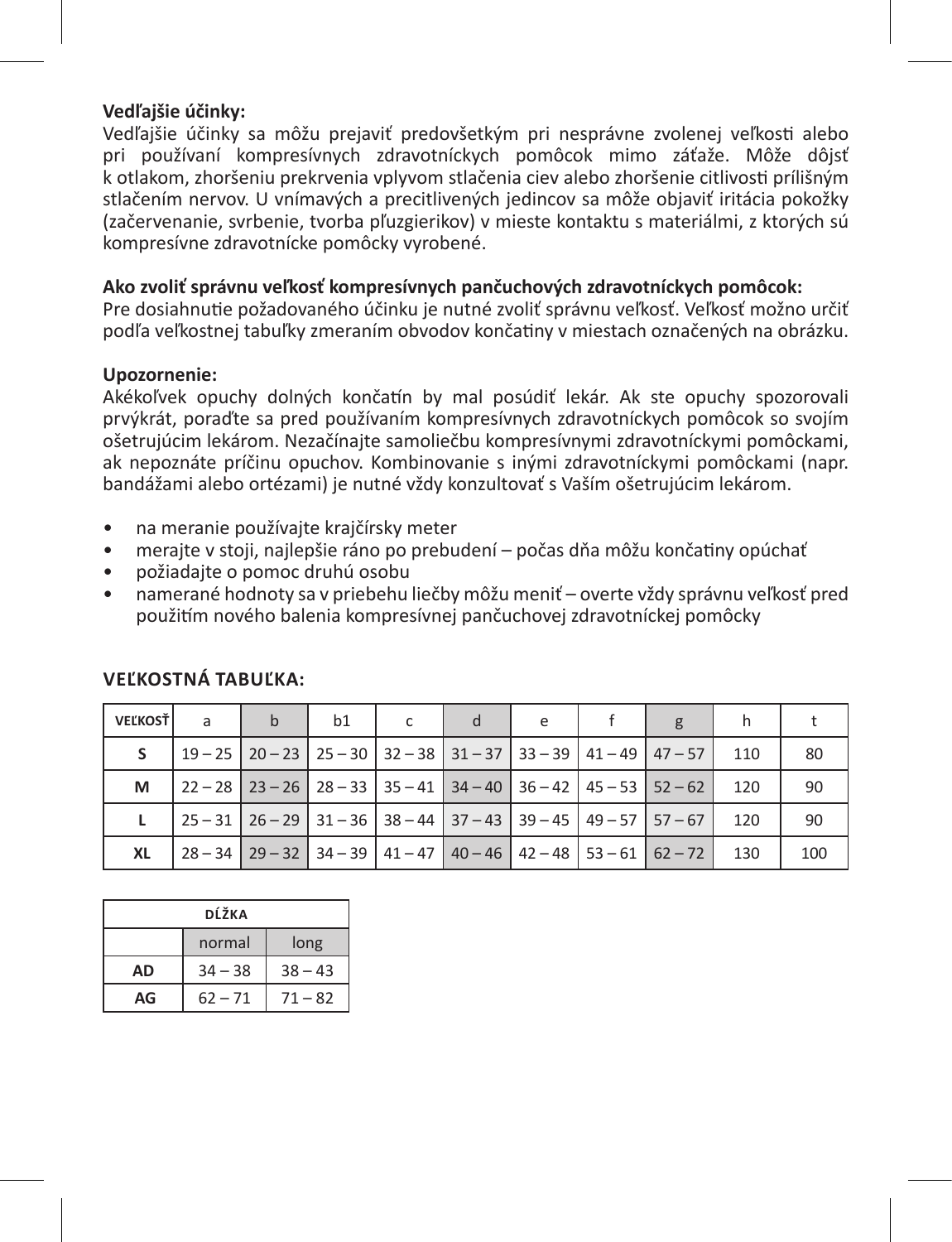

Ak namerané hodnoty nezodpovedajú žiadnej veľkosti uvedenej v tabuľke (napr. bod b zodpovedá veľ. S, ale bod g už veľkosti L), navštívte špecializovanú výdajňu zdravotníckych potrieb alebo priamo výrobcu. Je možné, že potrebujete pančuchový produkt vyrobený na mieru priamo pre Vás.

Ak sa namerané hodnoty pravej a ľavej končatiny výrazne líšia, navštívte špecializovanú výdajňu zdravotníckych potrieb alebo priamo výrobcu. Je možné, že potrebujete pančuchový produkt vyrobený na mieru priamo pre Vás.

Ak sú namerané hodnoty na rozhraní dvoch veľkostí, vyberte tú väčšiu. Ak si s voľbou veľkosti kompresívnej zdravotníckej pomôcky nie ste istí, navštívte špecializovanú výdajňu zdravotníckych potrieb alebo priamo výrobcu.

Ak sa Vám kompresívna pančuchová zdravotnícka pomôcka ťažko oblieka, navštívte špecializovanú výdajňu zdravotníckych potrieb a požiadajte o ukážku správnej techniky navliekania kompresívnych zdravotníckych pomôcok. Môžete tiež použiť niektorú z navliekacích pomôcok.

Ak lem alebo krajka nedržia na končatine (u stehenných pančúch), utrite silikónové pásiky alebo cvoky liehovým roztokom, prípadne ohoľte ochlpenie končatiny v mieste kontaktu silikónu s pokožkou.

### **Správne zvolená veľkosť:**

- pociťujete znateľný, nie však nepríjemný tlak po celej dĺžke kompresívnej zdravotníckej pomôcky
- kompresívna zdravotnícka pomôcka pri chôdzi neschádza a nezhŕňa sa pod kolenom alebo na predpriehlavku
- lem alebo čipka kompresívnej pančuchy neškrtí (u stehenných pančúch)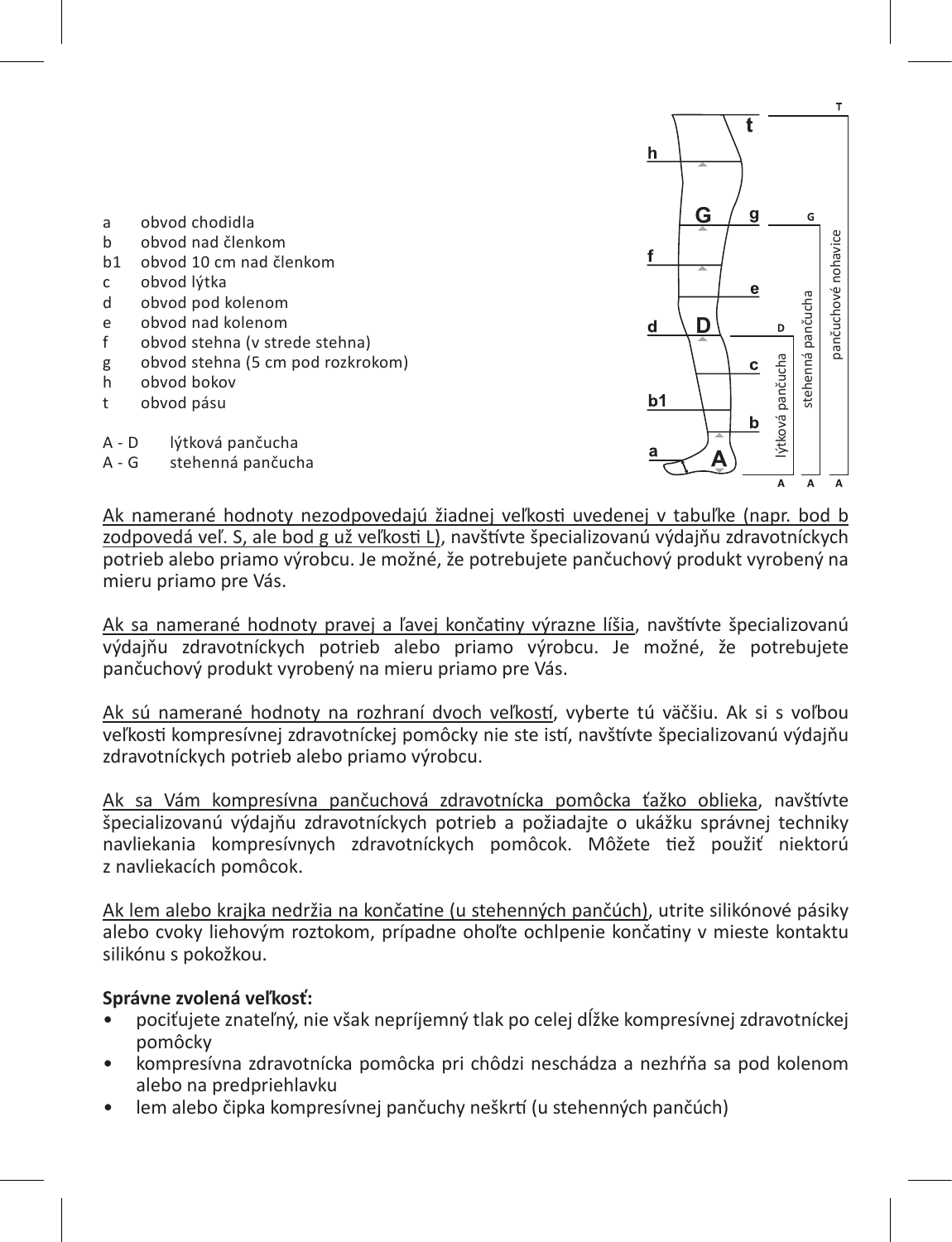Údaje o kompresnej triede, veľkosti a výrobcovi nájdete na etikete všitej pri hornom okraji kompresívnej zdravotníckej pomôcky. V prípade, že etiketa bola počas používania odstránená, údaj o veľkosti je možné overiť na chodidlovej časti zdravotníckej pomôcky, kde je vpletený.

### **Aplikácia kompresívnych pančuchových zdravotníckych pomôcok:**

Kompresívne pančuchové zdravotnícke pomôcky navliekajte na dolnú končatinu postupným ťahom, nie iba za jej horný okraj. Najvhodnejšie je navliekať kompresívne pančuchové zdravotnícke pomôcky ráno pred záťažou a pred prípadným vznikom opuchu. Pre väčší komfort pri navliekaní použite priložený Textilný navliekač kompresívnych pančúch Avicenum. Použitie textilného navliekača je graficky zobrazené na doplnkovej kartičke, ktorá je súčasťou balenia výrobku. Pri navliekaní by kompresívna pančuchová zdravotnícka pomôcka nemala byť v kontakte s ostrými predmetmi (napr. šperkami) alebo dlhými nechtami. Zvýšená starostlivosť o Vaše chodidlá (drsná koža na pätách) zníži riziko poškodenia zdravotníckej pomôcky a predĺži jej životnosť. Kompresívna pančuchová zdravotnícka pomôcka musí byť natiahnutá rovnomerne a bez záhybov, aby došlo k účinnému rozloženiu tlaku. Ak používate telovú kozmetiku, počkajte s obliekaním zdravotníckej pomôcky cca 15 min. po aplikácii. V prípade viditeľného mechanického poškodenia kompresívnu pančuchovú zdravotnícku pomôcku ďalej nenoste a najlepšie vymeňte za novú.

### **Ošetrovanie a údržba:**

Kompresívna pančuchová zdravotnícka pomôcka **Avicenum PHLEBO 250** je určená na opakované použitie jedným užívateľom. Svoju účinnosť a bezpečnosť si zachováva po dobu 6-tich mesiacov od prvého použitia pri dodržaní nasledujúcich pravidiel:

- kompresívnu zdravotnícku pomôcku je možné prať v práčke (maximálna teplota prania 30 °C, šetrný program) mydlovým roztokom alebo špeciálnym prípravkom na pranie kompresívnych pančúch, v ochrannom obale (pracie vrecko)
- nepoužívajte aviváž
- nepoužívajte odstreďovanie, mokré kompresívne zdravotnícke pomôcky vyžmýkajte medzi dvoma uterákmi
- sušte vo vodorovnej polohe mimo priameho zdroja tepla (radiátor, slnko)
- kompresívne zdravotnícke pomôcky nežehlite
- maximálny možný počet pracích cyklov je 120
- skladujte v suchu a v tme, najlepšie v originálnom obale
- do kompresívnych zdravotníckych pomôcok nijako mechanicky nezasahujte, neopravujte miesta poškodené používaním, nenastrihujte okraje ani čipku či lem
- priľnavosť silikónových prúžkov na čipke alebo silikónových cvokov na leme obnovíte pretrením liehovým roztokom
- kompresívne zdravotnícke pomôcky nesmú prísť do styku s organickými rozpúšťadlami, bieliacimi prípravkami

Zdravotnícka pomôcka sa môže bezpečne používať 54 mesiacov od dátumu výroby. Tento dátum je súčasťou šarže zdravotníckej pomôcky. Je vyjadrený vo formáte RR/MM-1234567, kde RR znamená rok a MM mesiac výroby.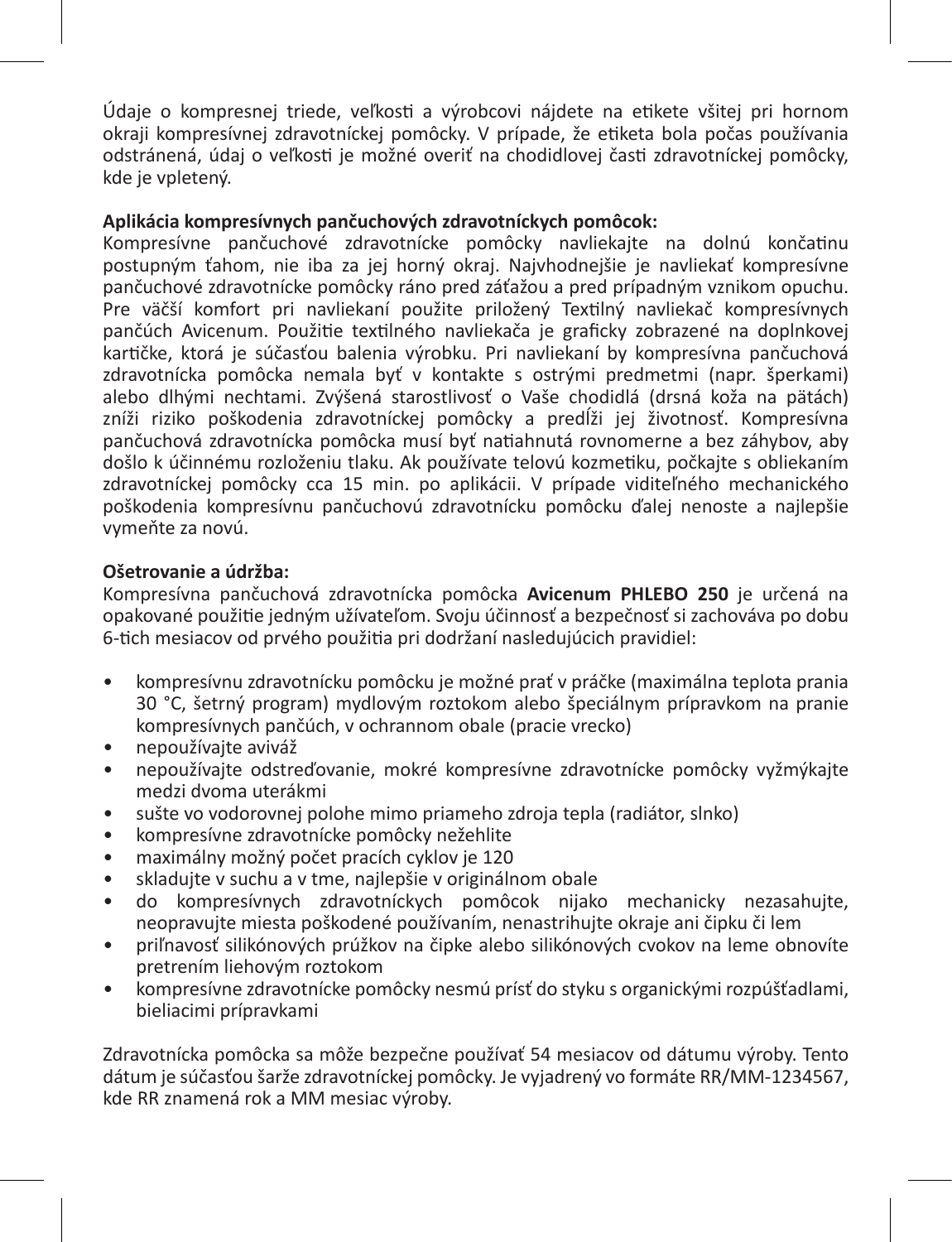**Ošetrovacie symboly:**

ギ 淡 ☆ R≈¤

*Nepoužívať aviváž!*

### **Kedy nepoužívať:** Zdravotnícku pomôcku ihneď prestaňte používať, ak:

- sa na nej objavia známky mechanického poškodenia (kompresívnu zdravotnícku pomôcku vymeňte za novú)
- pozorujete zhoršenie zdravotného stavu, ktoré by mohlo mať súvislosť s používaním kompresívnej zdravotníckej pomôcky – v takom prípade sa poraďte so svojím ošetrujúcim lekárom

### **Zloženie:**

Lýtkové pančuchy: 65 % PAD Nylon, 35 % elastan LYCRA® Stehenné pančuchy: 65 % PAD Nylon, 35 % elastan LYCRA®, silikón Pančuchové nohavice: 65 % PAD Nylon, 35 % elastan LYCRA®

Táto zdravotnícka pomôcka neobsahuje liečivú látku, vrátane derivátov ľudskej krvi alebo plazmy, tkanivá ani bunky ľudského pôvodu alebo ich deriváty, tkanivá alebo bunky živočíšneho pôvodu alebo ich deriváty.

### **Likvidácia:**

Kompresívne pančuchové zdravotnícke pomôcky je možné likvidovať s bežným komunálnym odpadom, prípadne odložiť do kontajnera určeného na textil. Hoci je výrobok určený na použitie na neporušenú pokožku, nie je vylúčené, že počas používania došlo ku kontaminácii telesnými tekutinami. V takom prípade by mali byť kompresívne zdravotnícke pomôcky zlikvidované ako infekčný materiál.

Použitý materiál nie je toxický, pokiaľ nedôjde k jeho horeniu. Použité kompresívne zdravotnícke pomôcky nikdy nespaľujte.

**Akýkoľvek závažný nežiaduci účinok, ku ktorému došlo v súvislosti s dotknutou pomôckou, by mal byť hlásený výrobcovi a príslušnému orgánu členského štátu, v ktorom sa používateľ a/alebo pacient nachádza:** 

| Česká republika | Státní ústav pro kontrolu léčiv, Šrobárova 48, 100 41 Praha 10                                                                  |
|-----------------|---------------------------------------------------------------------------------------------------------------------------------|
| Slovensko       | Štátny ústav pre kontrolu liečiv, Kvetná 1024/11, 821 08 Bratislava                                                             |
| Poľsko          | Urząd Rejestracji Produktów Leczniczych, Wyrobów Medycznych i Produktów<br>Biobójczych, Al. Jerozolimskie 181C, 02-222 Warszawa |
| Nemecko         | Das Bundesinstitut für Arzneimittel und Medizinprodukte,<br>Kurt Georg Kiesinger Allee 3, 53175 Bonn                            |
| Rusko           | Roszdravnadzor, Address: 4, bld. 1, Slavyanskaya Square, Moscow, 109074                                                         |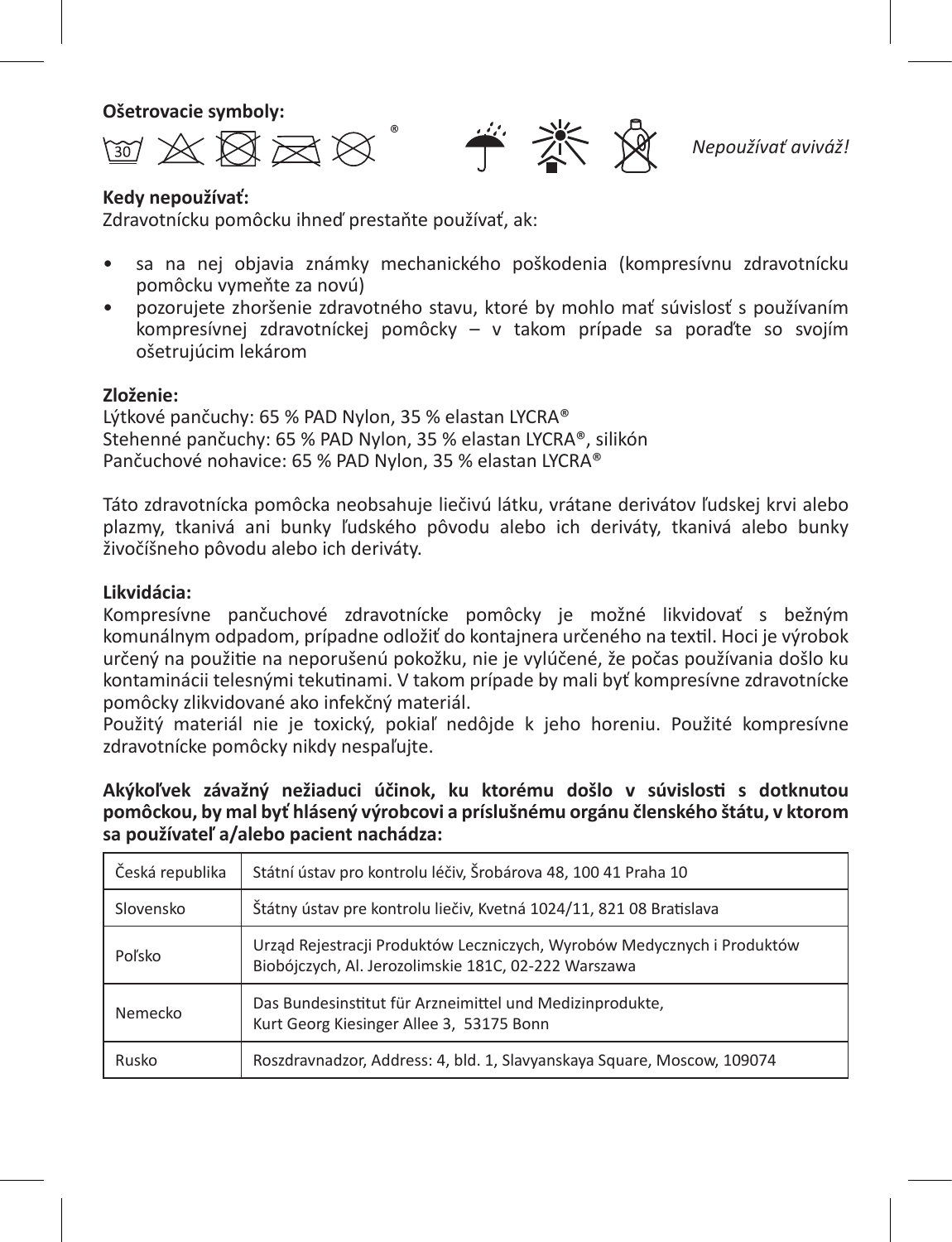| Ukraiina  | Ministry of Health Ukraine, 7 Hrushevskoho Street, Kyiv, 01601                    |
|-----------|-----------------------------------------------------------------------------------|
| Austrália | The Therapeutic Goods Administration, 136 Narrabundah Lane,<br>Symonston ACT 2609 |

### **Zoznam skratiek:**

KT, CCL – kompresná trieda

mmHg – milimetre ortuťového stĺpca (jednotka merania krvného tlaku na dolnej končatine)

### **Výrobca:**

ARIES, a.s., Studenec 309, 512 33 Studenec

# $C<sub>f</sub>$

Dátum poslednej revízie textu: 09.03.2020